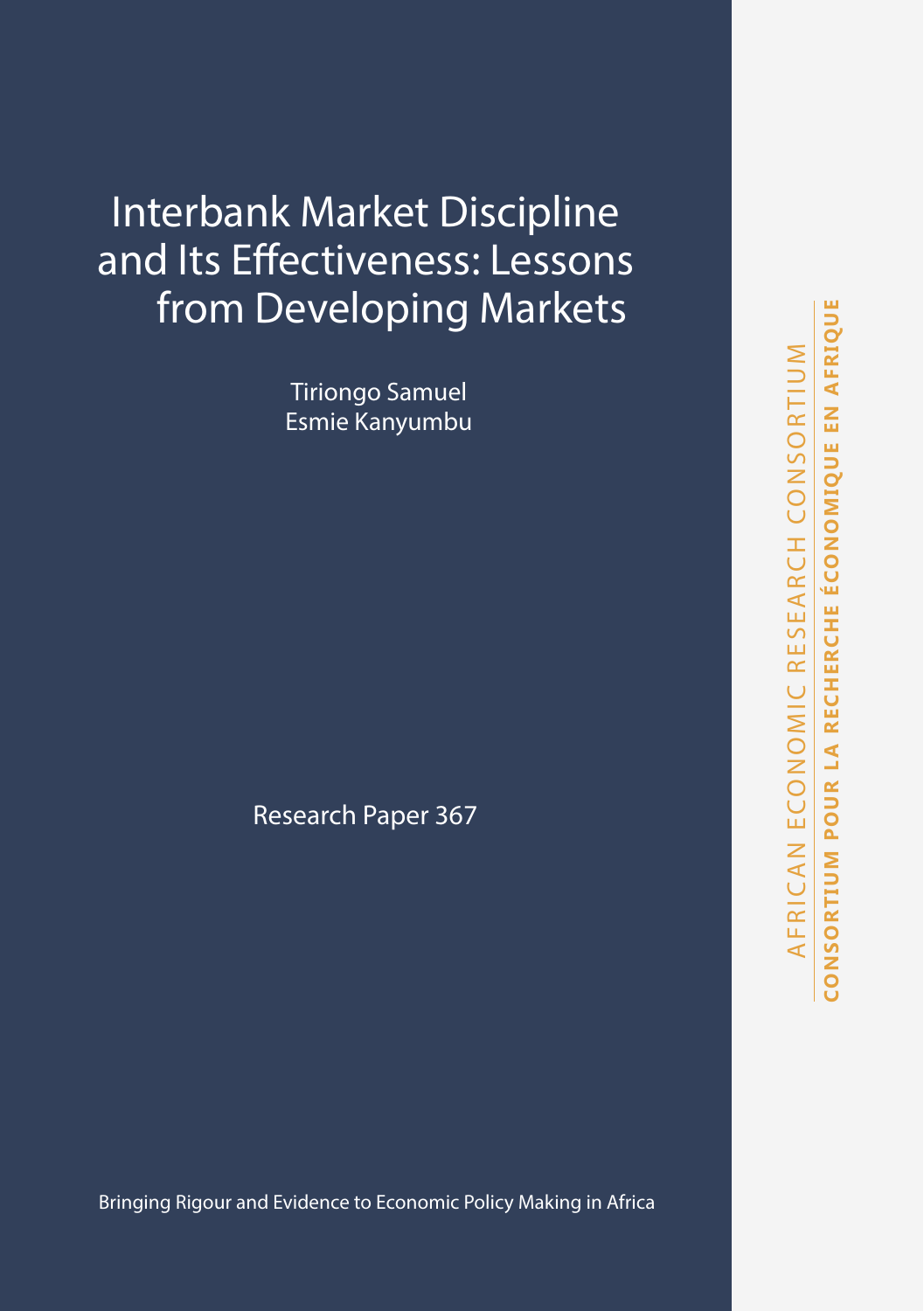# Interbank Market Discipline and Its Effectiveness: Lessons from Developing Markets

By

Tiriongo Samuel Monetary Policy Committee Secretariat Central Bank of Kenya and Esmie Kanyumbu Financial Markets Department Reserve Bank of Malawi

AERC Research Paper 367 African Economic Research Consortium, Nairobi October 2019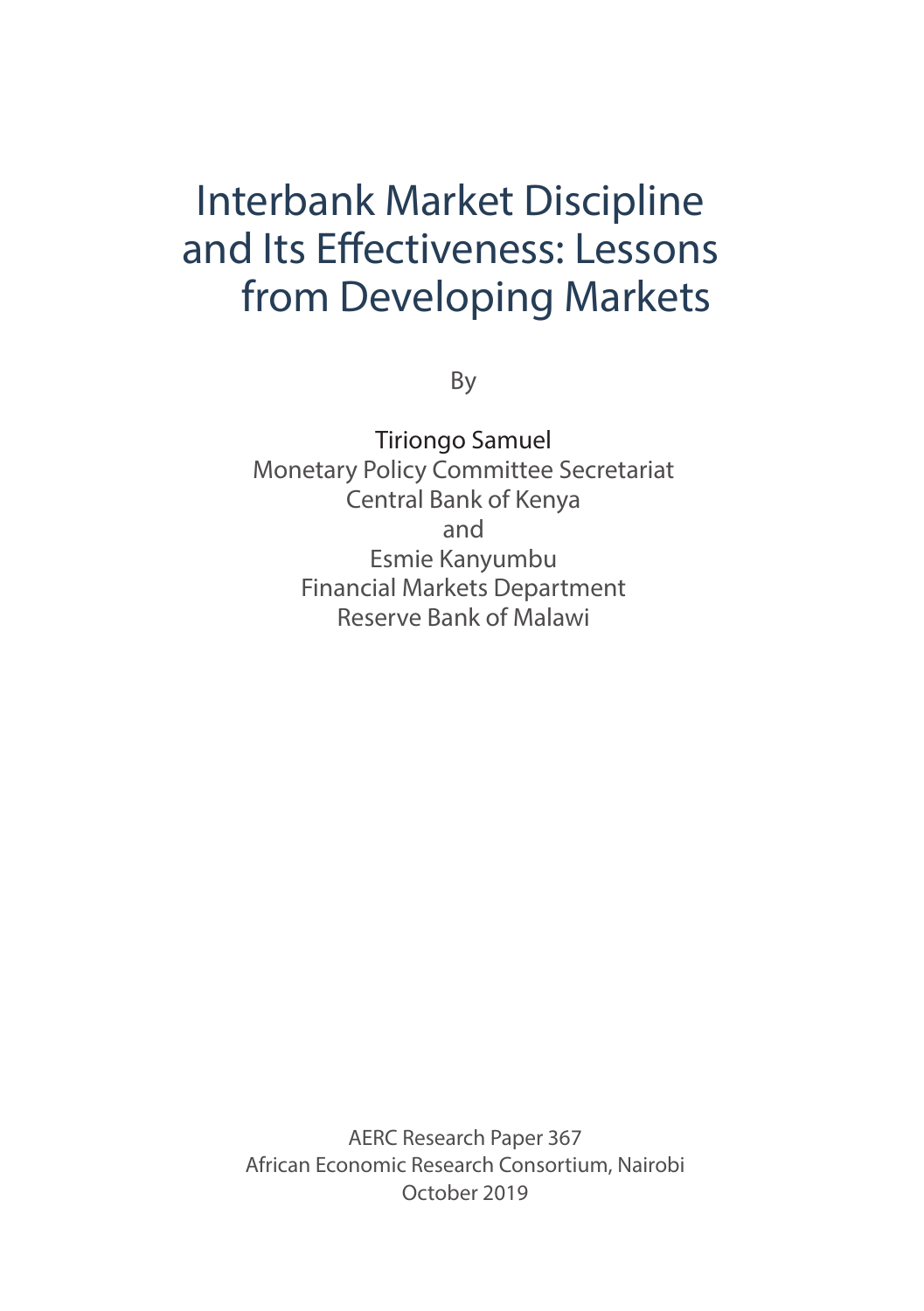THIS RESEARCH STUDY was supported by a grant from the African Economic Research Consortium. The findings, opinions and recommendations are those of the author, however, and do not necessarily reflect the views of the Consortium, its individual members or the AERC Secretariat.

Published by: The African Economic Research Consortium P.O. Box 62882 - City Square Nairobi 00200, Kenya

ISBN 978-9966-61-061-7

© 2019, African Economic Research Consortium.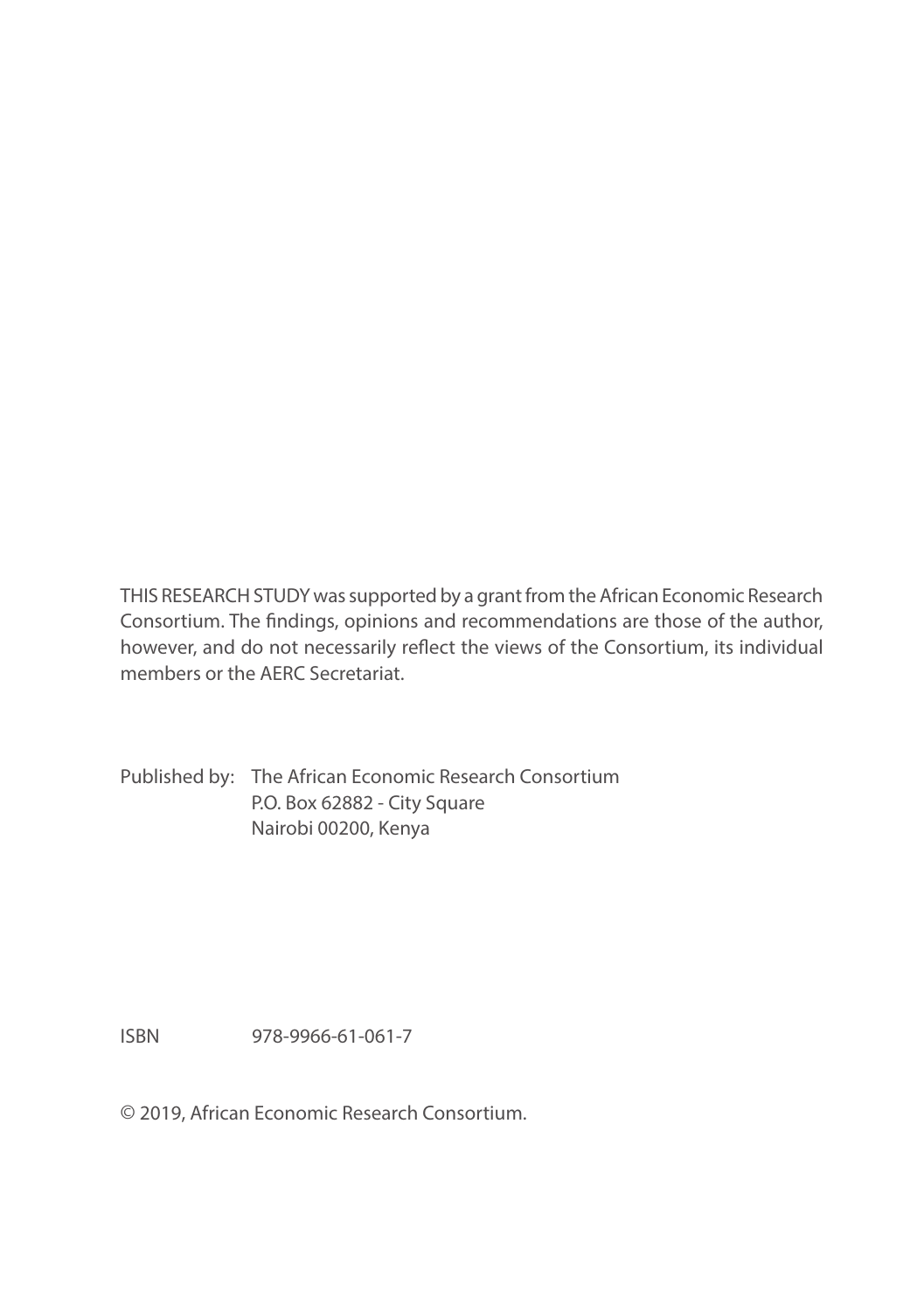# **Contents**

|       | List of tables<br>List of figures<br>Abstract |              |
|-------|-----------------------------------------------|--------------|
|       | Acknowledgements                              |              |
| 1.    | Introduction                                  | $\mathbb{1}$ |
| 2.    | Macroeconomic indicators of the WAMZ region   | 6            |
| 3.    | Lierature review                              | 10           |
| 4.    | Methodology                                   | 16           |
| 5.    | Findings                                      | 19           |
| 6.    | Conclusion                                    | 32           |
| Notes |                                               | 35           |
|       | References                                    | 38           |
|       | Appendix                                      | 41           |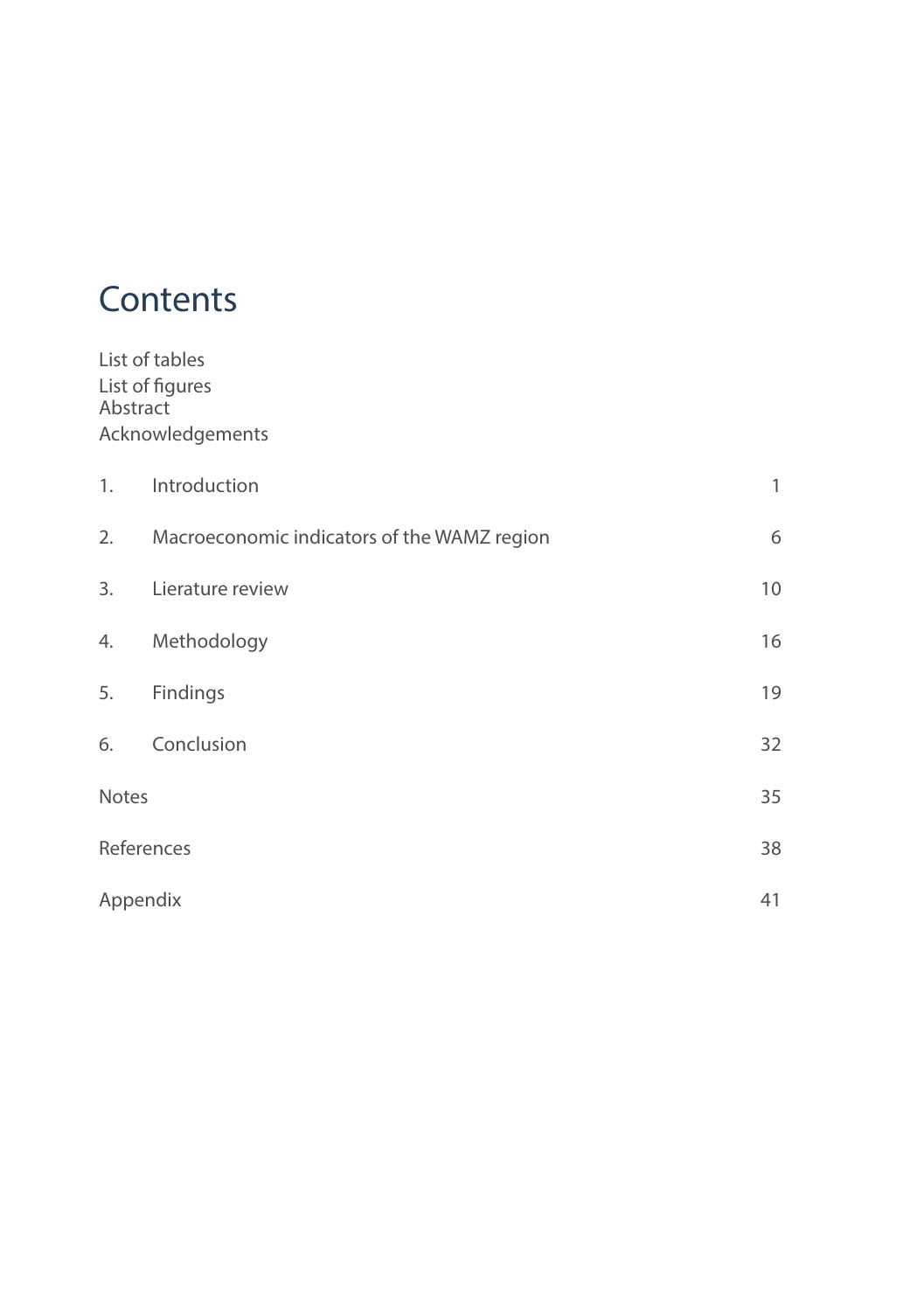# List of tables

| $\mathbf{1}$ .<br>2. | Estimation results for interbank activity in Kenya and Malawi<br>Results of estimation of feedback effects of interbank activity<br>(volume and interest rate) on capital buffers | 25<br>28 |
|----------------------|-----------------------------------------------------------------------------------------------------------------------------------------------------------------------------------|----------|
| A1.                  | Events that affected interbank market in Kenya and Malawi                                                                                                                         | 43       |
| A2.                  | Definition and measurement of variables                                                                                                                                           | 47       |
| A3.                  | Descriptive statistics, Kenya and Malawi                                                                                                                                          | 48       |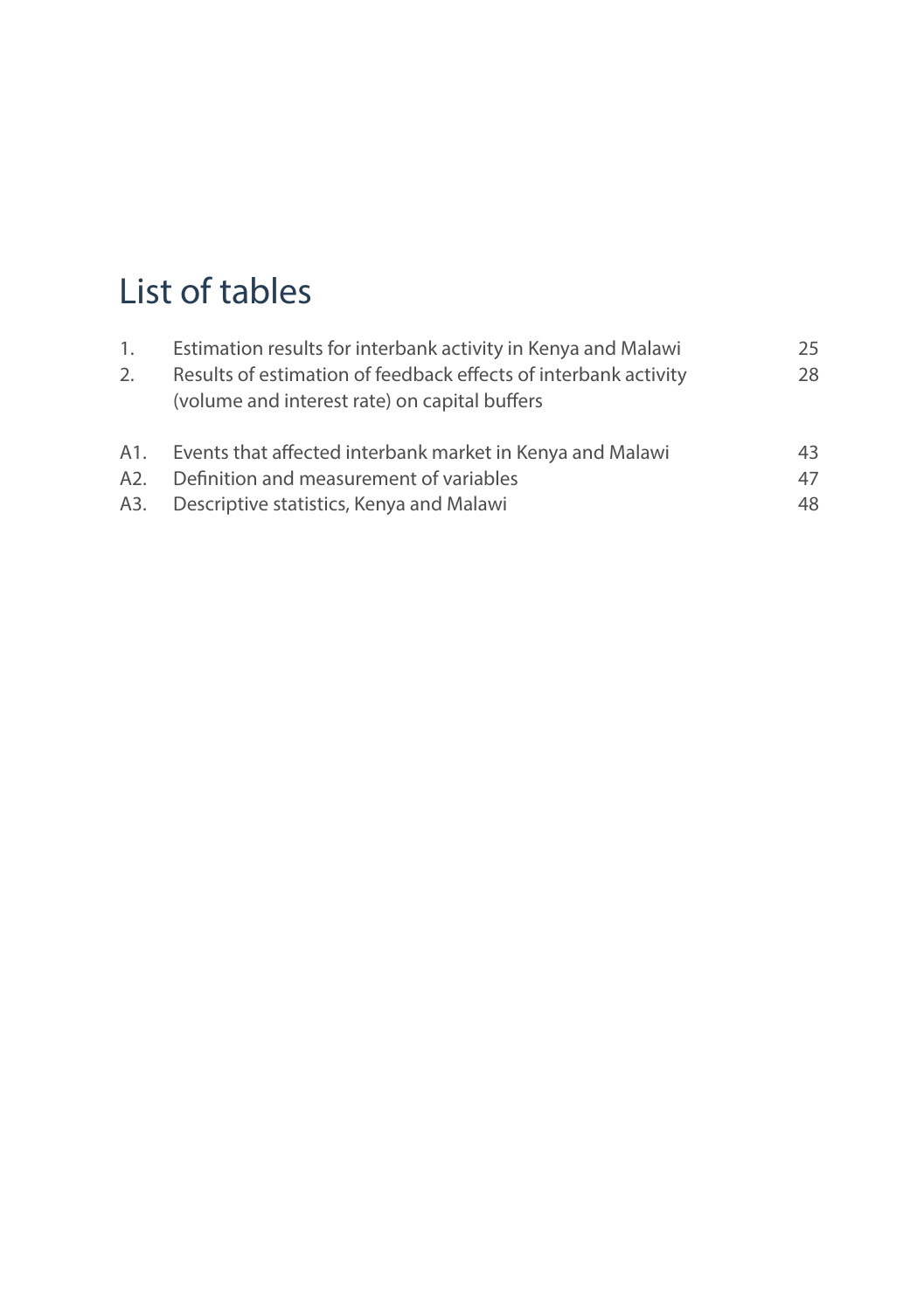# List of figures

| A1. | Interbank market volume (Kenya Shilling billions), interbank rate and | 41 |
|-----|-----------------------------------------------------------------------|----|
|     | central bank rate (CBR)* in Kenya (Jan 2003–December 2015)            |    |

- A2. Interbank market volume (Malawi Kwacha billions), interbank rate and 41 bank (policy) rate (%) in Malawi (Jan 2003–December 2015)
- A3. Matrix of interbank exposures (June–December 2009) 41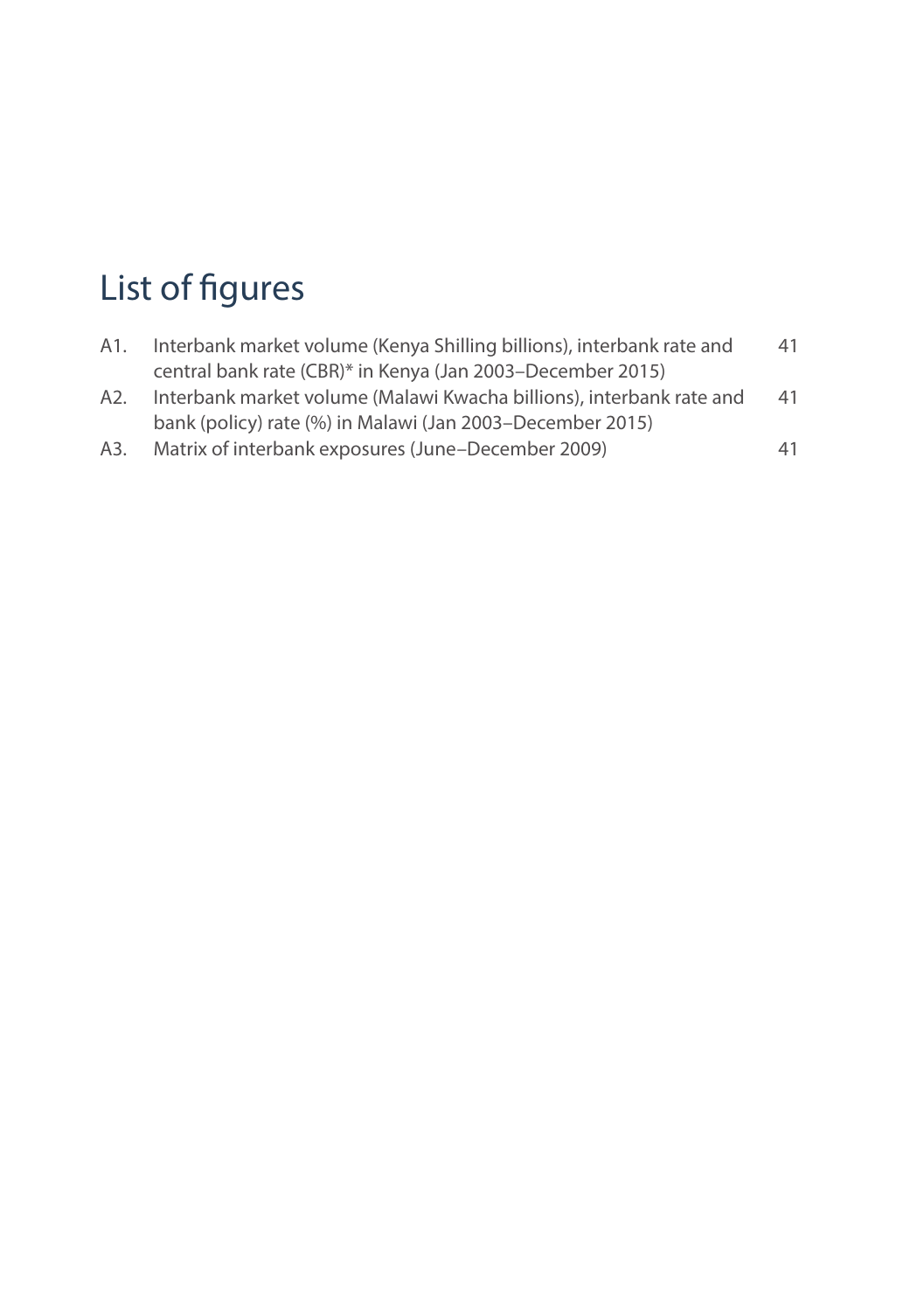# Abstract

This study explores interbank market discipline and its effectiveness in Kenya and Malawi by examining the factors that drive the quantity- and price-based measures of market discipline, and the effectiveness of disciplinary mechanisms in influencing commercial banks' capital adequacy ratios. The findings show the differentiating effects that bank risk factors have on interbank volumes and rates in the two countries, and while both quantity- and price-based discipline mechanisms are effective in Kenya, only the price-based discipline is effective in Malawi. The study recommends a review of the rules of engagement in the interbank market targeted at reducing the influence of some banks in the Malawi interbank market. For both countries, policy makers could tighten rules for banks' liquidity management so that deviations are more heavily penalized and banks would be highly incentivized to increase their capital adequacy ratios, in support of prudential regulation and the objectives of monetary policy.

Key words: Interbank Market, Market Discipline, Effectiveness, Developing Countries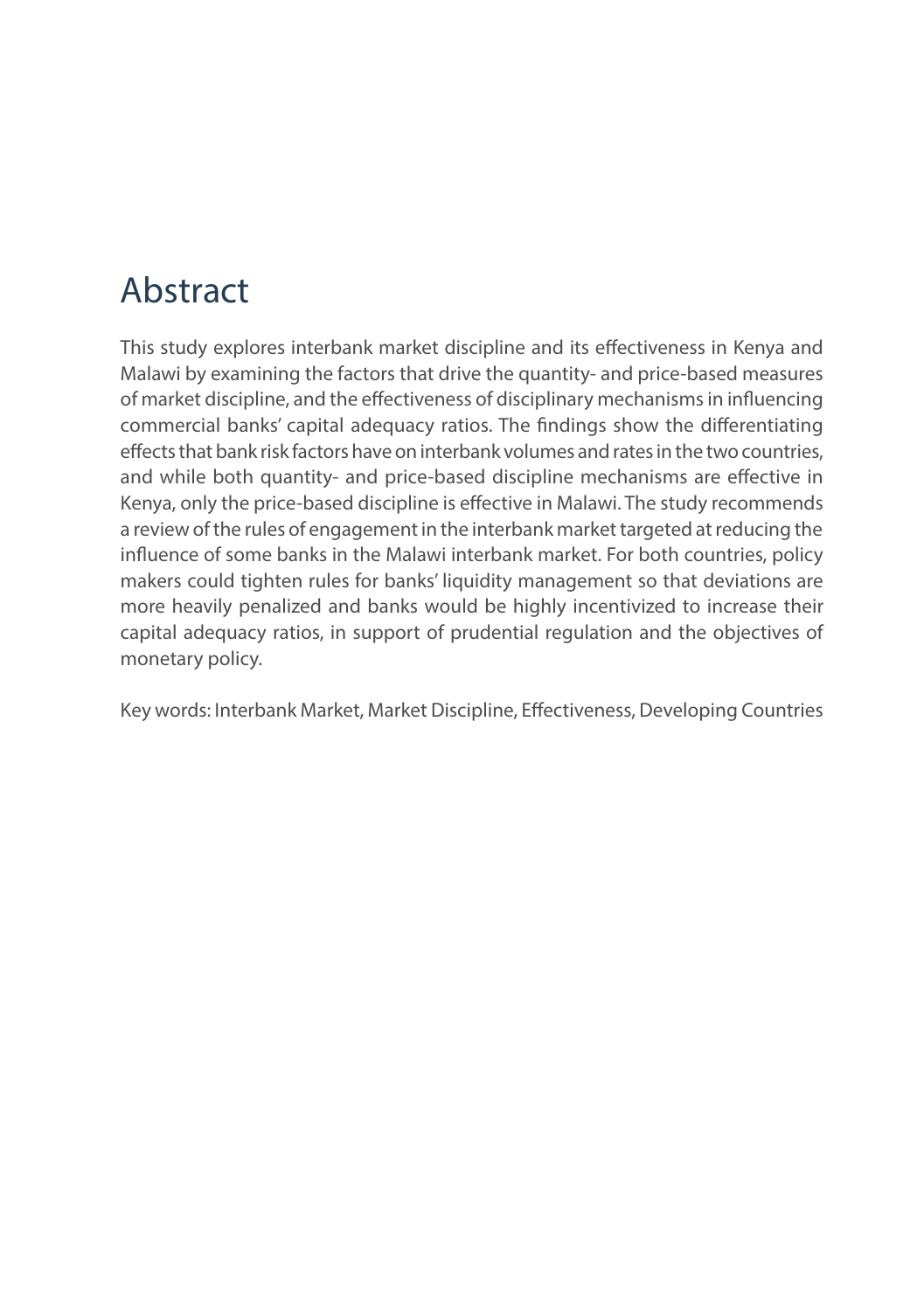# Acknowledgements

This study benefited immensely from comments from various Biannual AERC conferences, for which we are deeply grateful.

Views expressed in this paper are solely those of the authors and do not represent the views of the authors' respective institutions of affiliation. Any errors and omissions in this paper are entirely ours. Our respective institutions of affiliation (central banks) have committed to protect the confidentiality of information shared by banks. In this respect, we present aggregated data and where applicable endeavour to conceal the identity of individual banks in our report.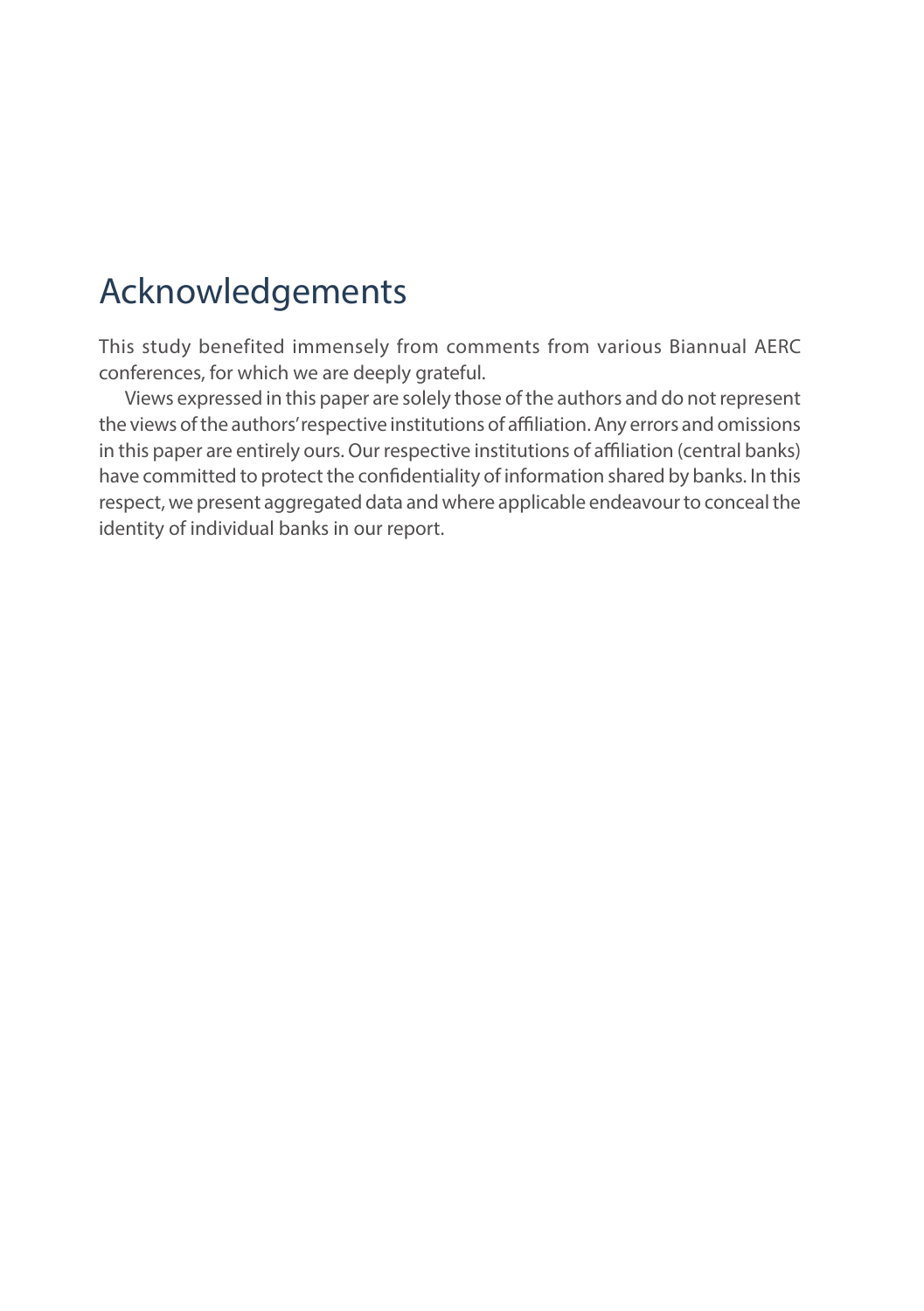## 1. Introduction

The interbank market has one critical function of ensuring that the financial sector operates smoothly. This is achieved through its liquidity re/distribution role from surplus banks to banks in deficit.<sup>1</sup> The market also enables banks to trade liquidity in order to meet their reserve requirements and to avoid having to keep extra liquidity ex-ante to cushion themselves from liquidity shocks.<sup>2</sup> This ensures the efficient allocation of resources and enhances financial intermediation, thereby promoting the objectives of monetary policy (Bruche and Suarez, 2010). Central bank liquidity management operations first hit the interbank market before they "ripple out" to the rest of the financial system and economy. This is done via the interest and credit channels of monetary policy transmission. In this regard, along with serving as an operational target for monetary policy, the overnight interbank rate is an anchor for the whole term structure of interest rates. Therefore, understanding the overnight market in terms of its operational framework and price-setting mechanism is crucial to policy makers in enhancing the effectiveness of monetary policy.

The interbank market remains a focal point for policy makers in Kenya and Malawi, at a time when both these countries are considering a transition to an interest ratetargeting framework and, eventually, inflation targeting. The two markets offer an opportunity to study examples of developing markets, exploring not only their similarities but also their structural differences. The two markets show evident segmentation and lack of complete open trading lines, but differ in their securitization, maturity of trades and exposure to international markets. Based on these features, a study of the two can provide valuable insights into understanding a typical developing interbank market.

An emerging concept in interbank markets is their disciplining role. A wellfunctioning interbank market is mainly characterized by the existence of a high degree of discipline, so that the market provides signals that lead borrowers to behave in a manner consistent with their solvency (Lane, 1993). In fact, the Basel Committee emphasizes the necessity of enhancing market discipline in its third Basel II pillar (BCBS, 2006). Banks have traditionally been regulated and supervised in order to protect them from failure and to maintain the safety and viability of the financial system. However, the ongoing rapid developments in technology and financial sophistication have challenged the ability of central bank regulation and supervision to foster sound financial systems (Jones, 2000). As such, policy makers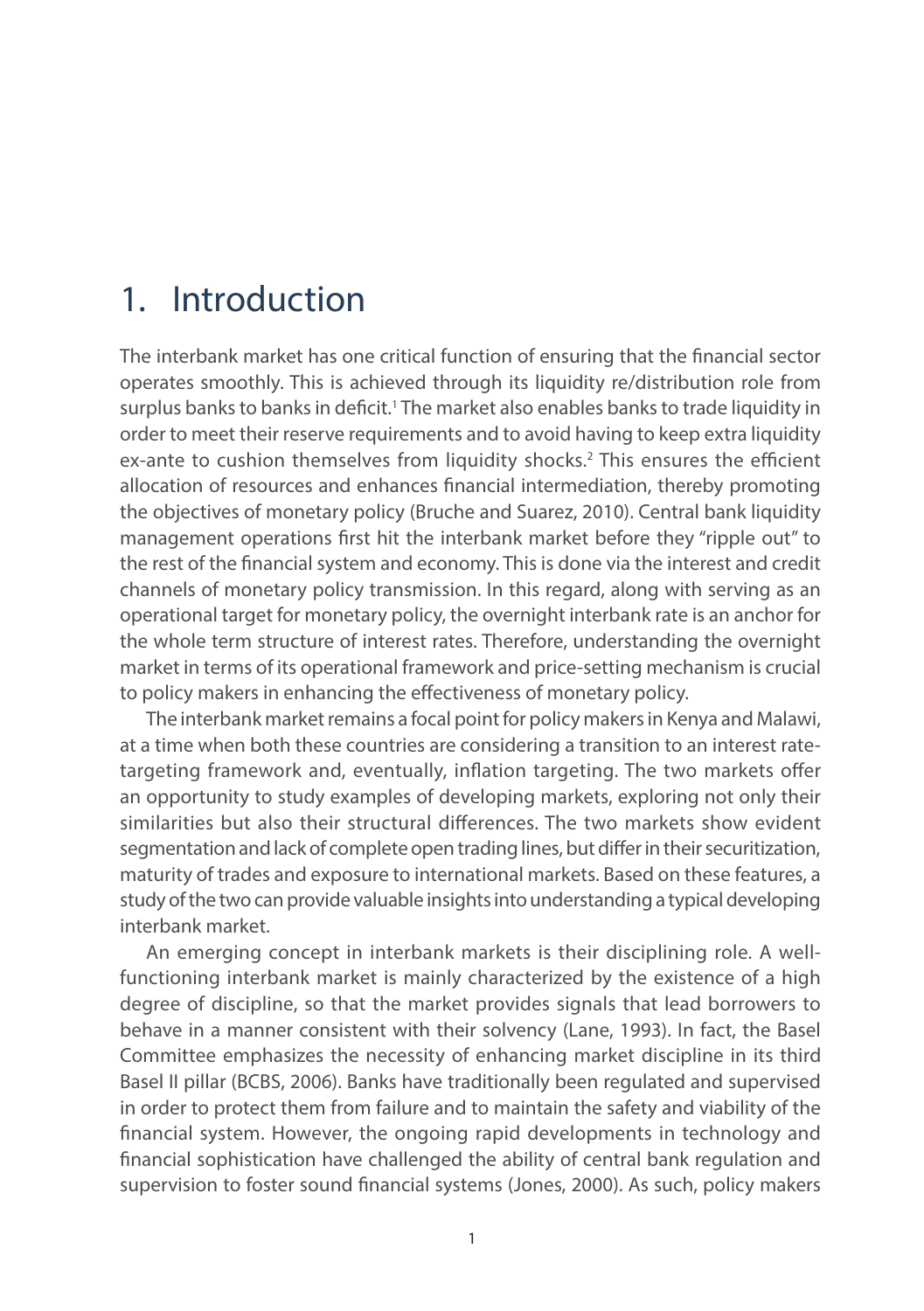have increasingly looked to the marketplace as a potential additional monitor of the risk-taking behaviour of banks (Flannery, 1998).

The role of interbank market discipline has continued to attract widespread interest from policy makers as a complement to macroprudential regulation (Nieto, 2012). This is due to the view that the latter has failed to adequately discipline banks because of information asymmetry and a weak legal environment (Andrievskaya and Semenova, 2013). It can be argued that a disciplined interbank market provides incentives to limit excessive risk-taking by banks by introducing additional costs to banks that adopt such strategies. The presence of an effective disciplining mechanism in this case would mean that less regulatory intervention would be needed as players are forced by their counterparts to adjust their buffers and behave appropriately. An interbank market disciplining mechanism affects the behaviour of participating banks and influences the volume of funds traded as well as prices in the market. In the disciplining mechanism, ideally each bank monitors the activities of co-participants in the market, and therefore the whole system, which amounts to conducting a peer monitoring mechanism among the participating banks, in a way that is different from the traditional regulatory oversight provided by the central bank (Furfine, 2001).

Exploring market discipline as a potential support for prudential regulation has been necessitated by two recent developments that have refocused attention on an analysis of the risk-taking behaviour of banks. First is the global financial crisis that started in 2007/08, which resulted in the freezing up of interbank markets and related short-term lending. This unleashed exogenous systemic risk that is still present in various economies. There was market failure, but there was also regulatory failure. The second is the transition from Basel I to Basel II, and then Basel III, during which concerns about a "one-size-fits-all" type of official bank regulation for emerging economies have been sidestepped, leaving open the option of exploiting "market discipline" as a complementary regulatory tool (Murinde, 2010).

Even with an increased focus on market discipline, the strong link between central banks and interbank market operations cannot be downplayed. As most central banks pursue their principal objective of price stability, the implementation of policy decisions via the tools of monetary policy – such as open market operations – is mostly conducted through, and is dependent on, a well-functioning interbank market. The interbank market is typically characterized by transactions that are conducted on the basis of clearly defined rules, which are set and agreed on among participating members. But the intertemporal liquidity shocks that hit the interbank market can only be neutralized by means of central bank operations increasing or decreasing the aggregate supply of liquidity, implying that the overnight interbank market is inextricably linked to central bank operations affecting the supply of and demand for reserves. The strength of the link between central bank and interbank market operations would be dependent on the structure of the existing interbank market.<sup>3</sup>

This study comparatively examines the interbank market discipline and its effectiveness in Kenya and Malawi as case studies for exploring the interbank markets in developing countries. As pointed out earlier, there are a few marked differences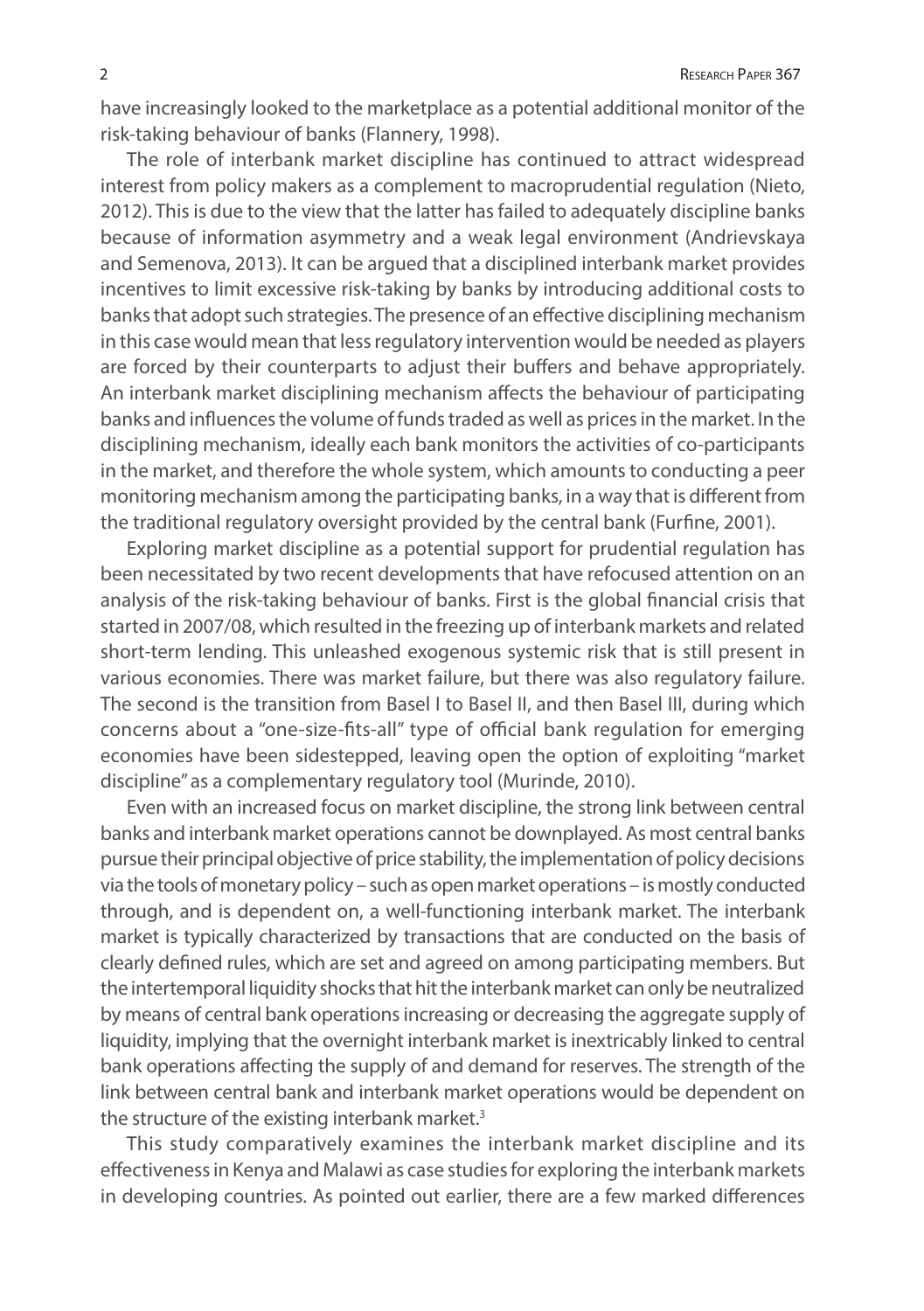between the two markets. First, while the interbank market in Kenya involves totally unsecured trades transacted on an overnight maturity basis, trades in the Malawi interbank market comprise both secured and unsecured components over overnight and over-a-day maturity.<sup>4</sup> A second difference relates to the exposure of the two markets to international markets. The Kenyan interbank market is about four times larger than that of Malawi, based on the number of participants as well as their regional footprint. At least six Kenyan banks continue to expand across the growing Eastern Africa market. As such, the evolution of the interbank market in Kenya, for example, would have direct implications for the banking sector in the region.<sup>5</sup> By contrast, there are no Malawian banks operating in East Africa outside Malawi.

There are a few common features that bind the two markets together. At the policy level, both countries are gradually transitioning from a monetary aggregate to an interest rate-targeting framework, and will eventually move to an inflation-targeting monetary policy framework. In an interest rate-targeting framework, policy makers would be keen to align the interest rate operational target (mostly an interbank rate) to the policy rate. In pursuit of this, both central banks conduct open market operations to influence the level of bank reserves (which are the interbank market tradable funds), and thus interbank rates. For the Reserve Bank of Malawi (RBM), the current rule is that the interbank rate (IBR) should not be allowed to deviate by more than 800 basis points below the policy rate and not more than 200 basis points above the policy rate. A similar framework is applied in Kenya, but the only differentiating factor is that Kenya's framework does not specify an exact (predetermined) quantified range/corridor for the interbank rate. This study, therefore, offers an opportunity to compare these two markets, one with a somewhat stronger commitment to aligning short-term interest rates around the policy rate.

Additionally, in terms of trading patterns, there are no open trading lines across all banks in the market, but rather established bilateral credit lines created through a continuous credit profiling process that the participants conduct among each other. This is evident in both the markets. The market also shows some evidence of segmentation based on size so that disadvantaged banks are charged higher interest rates, even when some banks are holding excess liquidity. Figures A1 and A2 in the Appendix show trends over time in respective interbank market volumes, interest rates and the policy rates in Kenya and Malawi for the period January 2003 to December 2015.<sup>6</sup> It is evident in both countries that the interbank rates have no constant variance around the policy rate, which is an indication of inefficiency in the transmission of policy signals. In addition, there seems to be no close relationship between the price and quantity in the market, pointing to evidence that factors that drive the price are somewhat different from those that influence the quantities traded. This indicates the possibility of the existence of both quantity- and price-based market disciplining mechanisms in the two markets.

While the above scenario may be a reflection of a number of developing countries' money markets, many studies devoted to the examination of market discipline have focused on different market stakeholders, such as subordinated debt providers,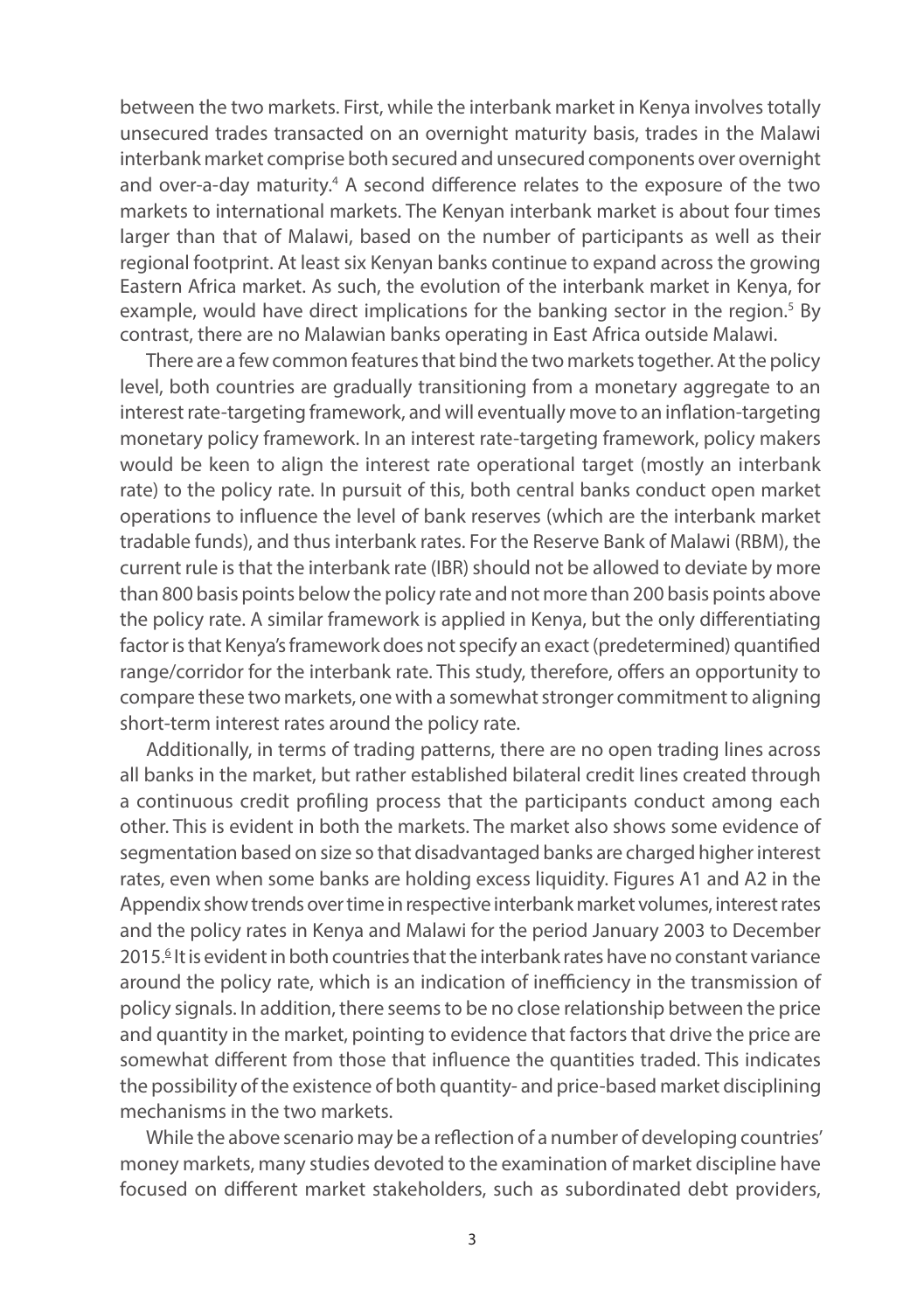bank stockholders, and retail and corporate depositors, while the interbank market remains relatively less explored. This is the case in both developed and developing country contexts. Even then, most previous studies have focused on the existence of market discipline, but little effort has been directed at establishing the degree to which market discipline is effective (Nier and Baumann, 2006; Dinger and Von Hagen, 2009; and Liedorp et al, 2010).

This study, unlike previous studies that mainly focus on the quantity-based market discipline, also explores the price-based market discipline (adopting the approach of Furfine, 2001) and the effectiveness of the two disciplining mechanisms (as in Andrievskaya and Semenova, 2013) in the case of two developing markets. The study borrows the argument that little attention has been given, in both developed and developing markets, to assessing the effectiveness of the market disciplining mechanisms – whether price- or quantity-based (Nier and Baumann, 2006). While the study provides a foundational first line of formal description of interbank market pricing and quantity models in Malawi, it builds on previous literature on Kenya by Murinde et al (2015) and Oduor et al (2014). These previous studies, respectively, focused on the quantity-based disciplining mechanisms (excluding analyses of their effectiveness), and the impact of the existing interbank trading networks on the effectiveness of monetary policy using older data series.

In examining the quantity-based and price-based market disciplining mechanism, the goal is to establish whether banks that borrow from other banks through the interbank market are able to access volumes of funds or get fair prices because of their lower risk levels (in support of the peer-monitoring hypothesis), or not (evidence for the contagion effect if interbank borrowing aligns positively with bank risk levels). Essentially, the study investigates the disciplining mechanisms in the two interbank markets and ascertains whether they are strong enough to constrain excessive risktaking by participating banks. Furfine (2001) argues that as banks lend significant amounts to one another on an uncollateralized interbank market, they expose themselves to significant credit risk. In this regard, lending banks have an incentive to monitor their counterparts, ration quantities of loans extended and/or price these loans as a function of, among other factors, the risk characteristics of the borrowing bank. A market disciplining mechanism is effective if it provides an incentive scheme, or when it results in a higher capital buffer for banks, or whether it motivates banks to choose a lower probability of default (Nier and Baumann, 2006). Establishing an effective market disciplining mechanism can potentially complement official bank regulation, which supports the achievement of monetary policy objectives in Kenya and Malawi.

In this regard, the objectives of this study include: first, to ascertain the status of the price- and quantity-based interbank market disciplines. To do this, the study empirically estimates the degree of influence of bank risk characteristics on interbank borrowing volumes as well as interbank borrowing rates. Second, to establish the role of interbank borrowed volumes and interbank borrowing rates (identified as the disciplining mechanisms) in banks' incentives to increase their capital buffers. The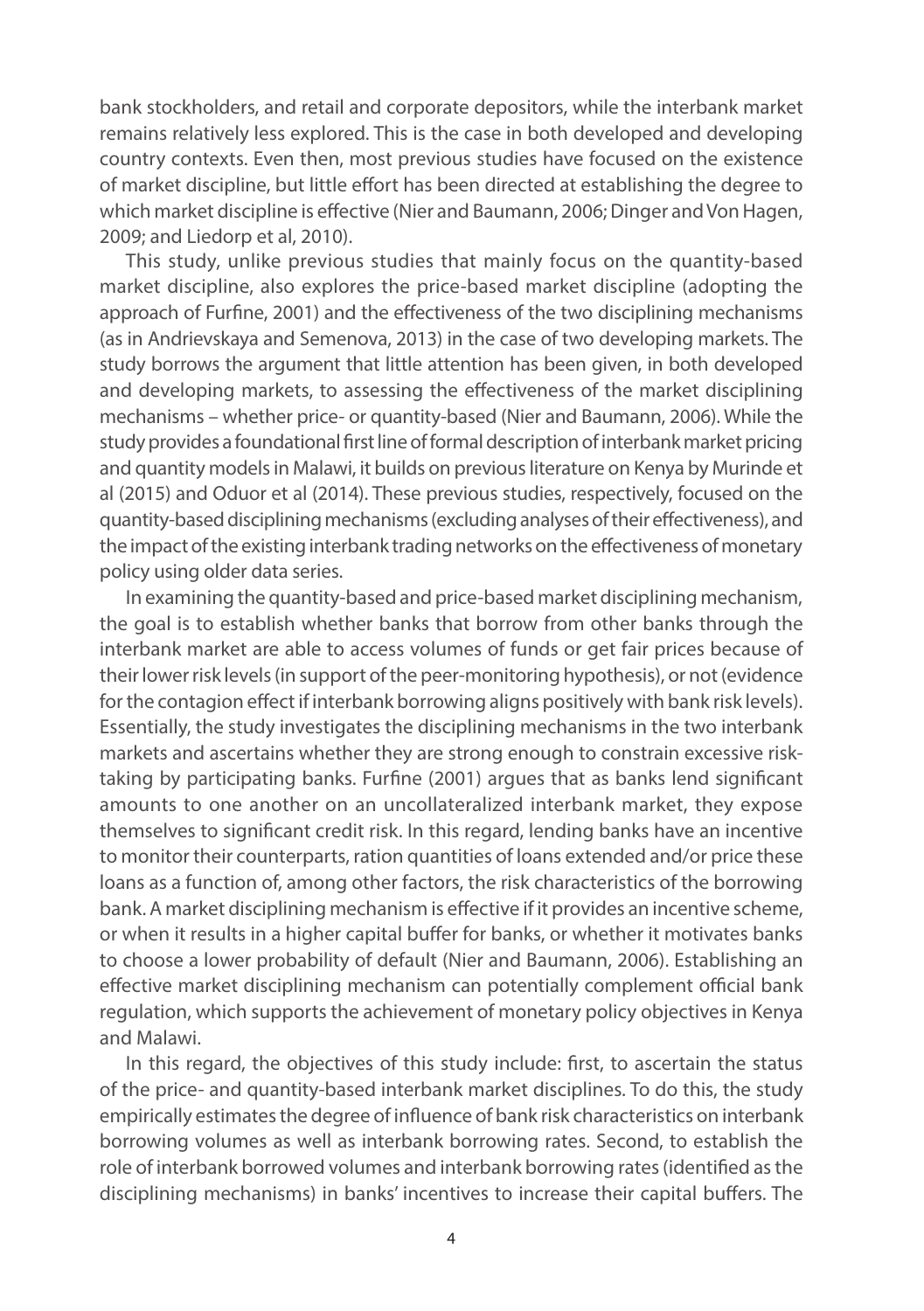study focuses on the period January 2009 to December 2015 – a more recent period when compared to periods covered by previous studies. This provides an opportunity to review market performance after the global financial crisis that extensively affected risk assessment in financial markets, including the interbank markets. In the case of Kenya, a more recent sample particularly offers an opportunity to establish the role of some recent events that significantly affected the interbank market, such as changes in the institutional and operational framework, and occasional gridlocks in government expenditure that affected market liquidity, which had not been witnessed in previous periods.7 For Malawi, a policy concern has been that the interbank market rate does not give a true reflection of liquidity conditions in the market. This study should provide some guidance for understanding the operations of the interbank market, particularly its market disciplining role, and thus help enhance the effectiveness of monetary policy.

This rest of the paper is organized as follows: Chapter 2 outlines the operational structure of the two interbank markets. Chapter 3 presents a brief review of the relevant literature on interbank market discipline and its effectiveness, while the econometric procedures are discussed in Chapter 4. Chapter 5 presents the data and estimation results, and Chapter 6 draws some policy implications.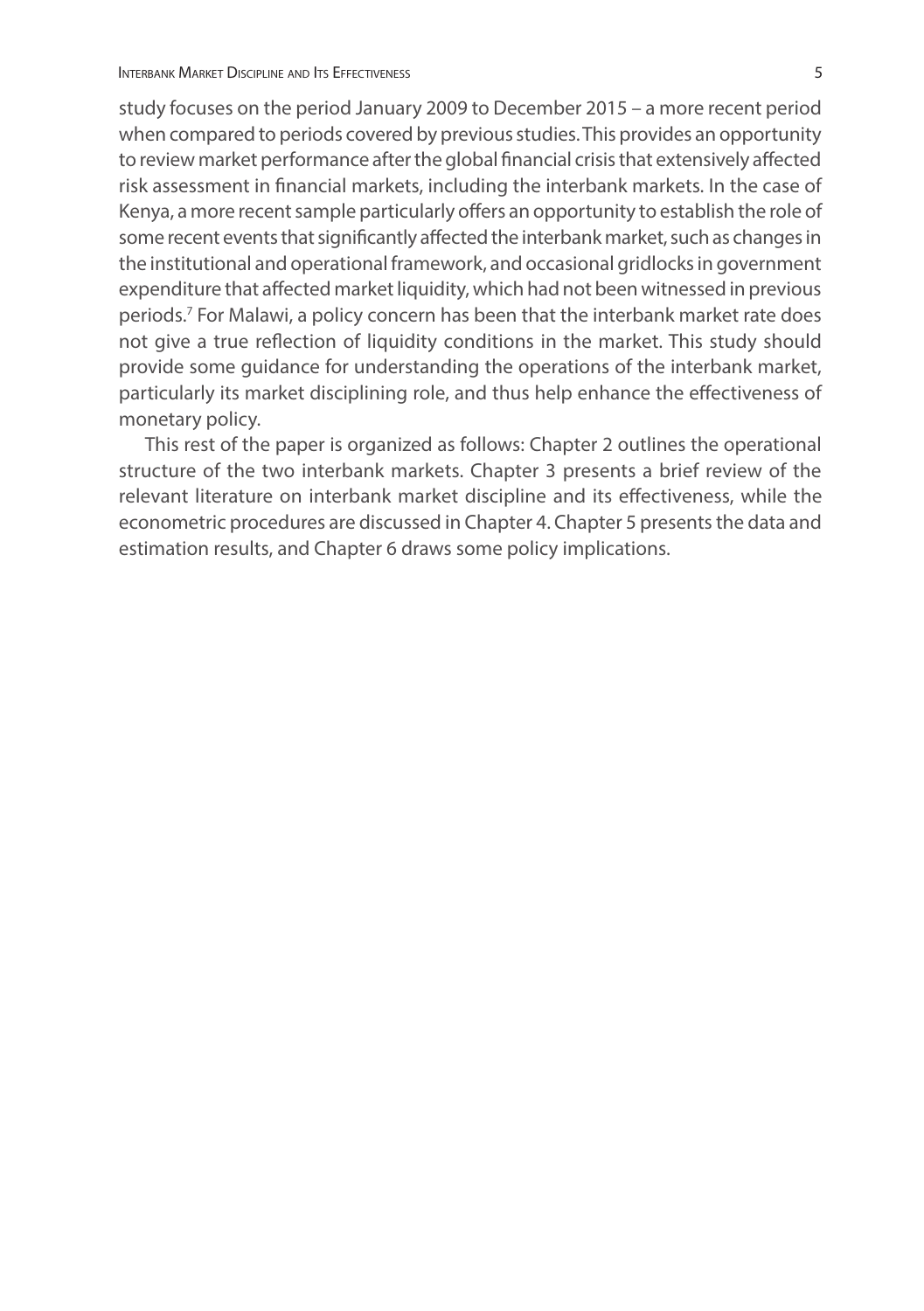# 2. Operational structure of interbank markets in Kenya and Malawi

This sub-section describes the two interbank markets, outlining their trading structures in terms of collateralization, loanable funds, loan tenures and currency denomination, participants, how trade transactions are sealed and how credit lines are established.

### Interbank market in Kenya

The interbank market in Kenya is a market purely for commercial banks to trade reserves. Over the period covered by this study, each bank by law was required to operate two reserve accounts: one for meeting statutory reserve requirements and the other for clearing interbank obligations, henceforth called the clearing account. These accounts are closely linked to each other because the clearing account is a source of funds for meeting the statutory reserve requirements. Up to 2011, required reserve ratios were observed on a daily basis. However, this was reviewed in 2011 and became a monthly averaging system with the 14th working day of each month being the last day of the reserves maintenance period.<sup>8</sup>

The main day-to-day determinants of individual banks' reserve demands are the transactions flows through the banking system. Some of these are highly predictable, such as the monthly cycle of wage and salary payments or the annual cycle of corporate tax payments, most of which are largely distributive and temporary in nature. Other flows emerge as random shocks, which may be either aggregative or distributive and either permanent or temporary, or a combination. Under the reserve averaging system, banks can have a shortage or excess of reserves for several days during the maintenance period provided the average is satisfied by the end of the period. This means that commercial banks can manage the predictable component of transactions flows without excessive recourse to the interbank market or the central bank on a day-to-day basis. This helps to decrease daily and intra-day fluctuations in the overnight rate. Reserve averaging enables the central bank to delegate to commercial banks much of the process of reserve management in the face of stochastic shocks.9

The interbank market in Kenya only trades funds on an overnight basis, uncollateralized and all in the domestic currency (Kenya shilling). The market is used by banks to smooth out payments of maturing obligations of both customers and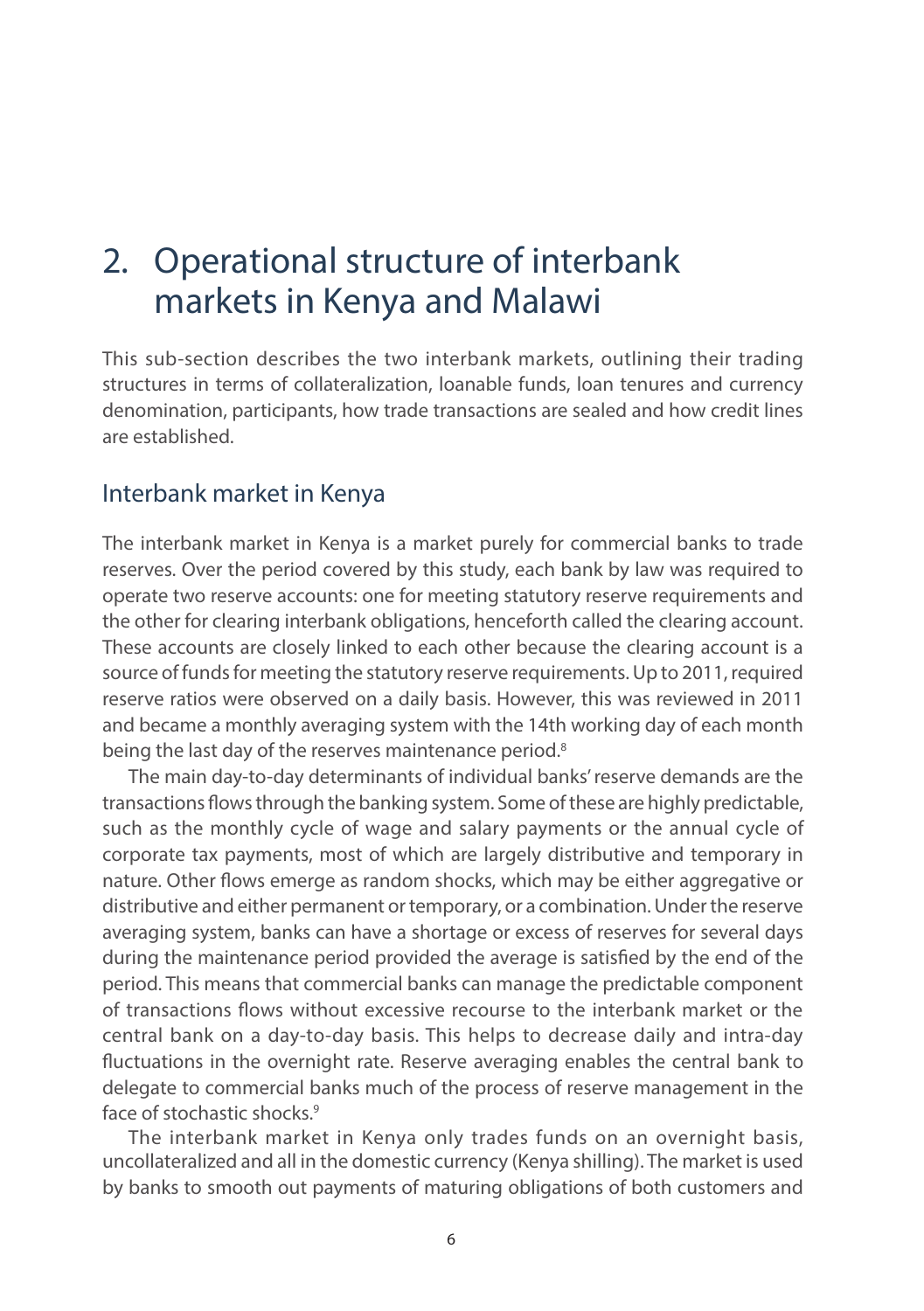other commercial banks, as well as to provide a source of funds to meet statutory cash reserve requirements. Currently, 42 of the 43 licensed commercial banks trade in the interbank market.<sup>10</sup> In terms of timing, the interbank market is open between 8.30am and 4.30pm, but with two rather distinct sessions. The first session (8.30am–3.30pm) allows banks to trade funds to settle interbank customers' payments/demands. The second session (3.30pm to 4.30pm) is dependent on the outcome of the first session, and allows banks to square their positions by trading their excess funds with other banks that find themselves with cash requirements. In this second session, banks also settle bank-to-bank obligations. Whenever there are shortages in this session, banks resort – as a measure of last resort and at a punitive rate – to borrowing funds from the Central Bank of Kenya (CBK) discount window.

Bilateral lending and borrowing agreements are not open to all banks; instead there are established lines of credit. The credit lines are created through a credit profiling process that banks conduct on each other: assessing the creditworthiness of the other banks, done on the basis of size (considering the parent company if it is a subsidiary), asset base and also ownership (either foreign, local private or local public). Banks with relationships at ownership level would have open credit lines with each other even if their asset bases are not strong enough. The credit lines establish lending and borrowing exposure limits for other banks, both in terms of volumes it can trade and whether or not the bank can actually trade. The terms of the credit lines are reviewed regularly as the creditworthiness of banks change. Each bank has at least one credit line with another bank, but the exposure volumes and interest rate applied would vary.<sup>11</sup>

In terms of settlement of interbank transactions, all interbank payments are effected through the Kenya Electronic Payments and Settlement System (KEPSS). The deals are concluded bilaterally between banks (originating standardized payment instructions through SWIFT) in real time through Real Time Gross Settlement (RTGS). Transactions are initiated by lenders with excess funds or borrowers seeking funds via the Reuters screen, to which all banks have access. The CBK provides an intra-day liquidity facility (ILF) that allows banks to access additional funds from the central bank to meet their huge maturing obligations when there is a risk of overdrawing on their clearing accounts, due to the fact that RTGS does not permit overdraws on their clearing accounts.<sup>12</sup>

In a liberalized interest rate regime such as that in Kenya, the interbank rate serves as an important benchmark for setting interest rates of other financial products, as it reflects the availability of liquidity in the economy. In fact, movements in the interbank interest rate form an important input into open market operations of the CBK. Kenya's banking sector consists of 43 commercial banks, of which 6 are large, 15 medium, and 22 small.<sup>13</sup> All these banks can potentially trade in the interbank market, implying that there can be at least 1,806 possible transactions per day in the interbank market. In reality, however, only an average of about 250 daily deals are recorded in a typical complete year, implying that most participants in the market trade with the same institutions repeatedly. The market is fragmented, with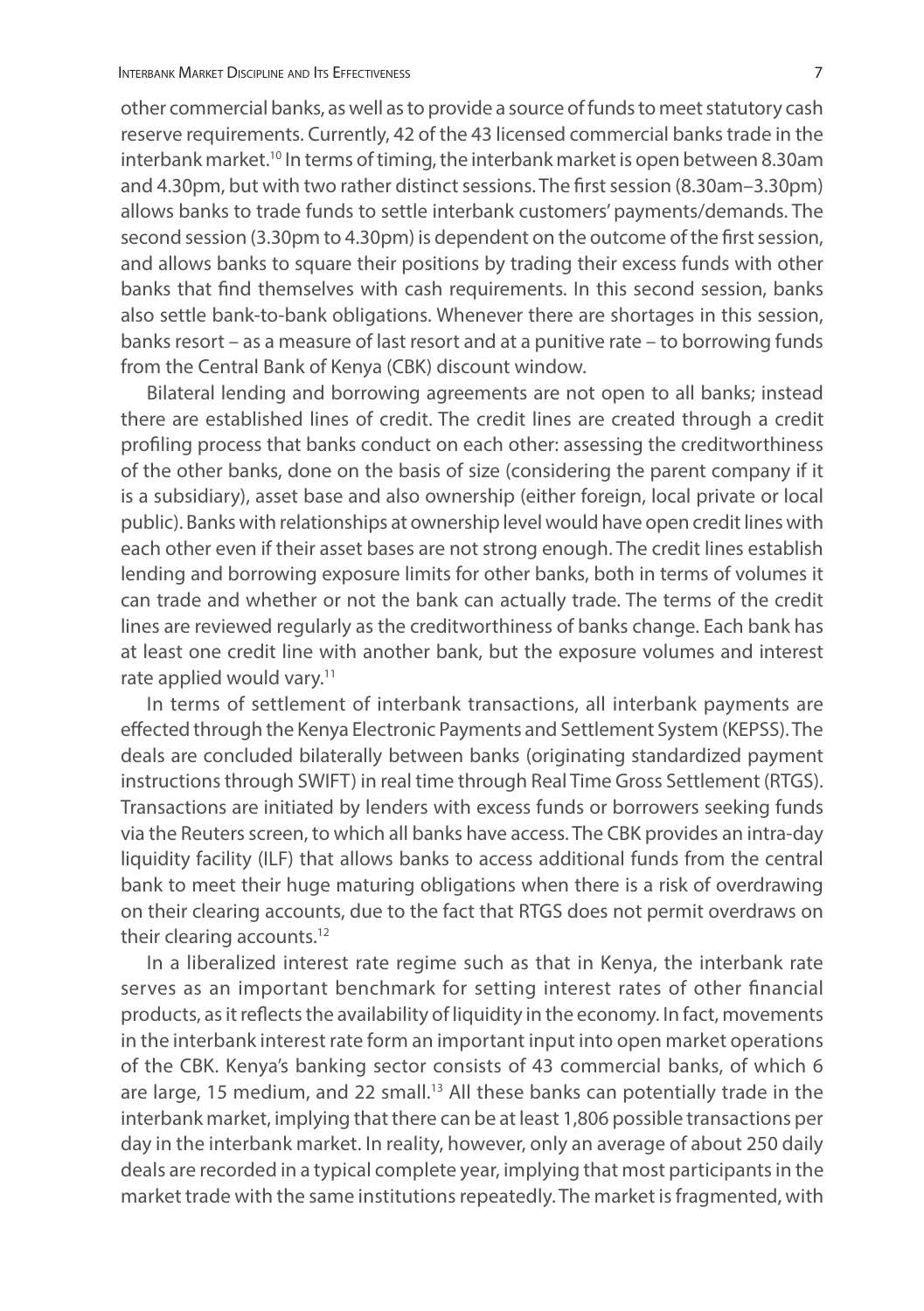large banks serving specific lines of credit and market niches, but not contributing to competition in the sector.<sup>14</sup> This adversely impacts the operations of the market, including the ability to efficiently allocate resources. As the interbank market in Kenya is the most immediate source of liquidity for banks, interbank market inefficiency problems can indicate widespread lack of risk-sharing behaviour between banks. In extreme cases, disruptions in the interbank market could pose a threat to the stability of the financial system because the market is vital for banks' liquidity management.

In recent years, one policy concern has been occasional extreme volatility arising from liquidity distribution and availability in the market. To mitigate this, some reform initiatives have been implemented, such as the introduction of the collateralized horizontal repo market, to even liquidity distribution in the market with a view to enhancing its stability.<sup>15</sup> This initiative, however, encountered some operational bottlenecks that have hindered its effectiveness.<sup>16</sup> Under this backdrop, the interbank market has remained very volatile.

### Interbank market in Malawi

The interbank market in Malawi is structured just as the one in Kenya, in terms of the purposes it serves and the relationship between the market and the RBM. With regard to the conduct of monetary policy, the overnight interbank rate is the operating target. RBM recognizes the need to have a clear understanding of the interbank operations, especially on the factors that drive interbank rates for effective monetary policy implementation (Reserve Bank of Malawi, 2016). The interbank rate in this market is sensitive to the changes in the Monetary Policy Rate (MPR) and reflects underlying conditions in the market.17

Unlike in Kenya, where trades in the interbank market mature after one day, the transactions in the Malawian market are characterized by different maturity profiles. Over 90% of trading (in terms of volumes) matures overnight. Another difference is that the market trades funds on both a collateralized and uncollateralized basis and all transactions are carried out in the local currency (Malawi Kwacha). Participants in the market comprise 12 commercial banks and one discount house.18 The market is used by these players to clear maturing cash obligations of both customers and other commercial banks, as well as to provide a source of funds to meet the statutory cash reserve requirements.

In terms of timing and settlement of transactions, the interbank market is open for one session per day, between 8.00am and 4.00pm. Transactions on the interbank market are initiated by either lenders with excess funds or borrowers seeking funds. For an interbank trade to be effected, dealers interact via phone on the availability of excess funds to lend or to satisfy their demand at the end of the day. The average interbank rate for the previous day, which is usually posted on the RBM website, acts as a benchmark for setting the interbank rate for the day. If a lending bank perceives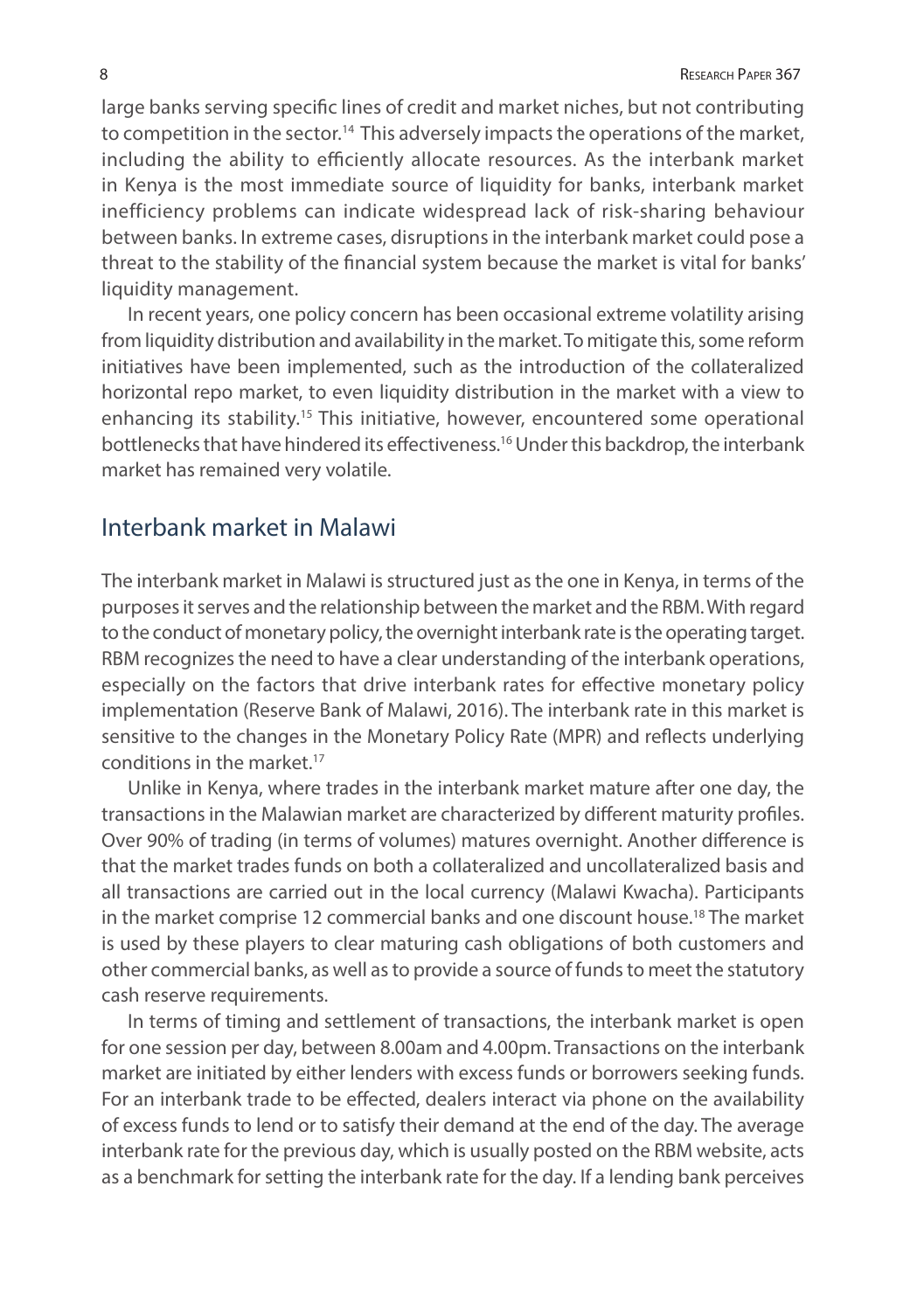that the market is liquidity constrained, it will charge their trading partner a rate that is above the previous day's average rate, and vice versa. As in Kenya, interbank deals (loan amounts and interest rates) are concluded bilaterally between participating commercial banks on a one-to-one basis; information that is not available to the market players. Payments instructions are originated on SWIFT and effected through RTGS.<sup>19</sup> The interbank market does not have indicative quotes posted on a trading (Reuters) screen.

There are a number of issues related to the interbank market in Malawi. A quick look at the data on the interbank market in Malawi reveals some evidence of price discrimination and liquidity rationing. For example, large banks are perceived as less risky compared with small banks, on average, and thus when they are borrowing in the interbank market, they are charged lower interest rates when compared with small banks. Conversely, when small banks are borrowing from large banks, the rate is significantly higher. It can, therefore, be seen that lending/borrowing relationships play a crucial role in this market. While it is easier for some banks to borrow from the market, other banks find it difficult to access funds at the existing market interest rates. It is, therefore, not surprising that some banks have to seek access to the Lombard facility from the RBM at a relatively higher rate than the prevailing interbank market rate, even if these banks are holding large volumes of liquidity. Against this backdrop, the interbank market rate does not give a true reflection of the liquidity condition in the market.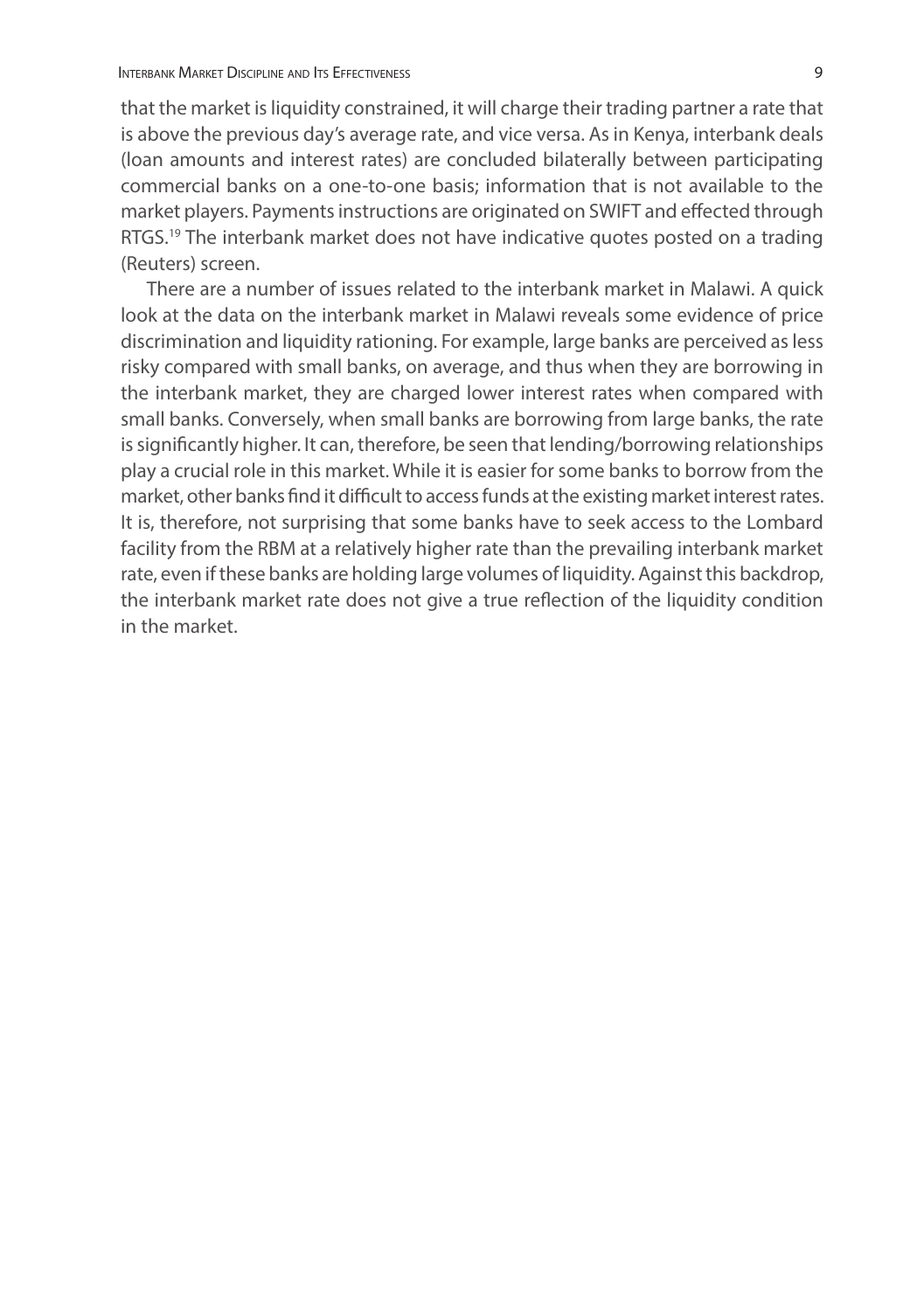### 3. Literature review

Based on the integral functions of the interbank market as discussed, policy makers have been led to (re)examine the interbank market with a view to ascertaining the extent to which they can rely on the market, especially the potential market disciplining role, in enhancing efficiency in the conduct of monetary policy. However, both in developed and developing markets little research has been carried out on the interbank market when compared with the bond, equity or foreign exchange markets (Furfine, 1999; Hartmann et al 2001). Most studies that have delved into examining market discipline have mainly focused on different market stakeholders, such as subordinated debt providers, bank stockholders, and retail and corporate depositors, while the interbank market remains relatively less explored, both in developed and developing country contexts. Even then, most previous studies have focused on the existence of market discipline, but little effort has been directed at establishing the degree to which market discipline is effective (Nier and Baumann, 2006; Dinger and Von Hagen, 2009; and Liedorp et al, 2010).

In particular, and as far as is known, while no literature exists on the operations of the interbank market in Malawi, two studies exist for Kenya. Murinde et al (2015) investigate whether the interbank market in Kenya is an effective peer-monitoring and market discipline device, and thus complements official regulation over the sample period 2003.1–2011.1. The study, however, focused on the quantity-based market discipline assuming the price is endogenous. Related literature on the interbank market in Kenya, such as that by Oduor et al (2014), reviewing the period June 2003–September 2012, assessed the role that market segmentation played in the efficiency of the interbank market in Kenya and the extent to which the segmentation and inefficiencies in the interbank market impeded monetary policy. It specifically analysed interbank pair-wise network exposures and tested convergence and equality of interbank rates across the existing market tiers to draw conclusions on the nature of segmentation.

The interbank market is assumed a priori and often modelled in the literature as a centralized exchange in which banks smooth liquidity shocks (for example, Ho and Saunders, 1985; Bhattacharya and Gale, 1987; and Freixas and Holthausen, 2005). Other authors argue that the market is decentralized with deals struck bilaterally between pairs of banks (Stigum and Crescenzi, 2007). This defining market feature may give rise to market intermediaries (Duffie et al, 2005) and segmentation, where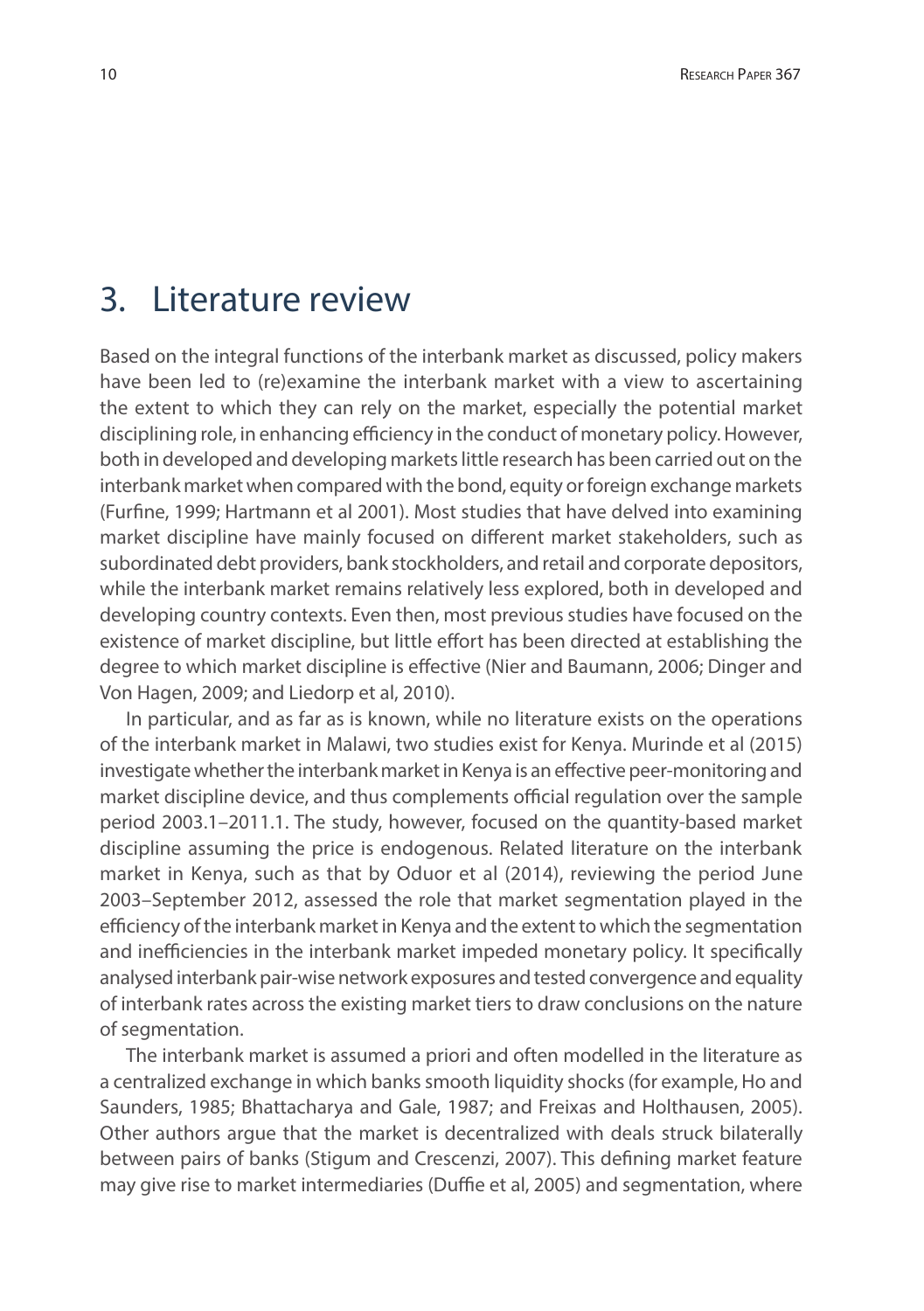small banks may be considered riskier than large banks, with the latter being regarded as "too-big-to-fail". On this basis, some recent studies recognize the bilateral nature of the interbank market (for example, Allen and Gale, 2000; Freixas et al, 2000; and Leitner, 2005) and conclude that there are tiers in the interbank market. Understanding the lending-borrowing interlinkages in the interbank market is therefore important for banks that use it to engage in unsecured borrowing and lending of funds. It is also important for monetary authorities, as the interbank market lies at the heart of monetary policy especially when there are potential domino and contagion effects in the event of a default. In this regard, for the successful conduct of monetary policy, it is crucial to understand the functioning of the money market as well as the behaviour of the money market participants (Galac et al, 2007).

Market discipline has been discussed in the literature in terms of market monitoring, where the lender's assessments of the condition of the borrower are reflected in its security prices and borrowing rates (Flannery, 2001). Three forms of market discipline emerge: price-based measures, where lenders raise or lower lending rates depending on the borrower's risk; quantity-based measures, where lenders restrict or extend access to credit on the basis of the borrower's risk; and one based on the evidence of maturity shifting, where the length of time the lender is willing to extend a loan is adjusted for borrower risk (Andrievskaya and Semenova, 2013). De Ceuster and Masschelein (2003) review the potential role that market discipline can play in financial regulation, in light of the existing regulatory mechanisms and disciplining power that various market participants have. They argue that more external risk management disclosure is a key condition to strengthen market discipline as a regulatory mechanism, which is consistent with Basel II. Moreover, while the monetary authority imposes capital adequacy requirements on banks, market forces may also contribute to the stability of banking systems. For example, market forces may motivate banks to select high capital adequacy ratios as a means of lowering their borrowing costs, i.e., better capitalized banks experience lower borrowing costs. In this context, the reforms of Basel II should focus on increasing transparency and strengthening competition among banks, in addition to emphasizing risk-based capital adequacy. Further, it may be argued that as banking grows more complex, government supervisors of banks are increasingly willing to share the role of policing bank risk with other banks through a peer mechanism in the interbank market.

Market discipline literature has, however, predominantly focused on other markets such as the market for retail and corporate deposits. For example, Hannan and Hanweck (1988) and Ellis and Flannery (1992) focus on price discipline, and Jordan (2000) and Goldberg and Hudgins (1996) study quantity discipline. Some studies attempted to investigate market discipline in equity pricing (see, for example, Distinguin et al, 2006) and debt security pricing (Goyal, 2005 and Ashcraft, 2008). However, market discipline in the interbank market has received little attention. The few studies that delved into this area have mainly focused on the quantity-based measures of market discipline. This is perhaps because theoretical models assume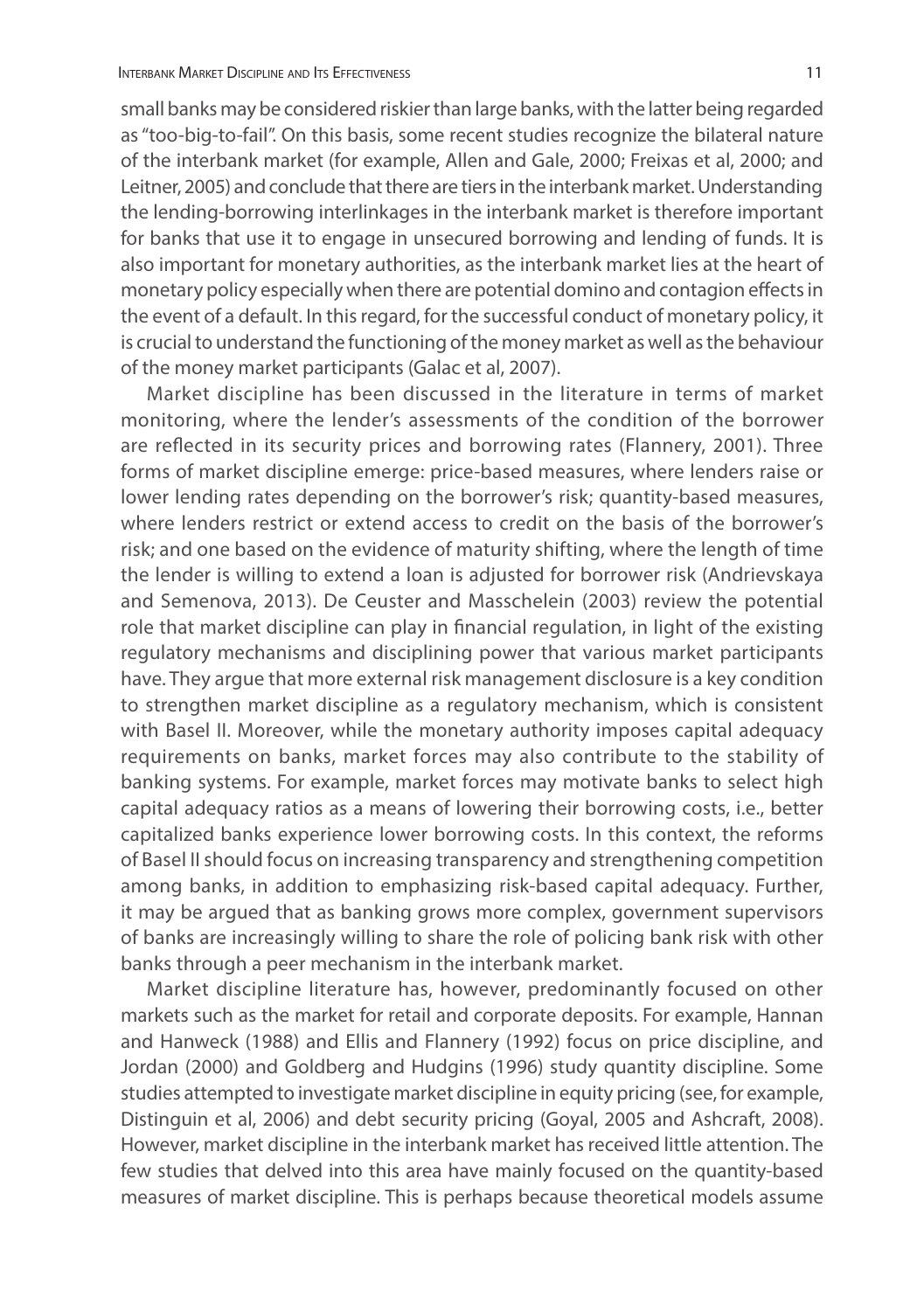the existence of perfect competition in the interbank markets where players are price-takers (Ho and Saunders, 1985; and Clouse and Dow, 2002).

However, empirical evidence suggests the existence of both price- and quantitybased measures of market discipline. Furfine (2001) studied price discipline in the US interbank market by investigating whether banks could effectively be employed as monitors of their peers. The study focused on the period 2 January 1998 to 31 March 1998 to examine the pricing of interbank transactions in the US uncollateralized market, which was argued to expose lenders to significant credit risk. Study findings show that credit risk exposure incentivizes lenders to monitor their counterparts and to price the loans as a function of, among other factors, the credit risk of the borrower. The study models the determinants of interbank borrowers' cost by focusing on different credit risk measures and other bank specific control variables.<sup>20</sup> The study finds strong evidence that the interbank rate in the US federal funds market reflects, in part, the credit risk of the borrowing institution. In particular, borrowing banks with higher profitability, higher capital ratios and fewer non-performing loans (NPLs) pay lower interest rates on the interbank market. This suggests that banks in the US can identify and distinguish credit risk among their peers and price interbank loan contracts accordingly. Even with high interest rates charged to risky banks, lending banks would still consider the probability of default by the borrowing bank. In this regard, lending banks would compare the probable high return on their funds against the conceivable loss of the entire principal. In this regard, the discipline of very risky institutions in the interbank market would take the form of quantity rationing rather than higher interest rates on transactions. This evidence is corroborated by King (2008) who also focused on the US interbank market to show that banks with more risk borrow less in the federal funds market.

Using a unique dataset on Portuguese interbank trading, Cocco et al (2009) implicitly test for price discipline. They show that relationships between banks are an important determinant of banks' ability to access interbank market liquidity. While their analysis explicitly controlled for endogeneity of bank relationships, the authors find that: banks with a larger reserve imbalance are more likely to borrow funds from banks with whom they have a relationship, and to pay a lower interest rate than otherwise; smaller banks and banks with more NPLs tend to have limited access to international markets, and rely more on relationships; and relationships are established between banks with less correlated liquidity shocks. These results suggest that relationships allow banks to insure against liquidity risk in the presence of market frictions such as transaction and information costs.

Most of the literature on interbank market discipline has been based on quantity measures of market discipline. Further, the studies that have attempted to measure the effectiveness (see Nier and Baumann, 2006; Dinger and Von Hagen, 2009; and Liedorp et al, 2010) of the market discipline have mainly used quantity-based measures of interbank market discipline. Nier and Baumann (2006), using data for 729 banks in 32 countries over the period 1993–2000, examined the efficiency of interbank market discipline. Measuring interbank market discipline based on interbank volumes,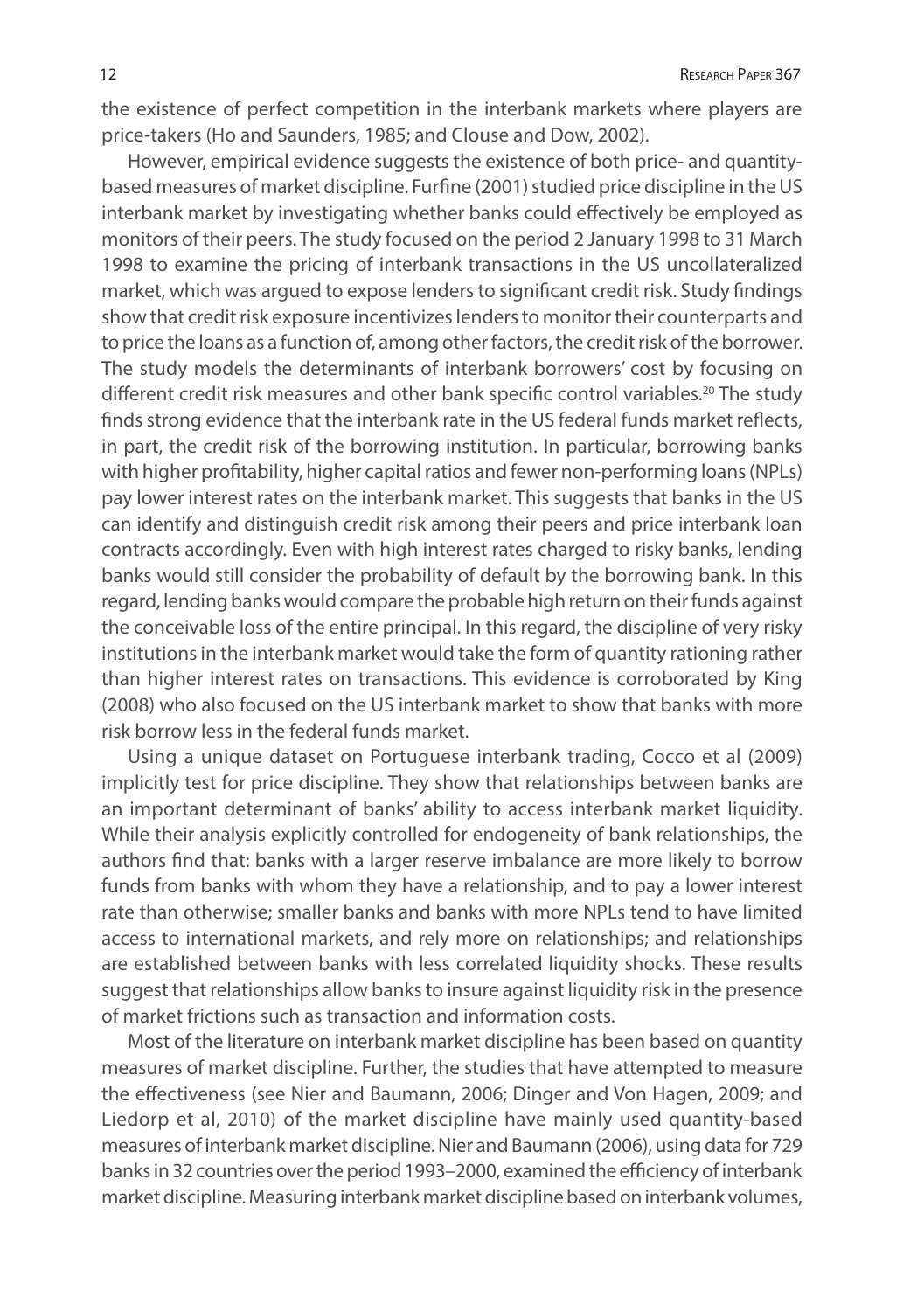they tested the extent to which market discipline affects the risk-taking behaviour of banks.<sup>21</sup> In particular, they analyse the effect of market discipline on the capital buffers. They find strong evidence that market discipline is effective in limiting the risk-taking behaviour of banks. However, they also find that the moral hazard created by assurances of a government bailout reduces the efficiency of the market discipline. This corroborates the argument that increased government intervention in the market tends to lower the efficiency of the market discipline (Rochet and Tirole, 1996) or that the presence of safety nets erodes market discipline (Billett et al, 1998; Demirgüç-Kunt and Huizinga, 2004).

Dinger and Von Hagen (2009) examined quantity-based measures of interbank market discipline covering 296 banks in 10 Eastern and Central European countries over the period 1995–2004. Their specific aim was to test the hypothesis that interbank borrowing relates negatively to the risk levels of banks, or that the peermonitoring hypothesis is evident. They explore the interbank transaction impact, when exposures are long term and borrowers are restricted to small banks so as to avoid the "too-big-to-fail" concern. They find that long-term interbank exposures are positively related to a lower risk of the borrowing bank, thus confirming the presence of a peer-monitoring mechanism among the banks. However, while focusing on the Dutch interbank market for the period 1998–2008, Liedorp et al (2010) find somehow different results. They test whether banks behave according to the peer-monitoring or contagion hypothesis and find evidence in support of contagion effects; borrowings and lending in the interbank market increase a bank's risk. Moreover, they find the existence of a spill-over effect from banks from whom a bank borrows. This result was consistent with earlier findings by Upper and Worms (2004) that confirmed the presence of a contagion effect in the German interbank market, especially in the absence of a safety net.

In the aftermath of the global financial crisis, understanding the operations of the interbank market, especially its disciplining role, is important for identifying risks and the impact of interbank contagion. In developing countries, two facts are evident: interbank markets are predominantly uncollateralized and the central bank regulators are not well-equipped to effectively supervise. As such, interbank exposures imply the possibility of direct contagion where the insolvency of a single institution may trigger multiple bank failures (Murinde et al, 2015). As argued by Allen and Gale (2000), financial contagion is an equilibrium phenomenon. If liquidity preference shocks are imperfectly correlated, each bank holds claims on other banks to provide insurance against liquidity preference shocks. When there is no aggregate uncertainty, the first-best allocation of risk sharing can be achieved. However, this arrangement is financially fragile. A small liquidity preference shock can spread by contagion throughout the entire sector. However, in this case, the possibility of contagion depends strongly on the completeness of the structure of claims. Complete claims structures are shown to be more robust than incomplete structures. The dynamics and scope of the interbank market, including access to the market, seem to be driven by a number of factors, primarily, the relationships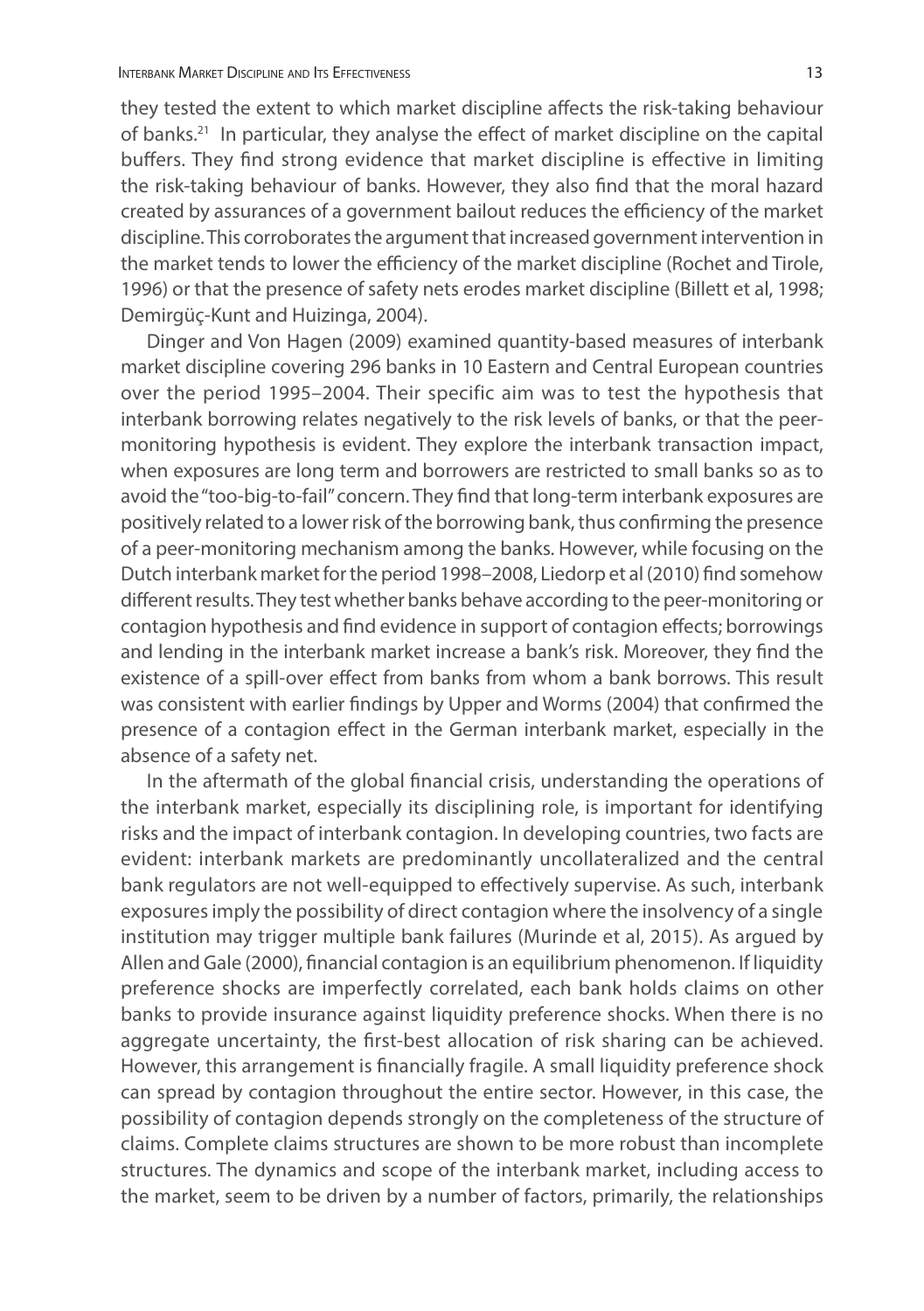among the participating banks. These relationships are what define the market disciplining mechanism in place.

Wells (2004) uses data on loans and deposits between UK-resident banks to estimate the distribution of bilateral exposures. The potential for contagion is examined by assuming the sudden failure of each individual bank and estimating the losses incurred to other banks as a result of the initial shock. It is found that, while a single bank failure is rarely sufficient to trigger an outright failure of other banks, it does have the potential to substantially weaken the capital holdings of the banking system. Further, the results suggest that when the failure of a single bank does result in knock-on effects, their severity depends greatly on the maintained assumptions about the distribution of interbank loans and the level of loss given the default. An additional transmission channel of contagion on the interbank market is the liquidity channel. It is argued that the liquidity channel contributes significantly to the understanding and predicting of interbank market crises. The results corroborate the prediction that prudential regulation by individual banks is insufficient to prevent systemic crises. Hence, this justifies the need for a well-developed market disciplining mechanism.

Other studies have argued that interbank exposure can be a serious source of contagion in a financial crisis, which may enhance systemic risk. Upper and Worms (2005) argue that credit risk associated with interbank lending may lead to domino effects, where the failure of one bank results in the failure of other banks not directly affected by the initial shock. In their analyses, the risk of contagion depends on the precise pattern of interbank linkages. They use balance sheet information to estimate a matrix of bilateral credit relationships for the German banking system and to test whether the breakdown of a single bank can lead to contagion. It is found that in the absence of a safety net, there is considerable scope for contagion that could affect a large proportion of the banking system. The financial safety net (e.g., institutional guarantees for saving banks and cooperative banks) considerably reduces (but does not eliminate) the danger of contagion. Even so, the failure of a single bank could lead to the breakdown of up to 15% of the banking system in terms of assets.

In general, interbank market discipline mechanisms continue to gain widespread interest in view of banking problems and bank bailouts that characterized the global financial crisis. Although official government regulation and supervision is necessary, it is patently not sufficient for dealing with systemic risk, of which complexity is increasing as banks adopt more sophisticated technology. Hence, market discipline as a complement to official regulation is important, especially as many African countries (Kenya and Malawi included) seek to transition from Basel I to Basel II. Basel II requirements are consistent with arguments that more external risk management disclosure is a key condition that would enhance market discipline as a regulatory mechanism. In this regard, further examination of the operations of the interbank market, especially its disciplining role, remains important and topical.

Literature on the interbank market in developing countries remains scant. There are a few studies that examine the interbank market, partly analysing its disciplining role and effectiveness. Oduor et al (2014) assess the role that interbank networks play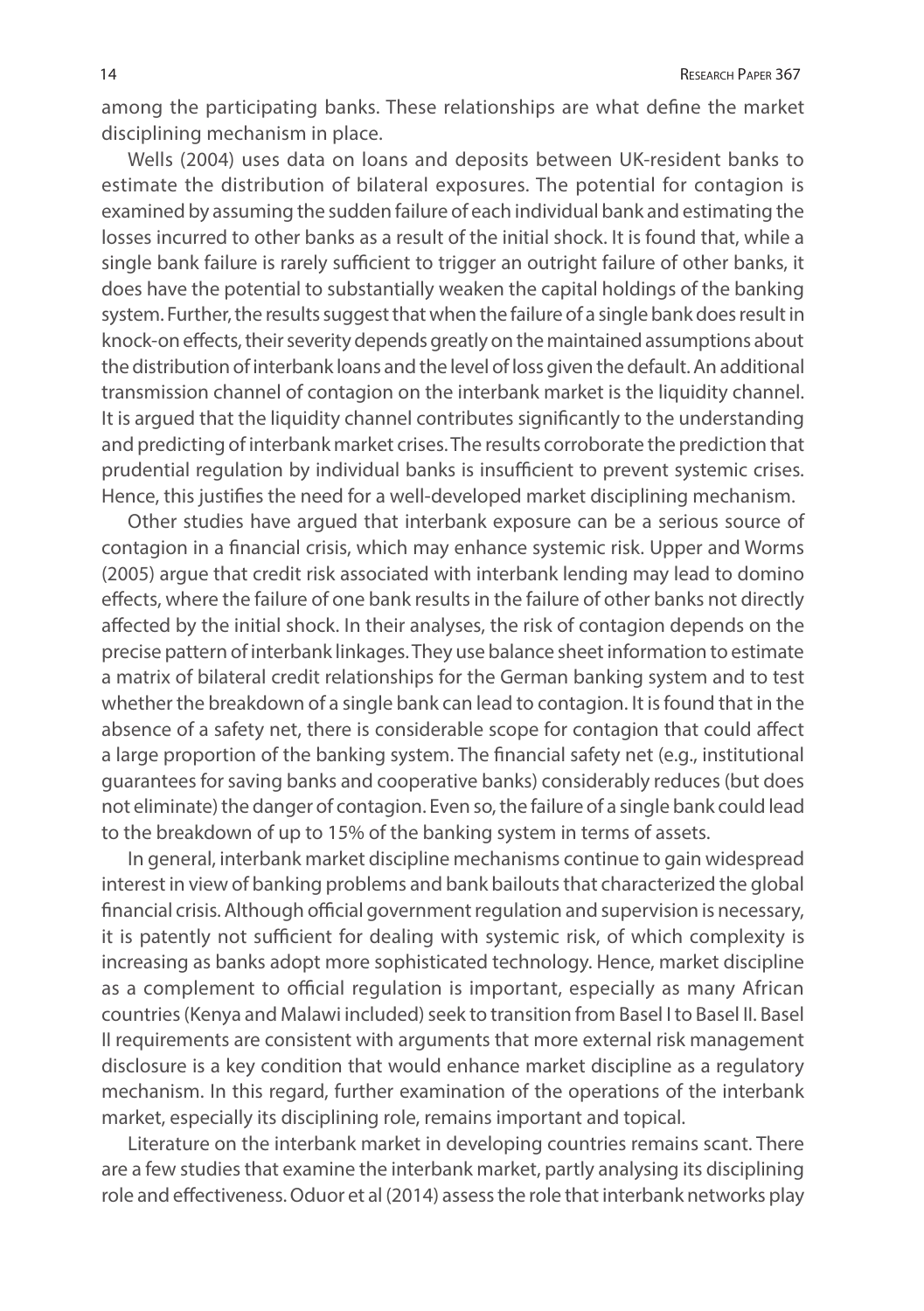in the efficiency of the interbank market to support monetary policy. Using a data set spanning the period June 2003–September 2012, they show that the Kenyan interbank market is inefficient in supporting monetary policy.<sup>22</sup> Through a network analysis, they examine interbank exposures in lending and borrowing across different bank categories based on volumes and interest rates. They find that interest rates charged across different sizes of banks are statistically different; suggesting the presence of market segmentation. They conclude the market is inefficient due to the inability of the banks to redistribute liquidity following events that skewed its distribution. The inefficiency was attributed to a lack of open credit lines across different bank categories that spiked volatilities in government deposits at the central bank.

Murinde et al (2015) examine the peer-monitoring role of the interbank market in Kenya over the period 2003.1–2011.1. They specifically investigate whether there is a peer-monitoring mechanism in the interbank market that complements bank regulation. To eliminate biases that could arise from endogeneity between interbank borrowing and bank risk, the study ran a Hausman-Taylor panel regression model.<sup>23</sup> The study finds evidence for the presence of peer-monitoring in the interbank market as it finds an inverse relationship between interbank activity (interbank volume-based measure of interbank market discipline) and bank risk levels, after controlling for differences in bank characteristics, and developments in the macroeconomy and time. Based on the results, they argue that regulators can use dynamic interbank borrowing activities among large and small banks as market signals to identify banks that are perceived as risky in the market. However, the study also finds that if a bank continues to increase its net interbank position (ratio of interbank assets to total assets), it can reduce risk only to a certain degree, beyond which any further rise in interbank position starts to increase risk.

Evidence for Kenya indicates the presence of both peer-monitoring and contagion effects depending on how a bank chooses its net interbank assets relative to its total assets (Murinde et al, 2015). There is limited evidence so far on how exactly peer-monitoring effectively supports prudential regulation via adjustments in bank ratios, apart from the information that the mechanism supplies to the regulators. How the mechanisms affect critical bank ratios – such as capital ratios – has not been explored. Evidence for Malawi is non-existent on interbank market discipline, let alone a discussion of its efficiency. This study attempts to fill this gap in the literature.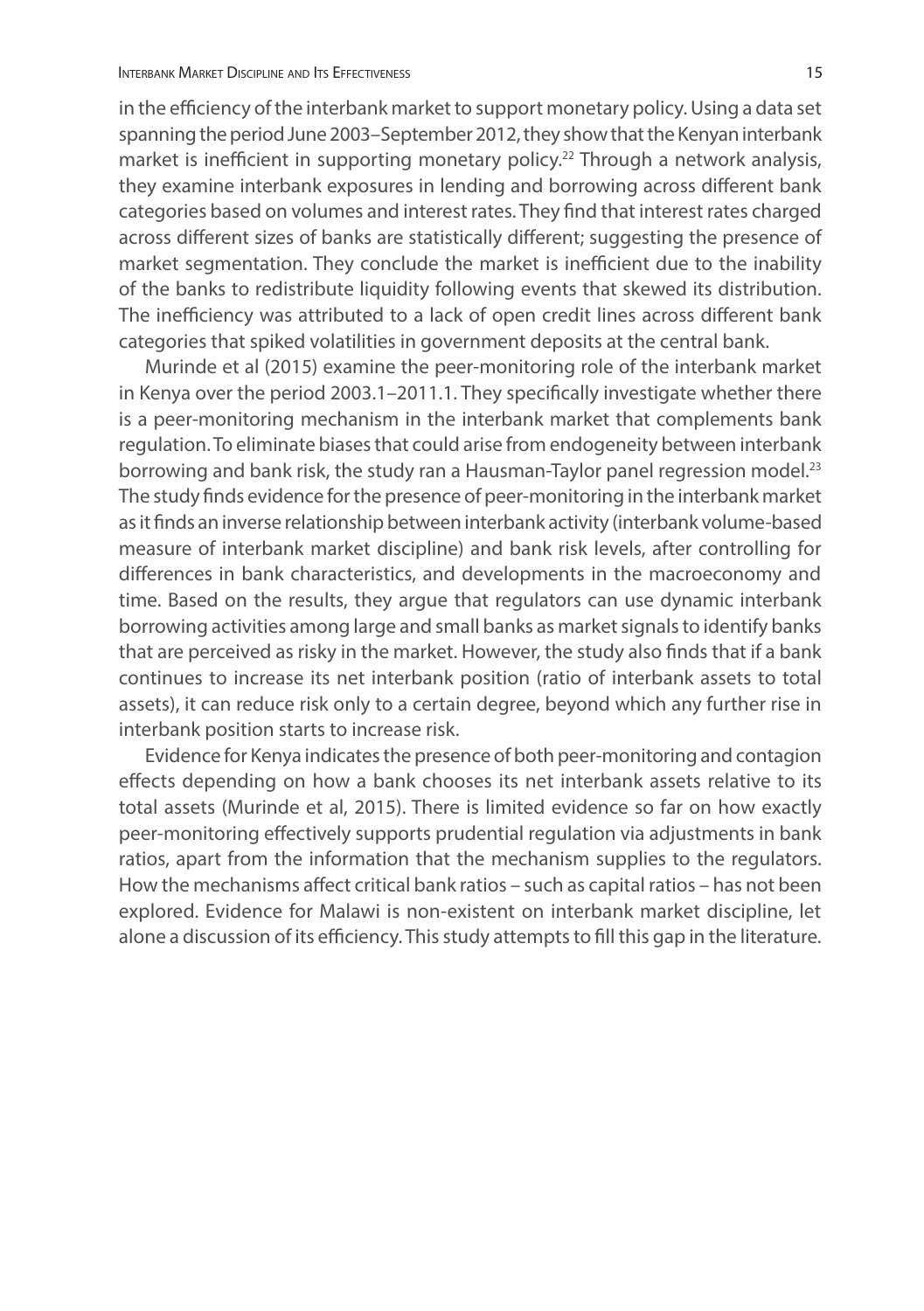### 4. Econometric procedure

### Status of interbank market discipline

The study first establishes the status of the interbank market discipline before analysing its effectiveness. We follow a standard approach used in literature, which involves determining how borrowings on the interbank market react to the information about bank characteristics, including bank risk (see, for example, Andrievskaya and Semenova, 2013). A simple econometric model, modified to include macroeconomic variables, is considered and specified as follows:

$$
MD1_{it} = \beta_i + \alpha BF_{i,t-1} + \rho I_{i,t-1} + \omega MACRO_t + \varepsilon_{i,t}
$$
\n<sup>(1)</sup>

where the dependent variable  $MD1_{it}$  is a quantity-based measure of market discipline. The subscripts i and t represent bank i at time t. We assume lenders restrict or extend access to credit on the basis of borrower risk. The quantity-based measure of market discipline as used in the literature is the rate of growth of interbank borrowing, captured using the natural logarithm of interbank borrowing volume (Andrievskaya and Semenova, 2013). The explanatory variables in model (1),  $BF_{i,t-1}$  and  $I_{i,t-1}$ capture bank fundamentals that characterize bank risk-taking and are an indicator of the bank's involvement in the interbank market, respectively.

Based on an approach adopted by Andrievskaya and Semenova (2013), we capture bank fundamentals based on liquidity, earnings (indicator of bank performance), capital adequacy, quality of assets (whether performing or non-performing), quality of bank management and, as suggested by Oduor et al (2014), a measure of bank size. In terms of their actual measurement, the adequacy of capital is measured by the ratio of regulatory capital to risk-weighted assets of bank i (calculated based on the respective CBK and RBM guidelines), the capital adequacy ratio (CAR); the quality of bank assets is represented by the ratio of bank excess reserves to total assets (Res\_assets ratio); and the ratio of NPLs to total loans (asset quality). The inclusion of excess reserves is important because it also reflects the role of central bank operations in the interbank market.<sup>24</sup> The quality of bank management is proxied by the ratio of overhead costs to total bank revenues (mngt quality); earnings or bank performance in terms of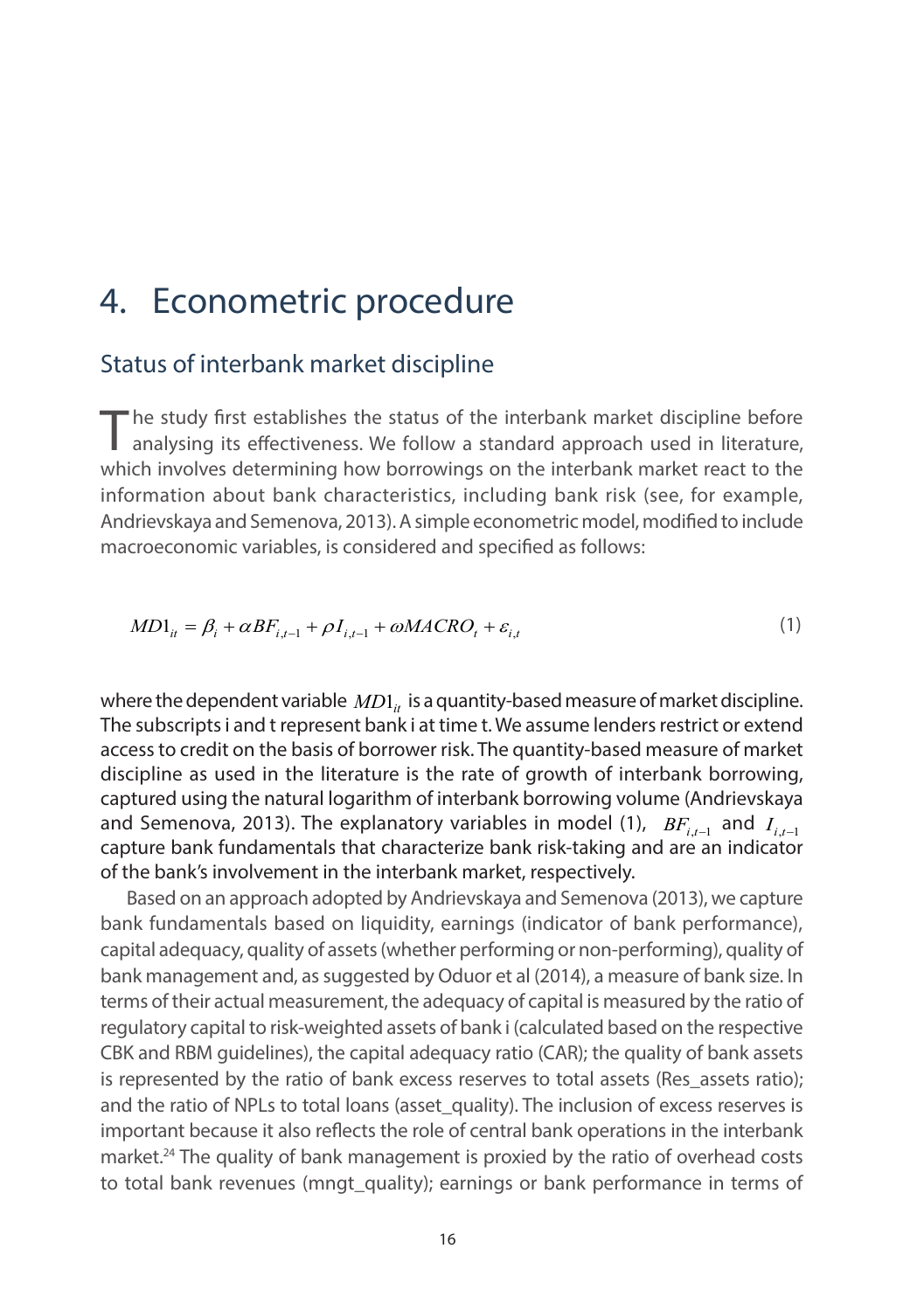profitability is captured by return on assets (ROA) for each bank i. Liquidity conditions in each bank are represented by the liquidity ratio (Liq\_ratio).<sup>25</sup> All these measures are based on the respective Kenyan and Malawian central bank guidelines and definitions. The measure for the bank's involvement in the interbank market (Involve) is estimated by the ratio of the value of each bank's interbank borrowing to total liabilities.

The variable MACRO represents a vector of macroeconomic fundamentals, which serve as control variables. The variables as adopted from literature include: overall consumer price index to capture general pricing conditions in the economy, real gross domestic product (GDP) per capita to capture general economic development, and growth rate of real GDP per capita to measure cyclical effects on bank risks (as assumed by Murinde et al, 2015). The parameters  $\beta_i$   $\alpha$ , and  $\rho$  represent the constant, a vector of coefficients for respective variables capturing bank fundamentals, and a coefficient for banks' participation in the interbank market, respectively. The term  $\varepsilon$ , represents the random disturbance terms for bank i in period t.

The status of quantity-based market discipline is described by the extent to which either or all the variables representing bank risk characteristics significantly influence interbank borrowed volumes. We follow a similar approach to describe the price-based measure of market discipline; modifying Equation 1 by replacing the natural logarithm of interbank market volume with average interbank borrowing rate, as in Equation 2:

$$
MD2_{it} = \phi_i + \gamma BF_{i,t-1} + \lambda I_{i,t-1} + \tau MACRO_t + \nu_{i,t}
$$
\n<sup>(2)</sup>

where the dependent variable  $MD2_{ii}$  is an indicator of the price-based measure of market discipline; the average cost of borrowing from the interbank market. We assume that lenders in the interbank market raise or lower prices depending on borrower risk. This is consistent with the hypothesis that high risk banks are charged higher rates when they borrow in the interbank market than low risk banks (Furfine, 2001). As such, when banks face higher borrowing rates as they seek to access liquidity in the interbank market, they would be compelled or incentivized to build capital buffers, which is therefore an effective disciplining mechanism. Enhanced capital buffers improve banks' risk profiles and thus facilitate enhanced access to funds through a reduced price. The rest of the explanatory variables remain as defined before. Similarly, the existence of the price-based market discipline is confirmed if either or all the variables representing bank risk characteristics significantly influence the interbank borrowing price.

### Effectiveness of price- and quantity-based measures of market discipline

The objective here is to examine whether market discipline is connected with incentives to restrict a bank's risk of default. Andrievskaya and Semenova (2013) argue that the risk of default depends on the underlying asset risk and leverage which, in turn,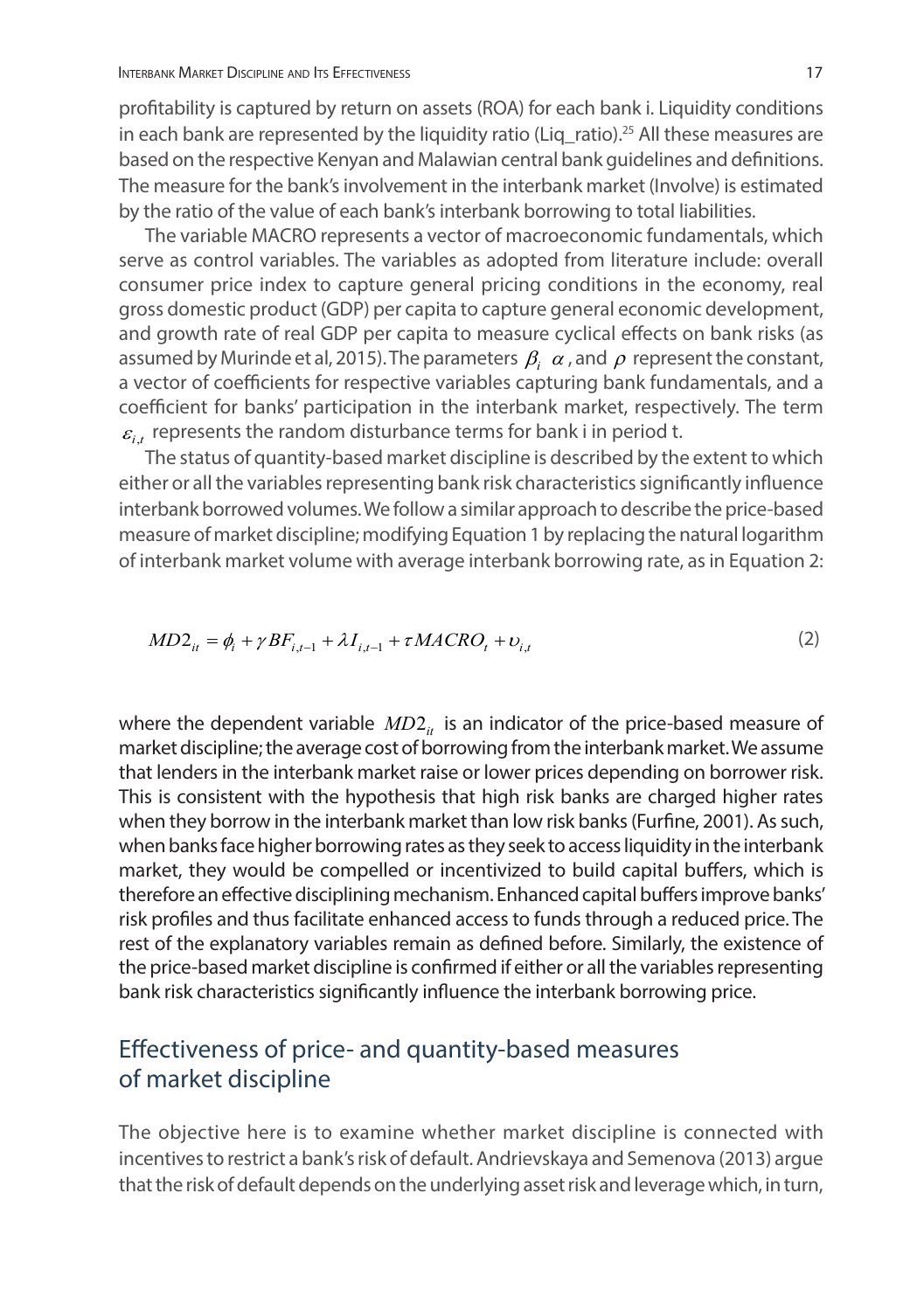depends on a bank's capital buffer. Therefore, we test the hypothesis that an effective market disciplining mechanism (either quantity- or price-based) incentivizes banks to build their capital buffers, essentially improving their capital adequacy ratios. This implies that banks would be incentivized to choose a lower probability of default. In particular, we examine the effect of market discipline on the level of a bank's capital (measured by the CAR). As such, the econometric model as specified by Andrievskaya and Semenova (2013), but modified to include macroeconomic variables, is given as:

$$
CAR_{it} = \alpha_i + \theta CAR_{it-i} + \phi X_{it-i} + \sigma Z_{it-i} + \varepsilon_{it}
$$
\n<sup>(3)</sup>

Where  $CAR_{it}$  is an indicator of a bank's capital strength, measured by the capital adequacy ratio.

A lagged dependent variable is included to capture all other variables not included in the specification and so isolates the effect of market discipline indicators.<sup>26</sup> The explanatory variable  $X_{i+1}$  captures the quantity-based measure of discipline, the logarithm of interbank borrowed volumes, and  $Z_{it-1}$  is a measure of the price-based measure of discipline, the average interbank borrowing rate for bank i at time t-i (i lags included because it takes time for CAR to adjust). Because of potential endogeneity between interbank activity measures (volumes and prices) and a bank's CAR, the variables X and Z are included in Equation 3 as predicted values from Equations 1 and 2. In this case, the generalized method of moments-based panel instrumental variable technique (Arellano and Bond, 1991) is considered for analysis.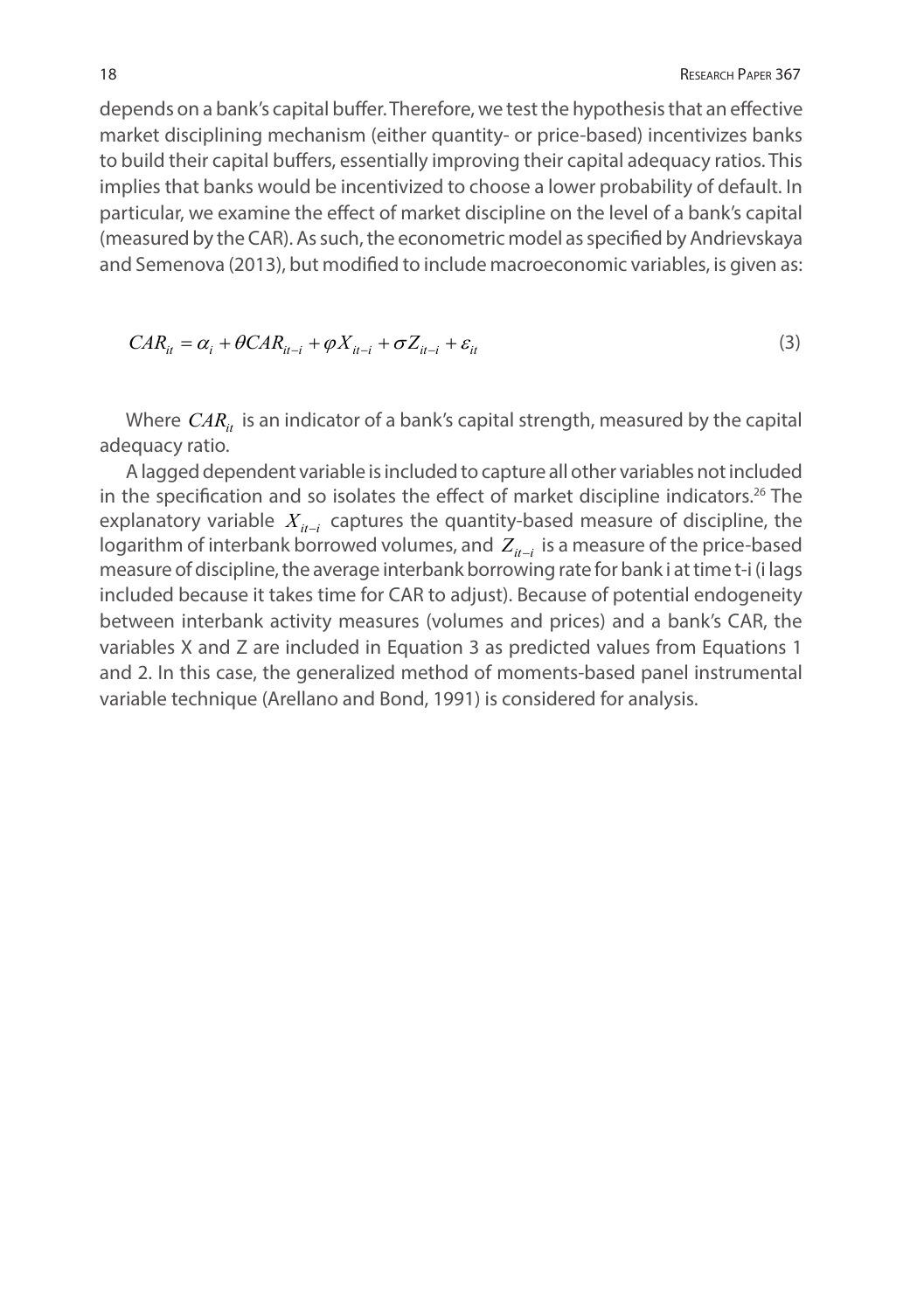## 5. Data and estimation results

This section describes the data used for the study, the estimation results for the status and effectiveness of the quantity- and price-based measures of market disciplining mechanisms, and on the basis of the discussion of the results, draws some conclusions and policy implications.

### Data

This study uses bank level panel data for Kenya and Malawi: per quarter, spanning<br>the period 2009Q1 to 2015Q4.<sup>27</sup> The dataset covers the following variables: total interbank borrowing volume, average interbank rate, total regulatory capital, riskweighted assets asset quality measure, bank excess reserves, total assets, earnings in terms of ROA, liquidity ratio, overhead expenses, assets with short-term maturity, liabilities with short-term maturity, real GDP per capita and real GDP per capita growth, as well as total bank liabilities. All the data, except ratios, are measured in US Dollars to facilitate cross-country comparison.28 Bank-level financial indicator data were collected from various quarterly published financial reports of individual banks, and macroeconomic data were collected from the respective central banks and national statistics agencies. The number of banks considered for analysis was 42 for Kenya and 12 for Malawi, targeting those that participate in the interbank market.<sup>29</sup>

The banks have different ownership structures. For example, of the 42 banks in Kenya, there are 22 local private, 13 foreign (of which six are listed on the securities exchange), and seven local public (listed) banks. For the Malawian banks, there are four local private banks, three foreign (with one listed), and five local public banks that were in operation during the study period. Table A3 in the Appendix provides descriptive statistics for all the variables of interest for banks in Kenya and Malawi. The sample data indicate that while the quarterly interbank borrowing rate in Kenya averaged 8.0%, spread between 28.7% and 1.0%, the average quarterly borrowing rate in Malawi over the same period stood at 14.4%, spread between 39.9% and 2.6%. Similarly, banks borrowed an average of US\$52.1 million in each quarter in Kenya, which varied from as low as US\$0.03 million to a maximum of US\$4,093.9 million. Interbank borrowing in each quarter and per bank in Malawi averaged US\$4.2 million, spread between US\$0.59 million and US\$13.9 million. Based on the respective positioning of the measures of median values, the data indicate that in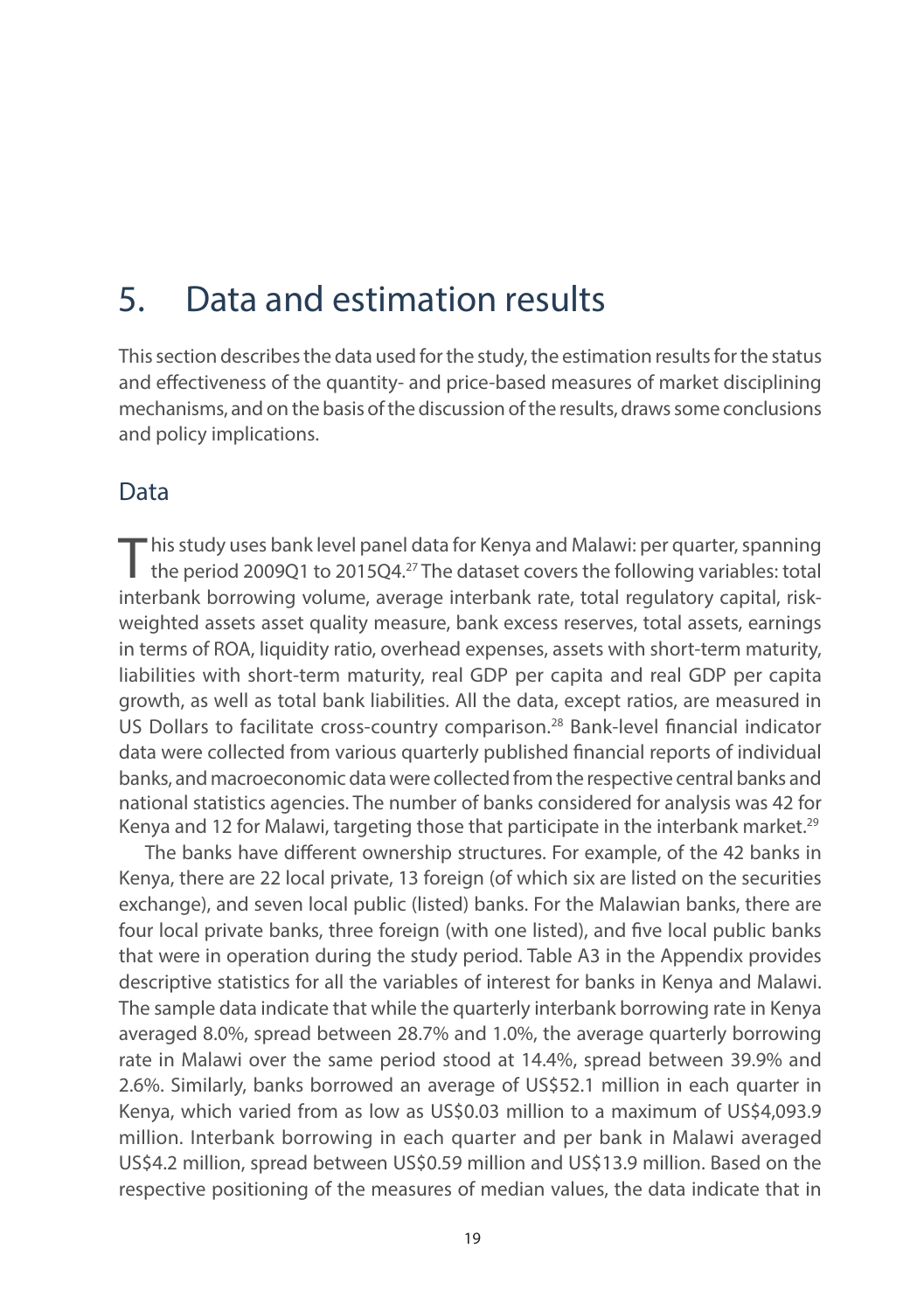both countries interbank borrowing rates are skewed to the right while the interbank volumes are skewed to the left. This is consistent with the hypothesis that the markets are somewhat segmented.

The capital adequacy ratios as measured by the ratio of core capital to riskweighted assets are largely the same, but the average dispersion is higher in Malawi than in Kenya. This is an indication of greater variability of banks in Malawi than in Kenya. Comparing interbank market tradable funds (excess reserves ratio of total assets), Kenyan banks hold on average about 7% of their assets, while their Malawian counterparts hold about 13%. Despite holding relatively higher excess reserves ratios, the liquidity ratios in Malawi (at an average of about 22%) are much lower than the average liquidity ratio in Kenya (46%). Comparing quality of assets, as measured by the ratio of NPLs to total loans, indicates that while the NPL ratio of total loans averaged 11% in Kenya over the study period, the ratio stood at 15% in Malawi – an indication of a relatively elevated credit risk profile in Malawi. This is corroborated by the measure of asset quality's relatively higher variability for Malawian banks compared with that for their counterparts in Kenya.

Commercial banks' total overhead costs averaged about 34% of total revenues in Kenya, which is slightly higher than that of banks in Malawi that stood at 29%. This measure indicates the quality of management of banks based on how efficiently resources are used in the running of banks. This measure proxies the likelihood of a bank running into liquidity problems as most of the overhead costs considered are not transitory; they are mostly personnel expenses. In this regard, banks in Malawi are more likely to use the interbank market as a source of funds to meet overhead costs than their counterparts in Kenya. This is consistent with the lower liquidity ratios in Malawi compared with the average liquidity ratio in Kenya.

Bank size, which is hypothesized to influence interbank activity, is measured using the logarithm of total bank assets. The average value of bank assets in Kenya stood at US\$330.4 million over the study period, spread between US\$5.5 million and US\$4,582.5 million. Conversely, Malawi bank assets were much lower and averaged US\$69.0 million, spread between US\$0.9 million and US\$772.8 million. In terms of bank performance, Kenyan banks' return on assets averaged 2.7%, compared with an average return on assets of 7.0% earned by their counterparts in Malawi. This may be explained by a relatively less competitive structure in Malawi, supported by fewer players. Bank involvement, reflecting how a bank is exposed to the interbank market, and measured by the ratio of total interbank borrowing to other bank liabilities, averaged 0.50 in Kenya and was spread between 0.00 and 13.31, while their Malawian counterparts' involvement recorded a mean of 0.59 with dispersion within a narrower range of between 0.00 and 5.76.

In terms of the macroeconomic environment, inflation in Kenya remained lower and less volatile compared with that of Malawi. While the per capita quarterly real GDP for Kenya averaged US\$245.6, fluctuating within a range of US\$221.4 and US\$270.4, that of Malawi was about half of Kenya's: averaging US\$119.8 and spread in a narrower range of between US\$109.9 and US\$121.5. The inclusion of per capita real GDP in the analysis of the interbank market isolates the effects of other economic activities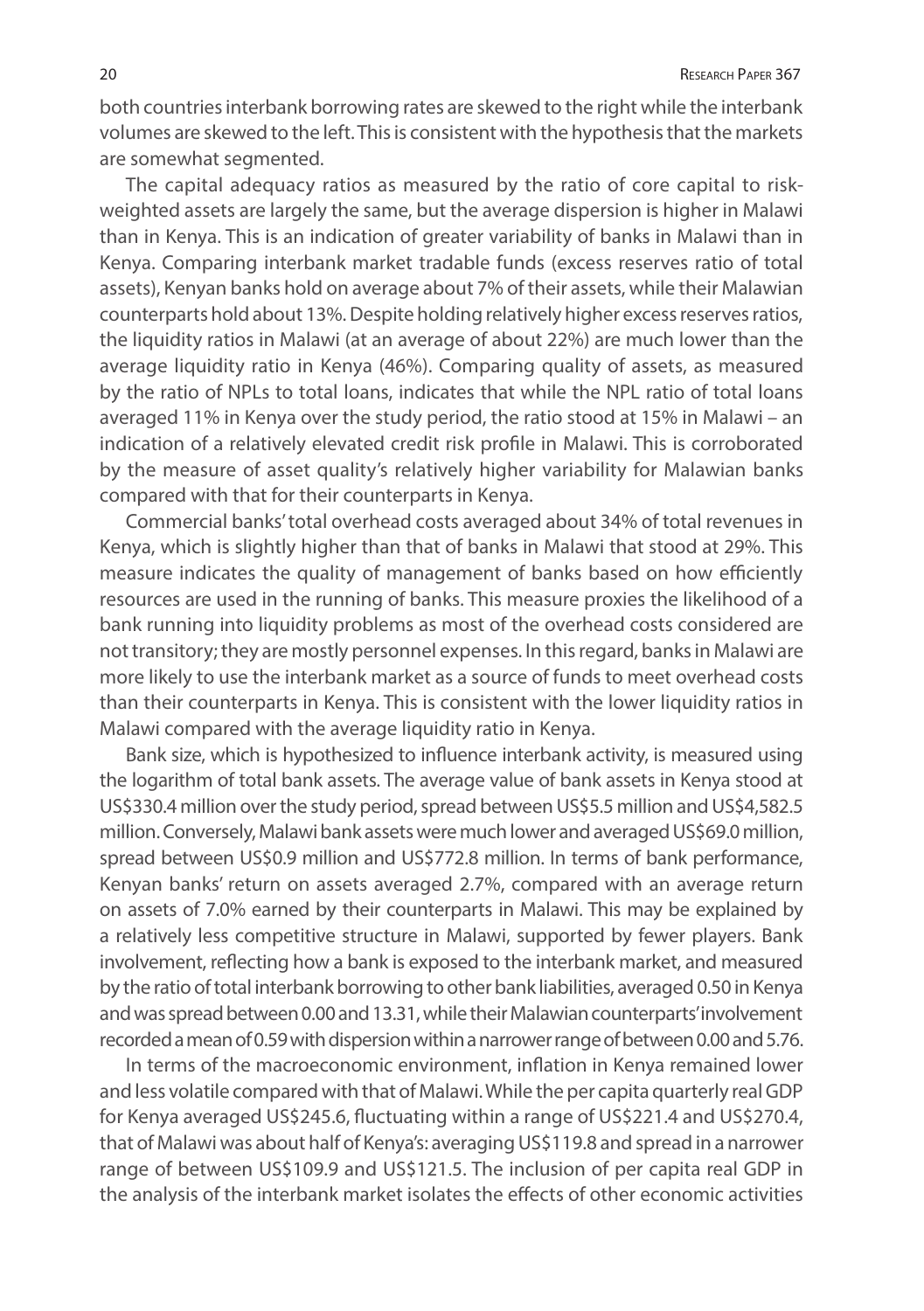on the interbank market. The growth rate of per capita real GDP is also included to capture cyclical effects of economic activities on the interbank market. Per capita real GDP growth for Kenya averaged -0.5%, with a maximum of 15.5% and a minimum of -13.5% over the period. The Malawi experience is different as per capita GDP growth averaged 1.6% over the same period, even though it was spread between -1.2% and 3.7% (see Table A3 in the Appendix).

### Estimation results

The first objective of this study was to examine the market disciplining role based on the quantities borrowed as well as borrowing rates. We estimated Equations 1 and 2 to, respectively, measure the quantity-based as well as price-based market discipline, as described in the previous chapter. The second objective was to examine the feedback effects of the disciplining mechanism (quantities and prices) on capital buffers of banks.

Interbank activity can impact a bank's portfolio allocation, especially by influencing how a bank makes decisions about its risk-weighted assets. As such there would be potential endogeneity between interbank activity and a bank's capital adequacy ratios (Furfine, 2001; and Andrievskaya and Semenova, 2013). Following this, Equations 1, 2 and 3 are estimated using a panel instrumental variable technique that minimizes any form of simultaneity and endogeneity biases. Before the instrumental variable approach was employed, the Breusch-Pagan and Hausman tests results were used to guide the choice of appropriate models for the data. Fixed-effects models (for both quantity-based as well as price-based measures of market discipline) were found to be appropriate for data that combine Malawian and Kenyan data sets. We therefore proceeded to estimate joint fixed-effects models and incorporating time effects, guided by the measures of R-squared for the within fixed-effects and between fixedeffects models).<sup>30</sup> The inclusion of time effects in our models partly accounts for the seasonality that may be present in monetary variables. We therefore introduced a dummy variable, represented by 1 for Kenya and 0 for Malawi, to derive the countryspecific coefficients from the joint regression analysis.

#### Quantity-based disciplining mechanism

Estimation results of interbank market borrowing volumes and prices activity in Kenya and Malawi are presented in Table 1. The results were obtained based on a panel two- stage least squares estimation procedure where country-specific effects were generated by incorporating interactive terms between the variables outlined in Equations 1 and 2, with a dummy variable specified as 1 for Kenya and 0 for Malawi. The models control for time-fixed effects. Once country fixed effects were identified, specific country coefficients were derived. The robustness of the results was confirmed based on a Hausman asymptotic chi-square-based test, and the Sargan Lagrange multiplier-based identification test that, respectively, ascertain the consistency of estimates generated and the validity of instruments used.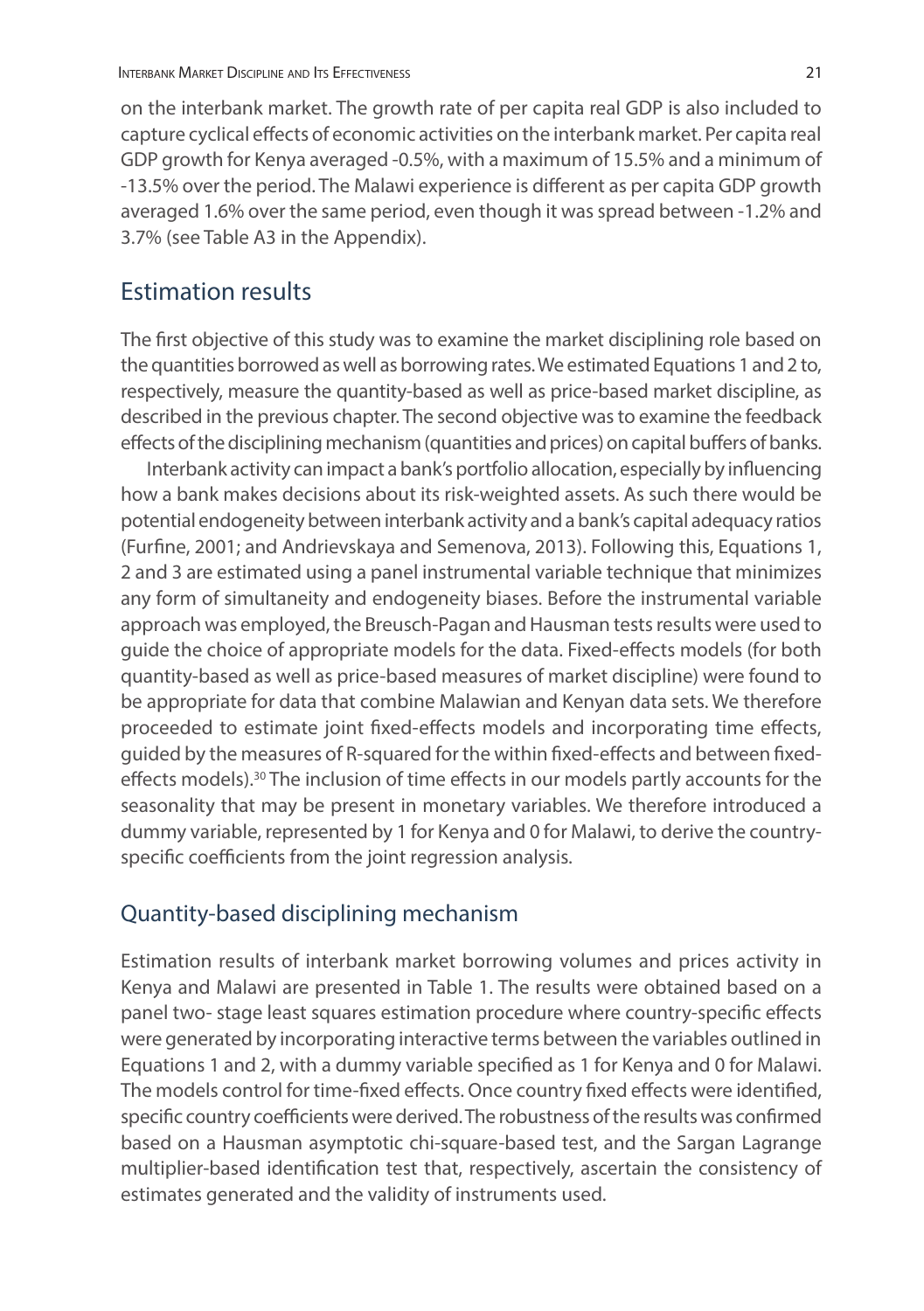From the results, it is evident that the factors driving interbank market activities in Kenya and Malawi have differentiated effects. The second column of Table 1 shows that when interbank borrowing rates are higher, banks borrow more in Malawi, which is against expectations for a well-behaved demand curve in a competitive market. The uniqueness of this result can be associated with the earlier discussed market peculiarities with regard to borrowing patterns in Malawi. Banks in Malawi that participate in the interbank borrowing and lending markets are predominantly the large ones (mostly highly capitalized and with large asset bases). As noted before, the interbank rate largely moves in the same direction as interbank volume. This result is corroborated by the positive and significant coefficient on the capital adequacy ratio (CAR) as well as bank size measure (size) for Malawi within the same period.

The interbank borrowing rate does not seem to significantly influence interbank borrowing volume in Kenya. Unlike in Malawi, banks with high levels of CAR in Kenya borrow lower volumes than their counterparts with lower CAR, as the former participate more in the lending side of the market than on the borrowing side. However, the influence of CAR on interbank borrowing seems to take time in Kenya (first lag is significant in Kenya). Excess reserves as a ratio of total assets (RES\_Assets\_ ratio) in both countries are negatively related to borrowing volumes. This is consistent with expectations as borrowing is necessitated when reserves (including excess) are reduced. However, the adjustment in total reserves as a proportion of total assets in Kenya seems to significantly influence interbank borrowing with a lag.

One of the risk factors considered for analysis is the ratio of NPLs to total loans (Asset\_Quality). We find a significant influence of this measure on interbank borrowing, but only in Malawi. We associate this with what was noted in the descriptive statistics on the relatively higher volatility of this measure in Malawi compared with Kenya. The results show that deterioration in the quality of assets (increase in the ratio) is treated by lenders as a risk factor and thus leads to a restriction in the bank's interbank borrowing. This happens with a one-period lag as information on quality of assets held by borrowers takes time to reach potential lenders in the interbank market. We also consider the measure of a bank's involvement in the interbank market (Involve), captured by the ratio of interbank borrowing to other total bank liabilities. Findings show that an increase in the involvement of a bank in interbank borrowing increases its profile for more borrowing. It might be that evidence of a bank having borrowed within the same period is clear proof of its creditworthiness. Bank size, which was earlier hypothesized as a risk measure, was also tested. From the results, large banks (by assets) access more liquidity in the interbank market than their smaller counterparts. The effect is in fact stronger (based on size of coefficient) in Malawi than in Kenya.

The effect of macroeconomic factors was also analysed. Rising inflation, as measured by the logarithm of the consumer price index (CPI), was found to significantly increase volumes demanded from the interbank market within the same period. However, this is only true for Kenya as the effect of inflation on interbank borrowing in Malawi is negative and significant after one lag. The varied effects could be associated with the income or substitution effects that inflation can trigger. It implies that as inflation rises in Kenya, interbank borrowers feel that the benefits that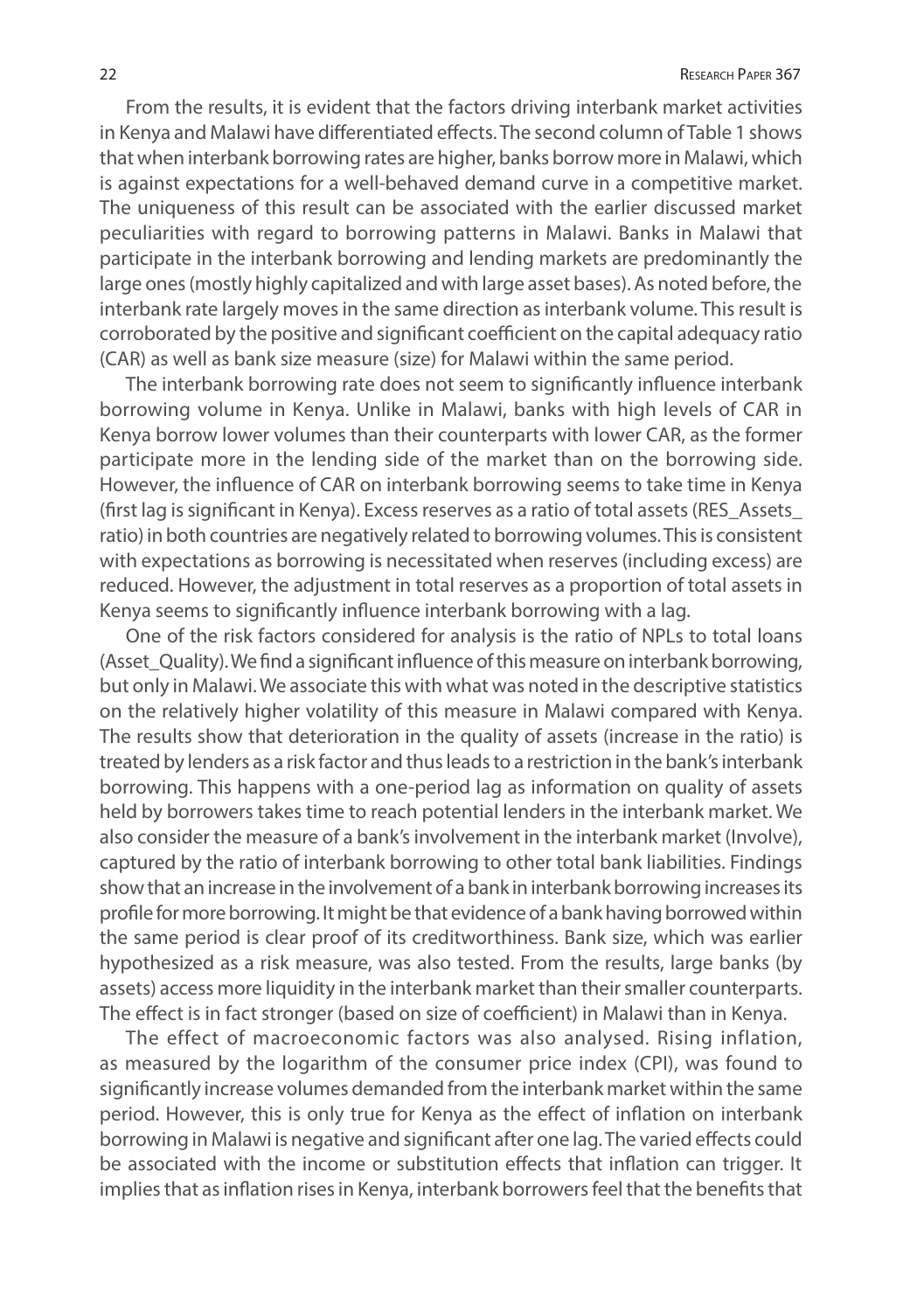accrue to them are more than the costs associated with the repayment of the same loan in the future. The reverse would be the case for their Malawian counterparts as borrowers are predominantly large banks. The income effect due to inflation seems to be quite strong for lenders, to such an extent that it would cause a restriction in lending. Growth in real GDP per capita, which reflects an increased demand for liquidity, seems to influence activity positively only in Malawi, not in Kenya.

As hypothesized earlier, bank ownership structure is argued to be one of the most important variables that characterize the Kenya and Malawi interbank markets. It can define lending and borrowing policy and liquidity management frameworks, as well as risk management. We tested its effects on interbank borrowing in the two countries by introducing ownership variables in four categories: Foreign\_public, Foreign\_private, local\_public and local\_private, depicted as dummy variables.<sup>31</sup> We exclude local\_public banks from analyses to avoid exact multicollinearity, making it the reference category for interpretation. From the study findings, it is evident that foreign banks (both public and private) borrow on average less than local public banks. However, local private banks borrow more on average than local public banks. This is only the case in Malawi. In Kenya, the influence of bank ownership seems to be significant only with respect to local private banks, where this category borrows on average less than their local public counterparts. Local private banks in Kenya are considered more risky because they are run by corporate entities not subjected to public scrutiny, which would be present when a bank is listed on the stock market (public). In this case, there is more information concealed regarding the operations of local private banks when compared with public banks. A look at the descriptive statistics indicates that one-third of the banks in Malawi are local private banks (four out of 12) while there are only seven out of 42 public banks in Kenya. This explains the fact that despite being privately run (with minimal disclosure of information), these banks can still use their influence in the market to access more credit than their local public counterparts (of which there are five).

The interbank borrowing model estimated accounts for over 46% variation in interbank borrowing in the two countries. The specification is robust, as confirmed by a significant Hausman test that rejects the consistency of a simple ordinary least squares regression (at a 10% level of significance) and accepts that the instruments used in the regression were valid (non-rejection of Sargan identification test statistic).

#### Price-based disciplining mechanism

The interbank rate model in Equation 2, with results presented in columns 4–6 of Table 1, was also analysed to establish the status of the price-based disciplining mechanism in the two countries. In particular, we examined the effect on interbank borrowing rates of bank fundamentals that include bank risk characteristics such as CAR, asset quality, bank size and ownership structure, while controlling for macroeconomic factors such as inflation and real GDP per capita growth. As discussed under the interbank borrowed volumes model, interbank volumes relate positively to the interbank borrowing rate, on average, for Malawian banks. However, this peculiarity is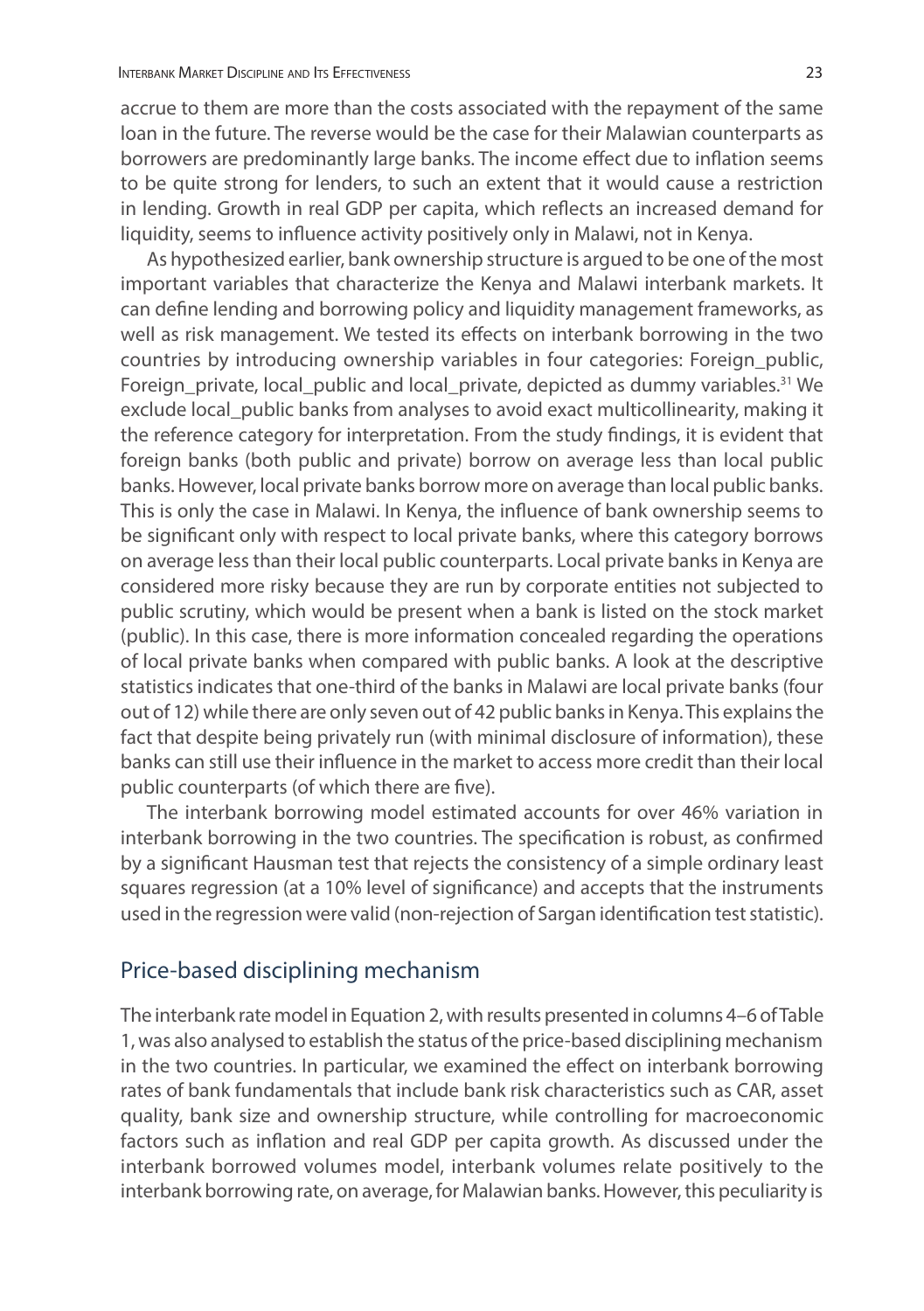not evident in the Kenyan interbank market as interbank volumes relate significantly and negatively to price, as expected. It is also worth noting that in Kenya, there seems to be a unidirectional influence from interbank volume to interbank rate, and the reverse is not significant. This perhaps confirms our earlier hypothesis that the information content for the price is somewhat different from that of the volume.

From the risk measures, it is evident that banks with improved asset quality (lower asset quality ratio) face lower borrowing costs compared with their counterparts with poor quality of assets (higher ratios of NPLs to total loans). As with the interbank volumes model, we find this to be significant only in Malawi and not in Kenya. This is therefore a disciplining mechanism for banks as banks perceived to have assets depicting high credit risk are considered to have higher risk and are thus penalized with higher borrowing costs. In addition to this risk measure, bank size seems to play a significant role in determining borrowing rates both in Kenya and Malawi. Large size banks (by assets) enjoy lower costs compared with their smaller counterparts. However, there are differentiated effects in that bank size significantly affects borrowing costs in the immediate period in Malawi, but take one lag for Kenyan banks. This could reflect differences in information search costs and structure of reporting for banks in the two markets. Perhaps because of the small number of players in the Malawian interbank market, it costs less (time-wise) for banks to obtain information from their counterparts than for the Kenyan banks that have to assess a larger number of counterparts and/or have to depend on banking supervision reports generated by the CBK on a biannual basis. The role of CAR in the price model indicates that increased capital buffers reduce borrowing costs, albeit with differentiated effects (by magnitude, not direction of influence) between the two countries. Highly capitalized banks are perceived as less risky in both countries relative to their risk weighted assets, as they are able to reduce their probability of default.

Ownership structure seems to play a key role in both markets, although with heterogeneous effects. For example, while foreign public banks seem to enjoy relatively lower borrowing costs compared with local public banks in Malawi, foreign public banks in Kenya face higher borrowing costs when compared with their local public counterparts. The local public banks enjoy assured contingent support from the government in Kenya in the event that they should face liquidity problems due to their significant government shareholding. In Malawi, foreign public and private banks face less competition from local banks because of their adoption of highly developed liquidity management techniques and as such are perceived to be less risky when compared with their local public counterparts. This is only evident in Malawi and not in Kenya. Foreign private banks are relatively smaller than foreign public banks and therefore face stiff competition from the local public banks to the extent that they appear much riskier than the latter group. This explains the smaller coefficient for foreign private banks, even when both are negative. Local private banks are charged higher borrowing costs in both countries compared with their local public counterparts. This category of banks is deemed riskier due to the fact that they are relatively less covered by contingent government insurance in the event of liquidity challenges.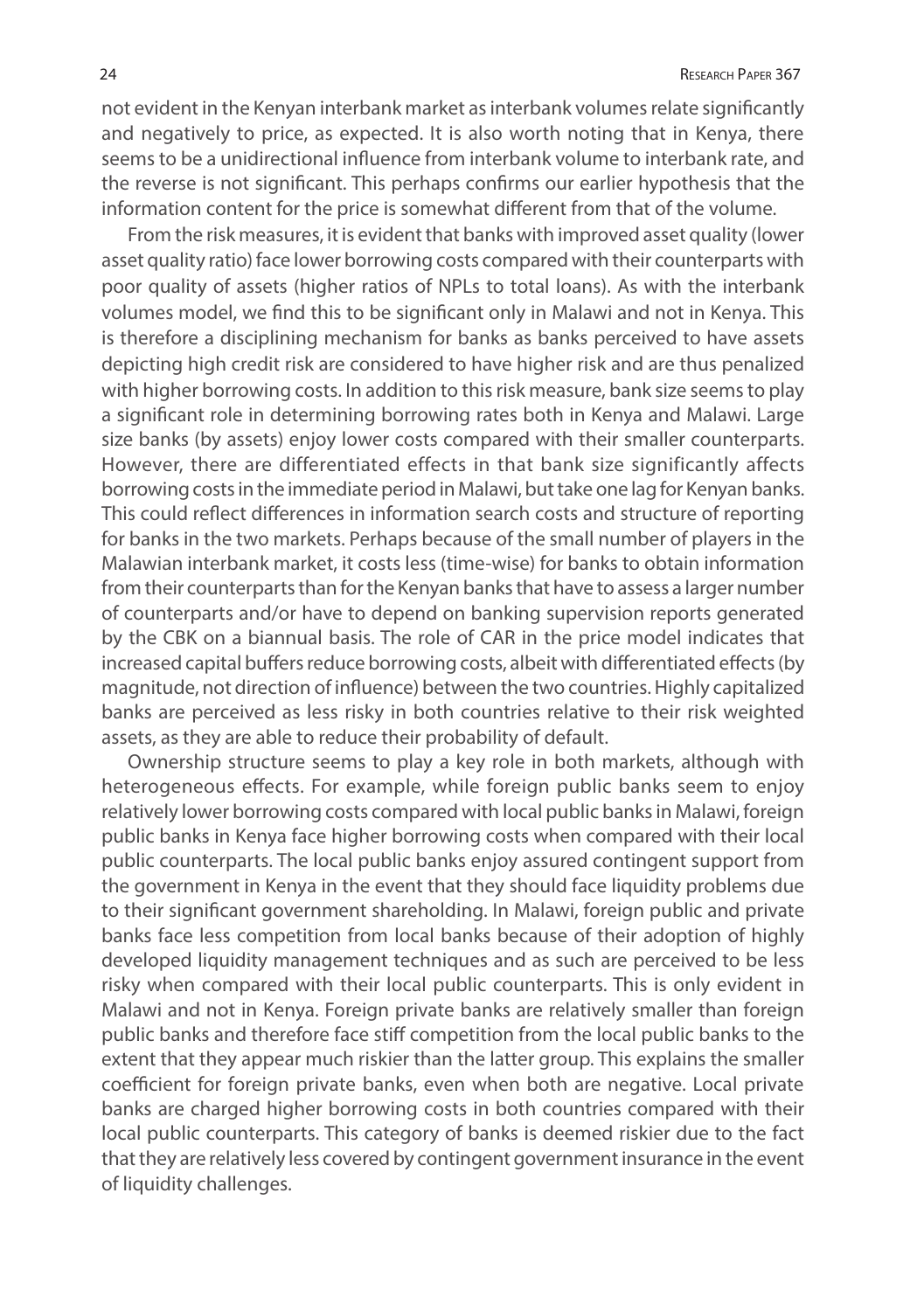| $25 - 1$              | The process of the Million Contract of the China State of the China State of the China State of the China State of the China State of the China State of the China State of the China State of the China State of the China St |                          |                       |                                |                         |
|-----------------------|--------------------------------------------------------------------------------------------------------------------------------------------------------------------------------------------------------------------------------|--------------------------|-----------------------|--------------------------------|-------------------------|
|                       | Interbank borrowed volumes model                                                                                                                                                                                               |                          |                       | Interbank borrowing rate model |                         |
|                       | Coefficient [std error]                                                                                                                                                                                                        |                          |                       | Coefficient [std error]        |                         |
| Variable              | Malawi                                                                                                                                                                                                                         | Kenya                    | Variable              | Malawi                         | Kenya                   |
| constant              | [5.6816]<br>LQ.<br>5.084                                                                                                                                                                                                       | [5.6816]<br>5.0845       | constant              | $0.1166***$<br>[0.0542]        | $0.1166***$<br>[0.0542] |
| IB_bor_rate           | [1.4402]<br>2.3872*                                                                                                                                                                                                            | ł                        | $In$ $B$ $bor$ volume | $0.0659***$<br>[0.0232]        | [0.0013]<br>$-0.0022*$  |
| $IB_$ bor_rate $(-1)$ | $\mathbf{I}$                                                                                                                                                                                                                   | [3.5820]<br>$-3.9249$    |                       |                                |                         |
| CAR                   | 4.0357***<br>[1.0644]                                                                                                                                                                                                          | ł                        |                       |                                |                         |
| $CAR(-1)$             | ł                                                                                                                                                                                                                              | $-6.8423***$<br>[1.4368] | $CAR(-1)$             | $-0.0738**$<br>[0.0437]        | $-0.0022*$<br>[0.0100]  |
| RES_Assets_ratio      | I<br>$71*$<br>[1.3011]<br>$-1.497$                                                                                                                                                                                             |                          |                       |                                |                         |
| RES_Assets_ratio(-1)  | ł                                                                                                                                                                                                                              | $-1.5426*$<br>[2.8847]   |                       |                                |                         |
| Asset_quality (-1)    | $-2.9833**$<br>[1.1844]                                                                                                                                                                                                        | [0.2055]<br>$-0.2019$    | Asset_quality         | $1.1233**$<br>[0.5664]         | $-0.0031$<br>[0.0080]   |
|                       |                                                                                                                                                                                                                                |                          |                       |                                | continued next page     |

Table 1: Estimation results for interbank activity in Kenya and Malawi Table 1: Estimation results for interbank activity in Kenya and Malawi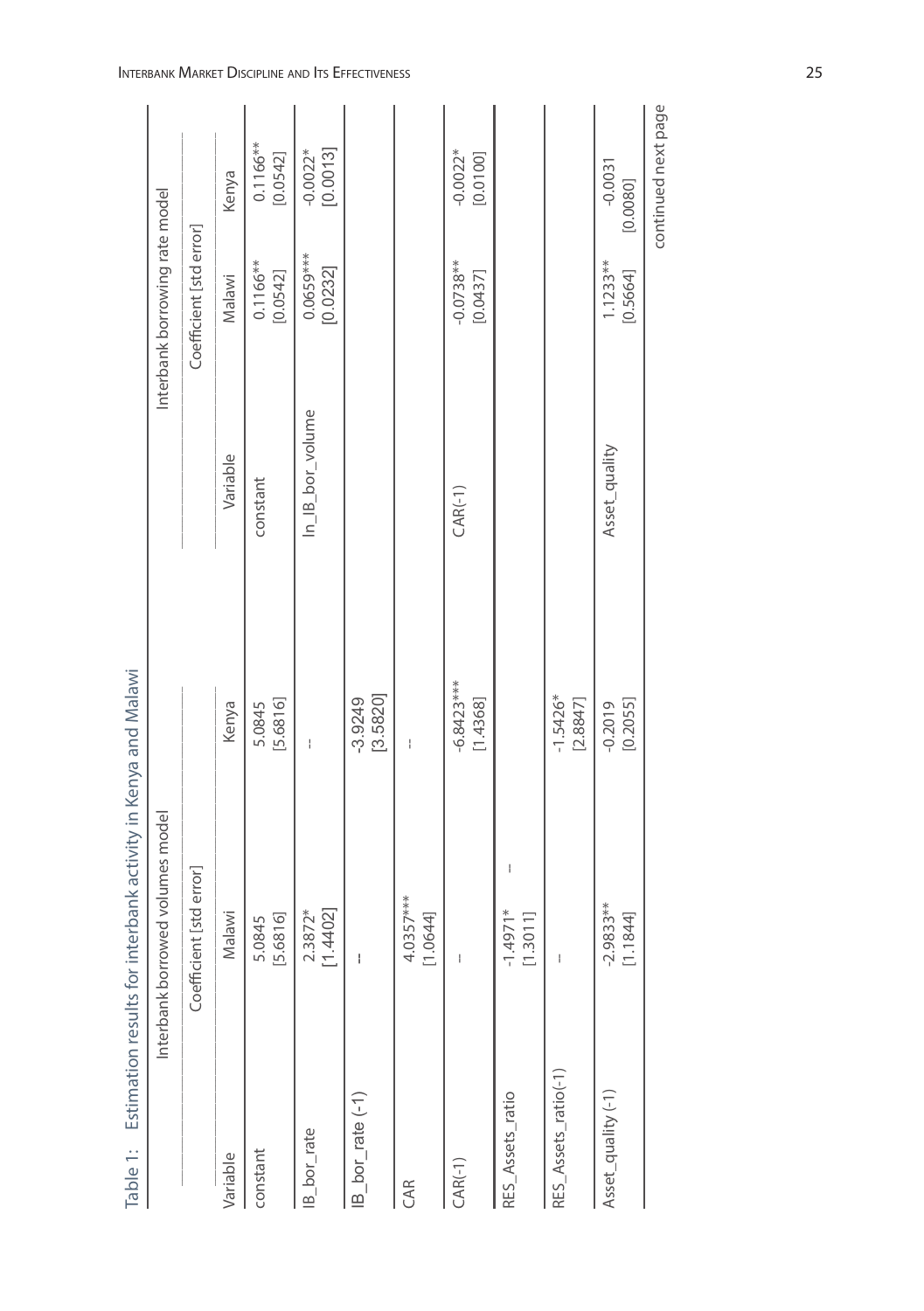|                            | Interbank borrowed volumes model |                         |                        | Interbank borrowing rate model |                         |
|----------------------------|----------------------------------|-------------------------|------------------------|--------------------------------|-------------------------|
|                            | Coefficient [std error]          |                         |                        | Coefficient [std error]        |                         |
| Variable                   | Malawi                           | Kenya                   | Variable               | Malawi                         | Kenya                   |
| Involve                    | 1.6987***<br>[0.3522]            | $1.0112***$<br>[0.3437] |                        |                                |                         |
| RGDP_percap_growth         | 13.1389***<br>[4.658]            | $\mathbf{I}$            | RGDP_percap_growth     | $0.9124*$<br>[0.5178]          | $\mathbf{I}$            |
| RGDP_percap_growth (-1)    | $\mathord{\mathop{\text{!`}}}$   | [2.6701]<br>$-1.9825$   | RGDP_percap_growth(-1) | $\mathbf{I}$                   | [0.4442]<br>$-0.6598$   |
| ROA                        | $\mathbf{I}$                     | [3.7739]<br>4.7609      |                        |                                |                         |
| ROA(-1)                    | [3.2973]<br>$-4.3839$            | ł                       |                        |                                |                         |
| $\ln$ <sub>CPI</sub>       | ł                                | $2.0178***$<br>[0.5266] | $\ln$ <sub>CPI</sub>   | $0.2107**$<br>[0.0196]         | $0.1129*$<br>[0.9183]   |
| $\ln$ <sub>_</sub> CPI(-1) | $-2.1508***$<br>[0.7853]         | ł                       | Bank size              | $-0.0168***$<br>[0.0123]       | ł                       |
| Bank size                  | $1.9113***$<br>[0.3558]          | $0.1609**$<br>[0.0804]  | Bank size(-1)          | ł                              | $-0.0159**$<br>[0.0106] |
| Foreign_Public             | $-0.6604***$<br>[0.248]          | [0.2102]<br>$-0.0969$   | Foreign_Public         | $-0.0941**$<br>[0.0405]        | $-0.0086**$<br>[0.0036] |
|                            |                                  |                         |                        |                                | continued next page     |

**Table 1 Continued**

Table 1 Continued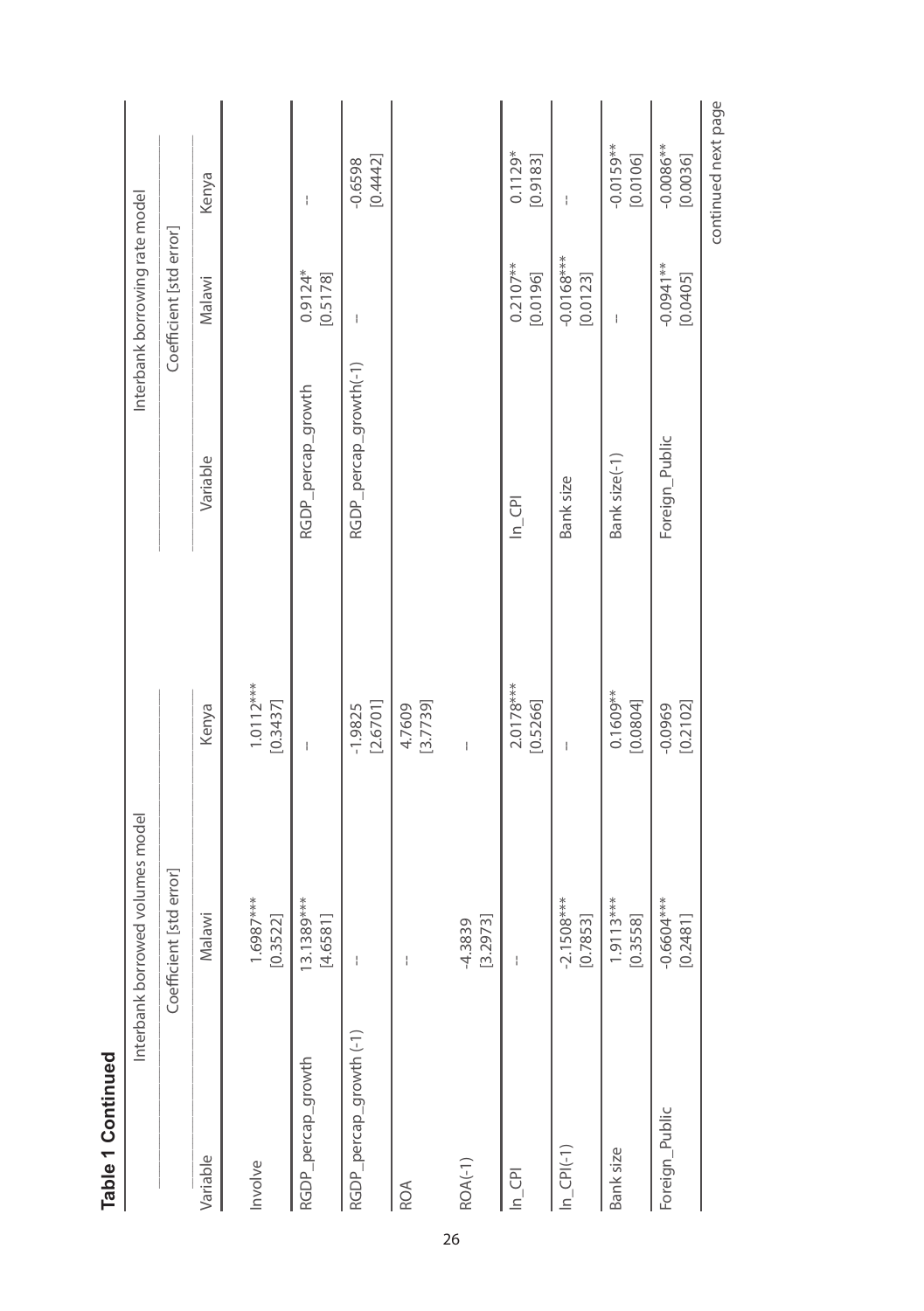| Ć |
|---|
|   |
|   |
|   |
|   |
|   |
|   |
|   |
| ₹ |
| c |
|   |
|   |
|   |

|                                                                           | Interbank borrowed volumes model |          |                                              |                 |          | Interbank borrowing rate model |                       |
|---------------------------------------------------------------------------|----------------------------------|----------|----------------------------------------------|-----------------|----------|--------------------------------|-----------------------|
|                                                                           | Coefficient [std error]          |          |                                              |                 |          | Coefficient [std error]        |                       |
| Variable                                                                  | Malawi                           |          | Kenya                                        | Variable        |          | Malawi                         | Kenya                 |
| Foreign_Private                                                           | $-0.5290***$<br>[0.1424]         |          |                                              | Foreign_Private |          | $-0.0026*$<br>[0.0016]         |                       |
| Local_private                                                             | 3.1167***<br>[0.4759]            |          | $-0.4237***$<br>[0.1581]                     | Local_private   |          | $0.0705*$<br>[0.0365]          | $0.0071*$<br>[0.0041] |
| Adj R-squared                                                             | 0.4654                           |          |                                              | 0.6820          |          |                                |                       |
| F stat (p-value)                                                          | 6252.47                          | (0.0000) |                                              | 19146.55        | (0.0000) |                                |                       |
| (Asymptotic test)<br>Hausman Test                                         | 23.86                            | (0.0926) |                                              | 185.27          | (0.0000) |                                |                       |
| Sargan LM test (p-value)                                                  | 18.09                            | (0.9983) |                                              | 20.68           | (0.1100) |                                |                       |
| Figures in brackets are standard errors.<br>*** p<0.01, ** p<0.05,* p<0.1 |                                  |          |                                              |                 |          |                                |                       |
| Both model specifications include time effects,                           |                                  |          | which are excluded due to space limitations. |                 |          |                                |                       |

27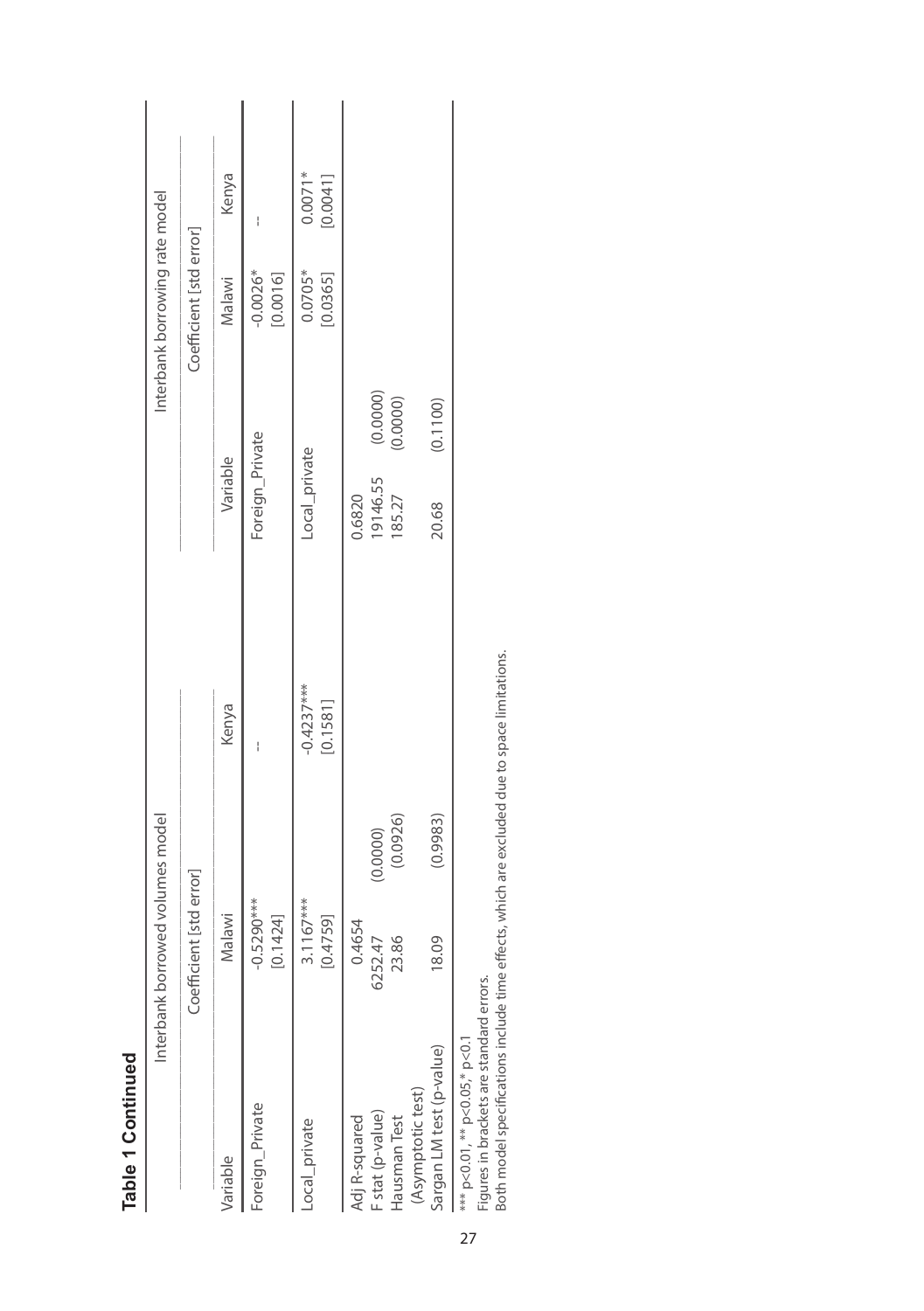### Effectiveness of the disciplining mechanisms

The second stage of the instrumental variable technique adopted for analysis involves the analyses of the feedback effects of the disciplining mechanism on capital buffers of banks. In particular, we estimate a CAR model with predicted interbank borrowing volumes (in logarithms) and the interbank borrowing rate as independent variables.32 We assume CAR requirements take on an autoregressive process because in both countries there are prudential minimum requirements for this variable that banks have to observe over time. In this case, banks' adjustments of CAR take into consideration its past levels. In addition, introducing a lagged dependent variable to the estimation helps avoid including an extended list of independent variables that influence CAR, which have already been incorporated in the first-stage regressions.

Estimation results of Equation 3 are presented in Table 2. We run joint regressions of the CAR model, but introduce country dummy variables to derive country-specific coefficients. We incorporate the predicted values of interbank volumes and the interbank rate generated from the first-stage panel instrumental variable regressions of Equations 1 and 2. All the robustness checks, particularly the Hausman test and the Sargan instrument validity test, indicate that the choice of the instrumental variable technique was well justified.

|                                                                                                    | Malawi CAR<br>Coefficient [std error] | Kenya CAR                        |                         |
|----------------------------------------------------------------------------------------------------|---------------------------------------|----------------------------------|-------------------------|
| Constant                                                                                           | $-0.0100$<br>[0.0074]                 |                                  | $-0.0100$<br>[0.0074]   |
| $CAR(-1)$                                                                                          | $0.8420***$<br>[0.0207]               |                                  | $0.6721***$<br>[0.0273] |
| Log [interbank borrowed<br>volumes $(-1)$ ]<br>{Predicted}                                         | $-0.0041$<br>[0.0031]                 |                                  | $-0.0117**$<br>[0.0028] |
| Interbank borrowing rate<br>(-2) {Predicted}                                                       | $0.0489**$<br>[0.0197]                |                                  | $0.0443**$<br>[0.0178]  |
| Adj R-squared<br>F stat.<br>Hausman test (chi-sq asymptotic test)<br>Sargan identification LM test | 0.9617<br>948.50<br>610.08<br>133.48  | (0.0000)<br>(0.0000)<br>(0.0000) |                         |

#### Table 2: Results of estimation of feedback effects of interbank activity (volume and interest rate) on capital buffers

\*\*\* p<0.01, \*\* p<0.05,\* p<0.1

Figures in brackets are standard errors.

From the results in column 2, i.e., the Malawi CAR model, the autoregressive term seems to indicate a strong effect on the CAR compared to the case in Kenya, where inertia plays a less significant role in terms of magnitude of influence. In terms of examining the effectiveness of disciplining mechanisms, we expect that an effective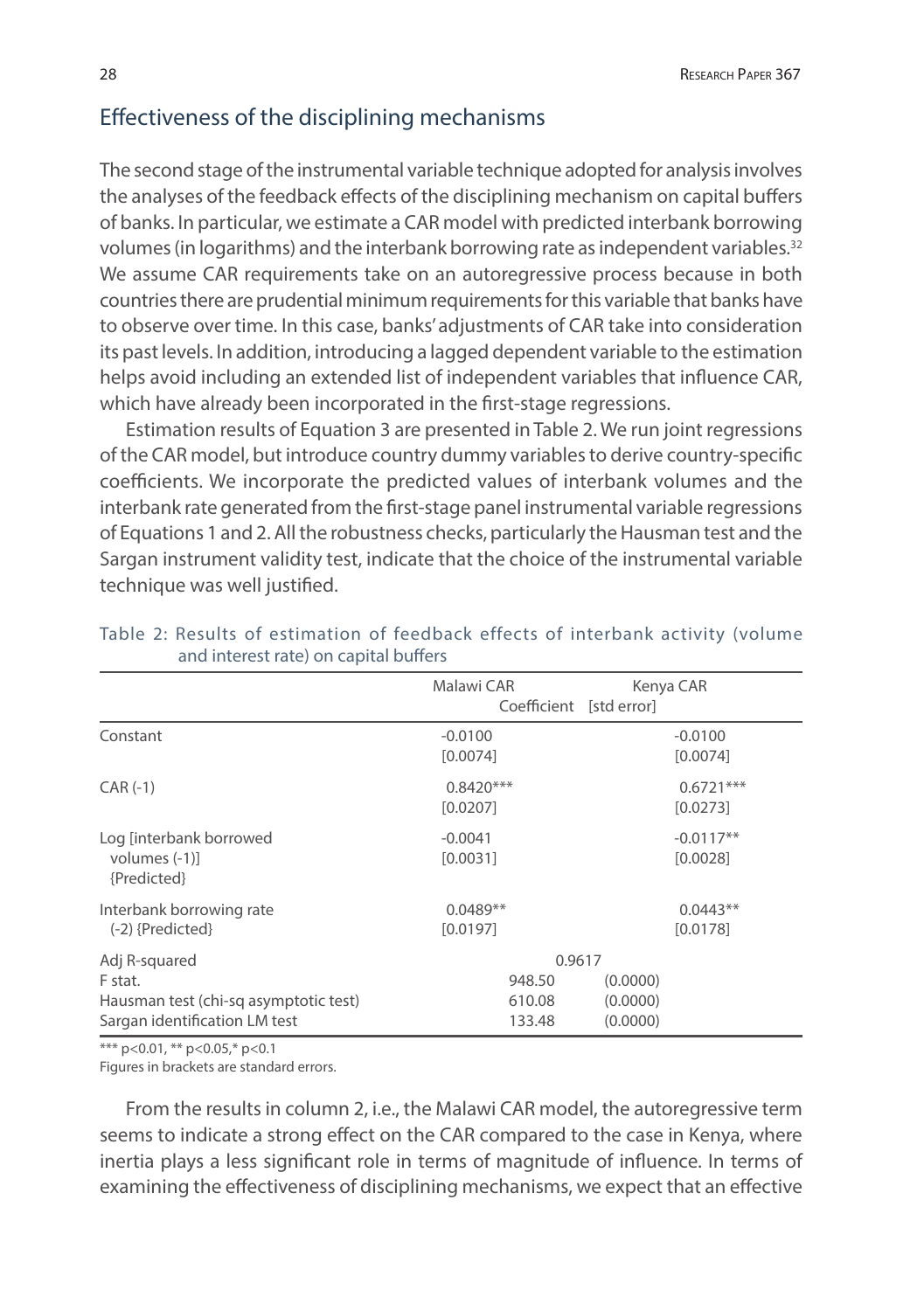mechanism should be characterized by a situation where a bank rationed of liquidity and/or charged a higher rate when it seeks to borrow from the interbank market should be incentivized to build its capital buffers. Enhanced capital buffers, as empirically confirmed in the interbank borrowing rate model results (Table 1), reduce borrowing costs. Build-up in capital buffers or an upward adjustment of the CAR reflects either a build-up in core/regulatory capital and/or a reduction in risk-weighted assets – predominantly loans extended to the private sector.

Despite having the expected sign, the coefficient of the predicted interbank volume variable for Malawi is not significant. This indicates an ineffective quantity-based disciplining mechanism. However, the coefficient for the interbank borrowing rate is significant and carries the expected sign. It implies that when banks face higher costs of borrowing in the interbank market, they are effectively incentivized to increase their CAR. This happens after a 2-period lag, which is consistent with the fact that adjustments in capital buffers take time. The ineffective quantity-based disciplining mechanism for banks in Malawi can be associated with the fact that in this market, banks that participate actively in the borrowing side are large and borrow relatively larger volumes compared to the smaller banks. In this case, there is no incentive for banks to increase their CAR when they fail to get the required amounts. It appears that the concept of "too-big-to-fail" in Malawi is heavily entrenched, to the extent that it overshadows the influence of risk on banks' access to liquidity.

For Kenya, it is quite evident from the significant coefficients of predicted interbank borrowed volumes and rates that both quantity- and price-based disciplining mechanisms are effective. The coefficients also possess the expected negative and positive signs, respectively. It appears that as large banks focus more on participating in the lending side of the market and small banks participate in the borrowing side, as is the case in Kenya, it is possible to see an effective disciplining mechanism because small banks do not have the "muscle" to adopt excessive risk-taking.

### Discussion of results

The results indicate that interbank borrowing volumes in Malawi are positively and significantly determined by: banks' CAR, real GDP per capita growth, involvement of a bank in the interbank market, and bank size. Highly capitalized banks are deemed less risky and thus can access interbank funds in Malawi, while their counterparts in Kenya seem to participate more in the lending side of the market. Real GDP growth suggests mixed effects on interbank borrowing in the two countries: positive and significant in Malawi, but negative and insignificant in Kenya. It implies that expansion in economic activity (in per capita terms) in Malawi enhances the creditworthiness of borrowers in the interbank market, but only to access more volumes of funds. The role of a bank's involvement in the interbank market implies that banks' increased share of their liabilities due to their interbank market activities does not portray a bank as highly risky, hence does not limit its chances of obtaining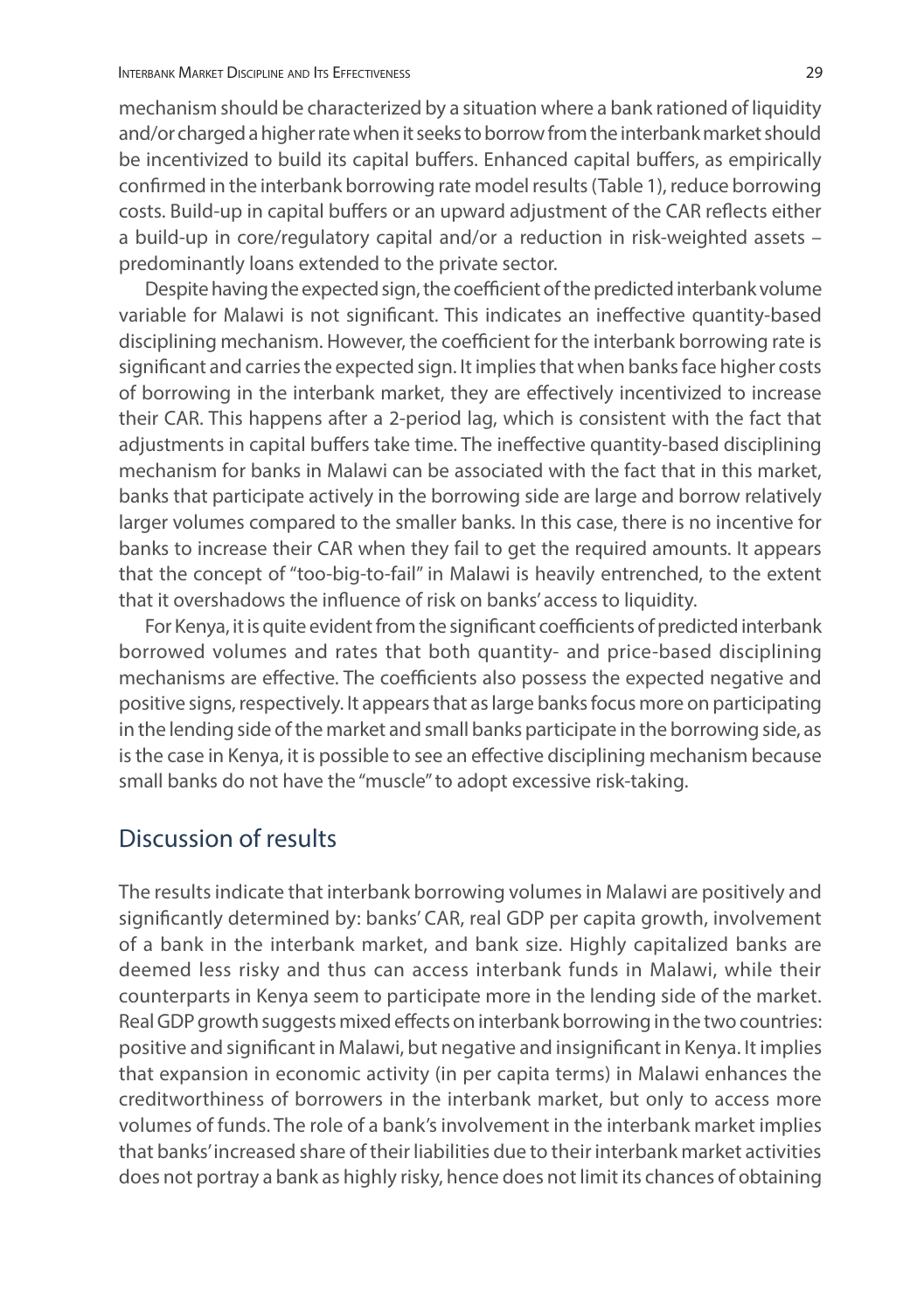funds from the interbank market, assuming all other factors remain the same. This is the case in both countries.

Bank size, measured by the logarithm of bank assets, relates positively to banks' borrowing volume in the interbank market. This can be interpreted from the point of view that an expansion in bank size implies a reduction in the riskiness of a bank, thus facilitating a bank's access to loans in the interbank market. While this is the case in both Kenya and Malawi, the notion of bank size is a critical factor in Kenya's interbank market, consistent with arguments by Oduor et al (2014).

However, there are a few variables that negatively and significantly influence interbank borrowing, such as banks' excess reserves position (as a ratio of total assets), quality of assets (ratio of NPLs to total loans), and inflation. From this perspective, banks holding excess reserves borrow less from the interbank market. While this is expected, it spells out the importance of ensuring effective liquidity management by banks to reduce their need to borrow from the interbank market. In addition, banks with poor quality assets are regarded as highly risky and thus their liquidity is rationed in the interbank market. This effect is significant only in Malawi, not in Kenya despite its coefficient depicting the expected sign. Rising inflation that reflects rising price risk would also increase demand for liquidity to meet growing expenditures. This is the case in Kenya. In Malawi, it appears that with increasing inflation, banks would be denied liquidity. While this effect is evident in the immediate period in Kenya, it takes one lag in Malawi.

When we control for bank ownership and local public banks as reference category, we find that foreign banks that are listed on local stock markets (foreign\_public) and foreign private banks, borrow relatively lower amounts than local public banks. This is because most foreign banks' lending and borrowing policies are determined offshore and their liquidity management techniques are relatively more advanced than their local counterparts. At the same time, because there are relatively more, local private banks borrow relatively more than local public banks in Malawi, but relatively less in Kenya. They can borrow relatively less than public banks in Kenya. The study finds that the role of foreign banks in Kenya is not significant in influencing interbank borrowed volumes. In Malawi, local private banks suffer more liquidity shocks than their public counterparts as the latter include some government-owned banks. Local public banks have more cautious liquidity management frameworks and therefore would relatively use the interbank market less as a source of funds. Local private banks in Kenya borrow relatively less than local public banks. This is more of a credit rationing exercise for private banks rather than being a demand issue. These banks suffer higher risk because they are most often family businesses and thus public scrutiny of their operations is limited. As such, they are perceived to be riskier than the listed (public) banks.

Considering the price-based measure of market discipline, we find that the interbank borrowing rate in Malawi increases as the quality of bank assets worsen, and also when the size of the borrowing bank is small. Poor quality of assets indicates increasing credit risk, which means higher borrowing costs for the bank engaging in the interbank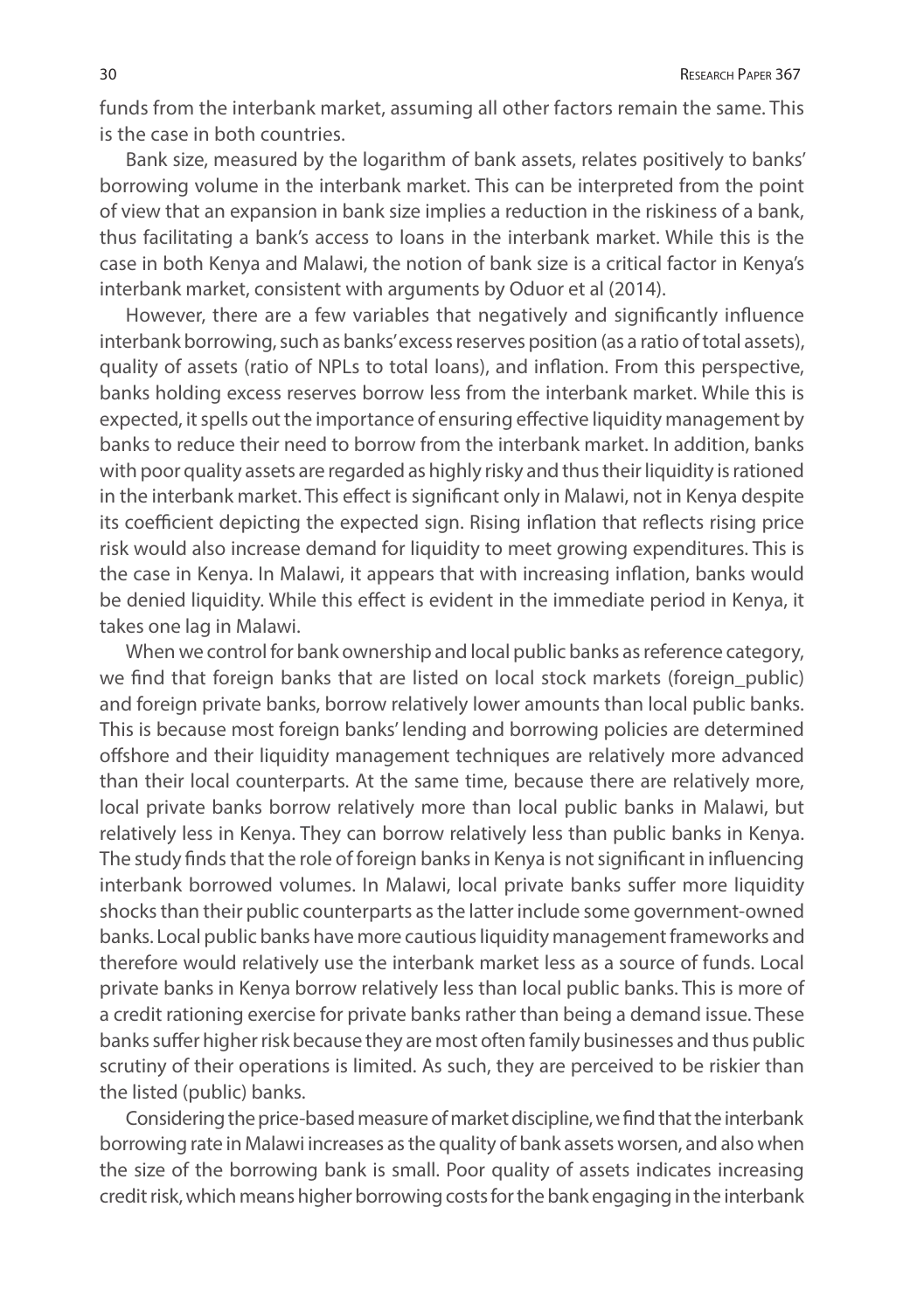market as a source of funds. Smaller banks are also perceived as riskier than their larger counterparts. In addition, highly capitalized banks in Malawi (who also possess high CAR) seem to borrow at relatively lower rates than their less capitalized counterparts. The participation, and in fact domination, of large banks who in most cases are highly capitalized on the borrowing side of the interbank market in Malawi explains this trend. These banks take advantage of their size to borrow at lower rates and lend at higher rates within the same period. They effectively take advantage of existing arbitrage opportunities, supported by their relatively stronger market power over the rest of the participants. For Kenya, the interbank borrowing rate increases significantly with bank size (albeit with one lag) and with a decline in volumes traded. Asset quality does not seem to influence interbank borrowing costs as banks that hold huge volumes of NPLs happen to be the large banks. It therefore appears that their size overshadows any form of credit risk characteristics that they may possess.

In this regard, we can define the price-based disciplining mechanism on the basis of bank size and asset quality for Malawi and on the basis of bank size alone in Kenya.

In analysing the feedback effects from interbank borrowing volumes and rates on capital buffers of banks, we use a dynamic panel instrumental variable model. Results indicate that while quantity- and price-based disciplining mechanisms are effective in Kenya, only the price-based measure is effective in Malawi. The results also show that, apart from the effects of inertia, an increase in the predicted estimate for the interbank borrowing rate (measure of price-based disciplining mechanism) leads to an increase in the CAR of banks. That is, banks effectively adjust their CAR following periods of higher interbank borrowing costs. This effect is significant after two periods. For Malawi, where large, mostly highly capitalized banks (with high CAR) participate in interbank borrowing, there seems to be more concern about the interest rate than about the volumes traded. This is perhaps because of the large banks' interest in taking advantage of arbitrage opportunities, as discussed before, which tends to overshadow considerations of volumes traded. As such, the price in Malawi becomes an effective disciplining mechanism. The ineffective quantity-based disciplining mechanism for banks in Malawi can be associated with the fact that in this market banks that participate actively in the borrowing side are large ones that borrow relatively larger volumes compared to smaller banks. In this case, there is no incentive for banks to build their CAR when they fail to get the required amounts.

In Kenya, it is quite evident from the significant coefficients of predicted interbank borrowed volumes and rates that both quantity- and price-based disciplining mechanisms are effective. The coefficients also possess the expected negative and positive signs, respectively. The effectiveness of the two disciplining mechanisms is supported by the fact that, unlike in Malawi where large banks participate in the borrowing side, large banks in Kenya participate more in the lending side of the market, and small banks participate in the borrowing side. In these circumstances, and from the demand side, a disciplining mechanism would be effective from both the perspective of quantity and price, as borrowers (predominantly small banks) seem not to have the "muscle" to adopt excessive risk-taking.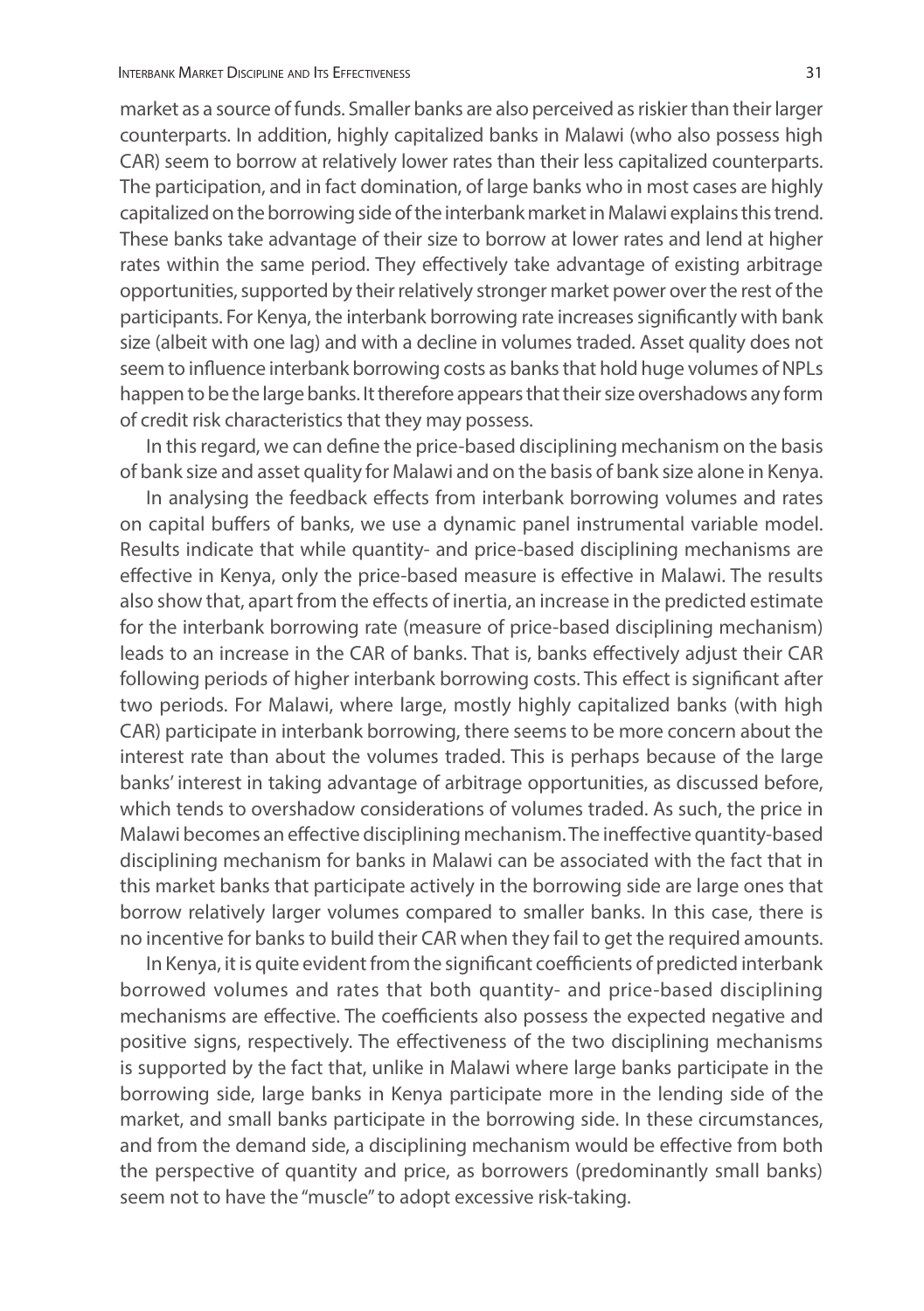## 6. Conclusions and policy implications

The first objective of this study was to examine the market disciplining role based on quantities borrowed as well as borrowing rates. The characteristics of the quantityand price-based market disciplines in Kenya and Malawi were studied. The second objective of the study was to examine the feedback effects from interbank borrowed volumes and interest rates charged to adjustments in the CAR of banks, i.e., to investigate the effectiveness of the disciplining mechanisms in influencing incentives for banks to reduce their probability of default.

Due to potential endogeneity between interbank activity and capital buffers, we considered a panel instrumental variable technique, in particular the two-stage least squares approach that seeks to minimize endogeneity biases. The first-stage regressions establish the determinants of interbank volumes and rates. These determinants include risk factors that then define the disciplining mechanism. The second objective was analysed involving a second-stage regression that incorporated the predicted estimates of interbank volumes and rates as independent variables, respectively reflecting the quantity- and price-based measures of market discipline.

 From the estimations, results indicate the heterogeneous effects of identified factors on interbank markets in Kenya and Malawi. The interbank borrowed volumes in Malawi increase due to increases in CAR, banks' involvement in the interbank market, growth in real GDP per capita and bank size, but decline as excess reserves increase, asset quality deteriorates, and inflation rises. Foreign banks, whether private or public, seem to borrow less than their local public counterparts due to their relatively more effective liquidity management frameworks. Local private banks borrow more than their public counterparts due to the perceived risk associated with their lack of public scrutiny, as they are not listed on the stock market. In Kenya, interbank borrowing increases with inflation, interbank involvement of banks, and bank size, but declines with an increase in excess reserves position, and CAR (although after one lag). Local private banks in Kenya borrow relatively less than the local public banks because they are perceived to be riskier. The notion that public banks (which include those with government shareholding) would not be allowed to face extreme liquidity problems helps to improve their risk profile.

From the analyses of interbank rate models, this study finds the interbank rate in Malawi significantly driven by real GDP per capita growth, bank size and CAR. Growth in real GDP per capita implies higher earnings, including interbank market earnings.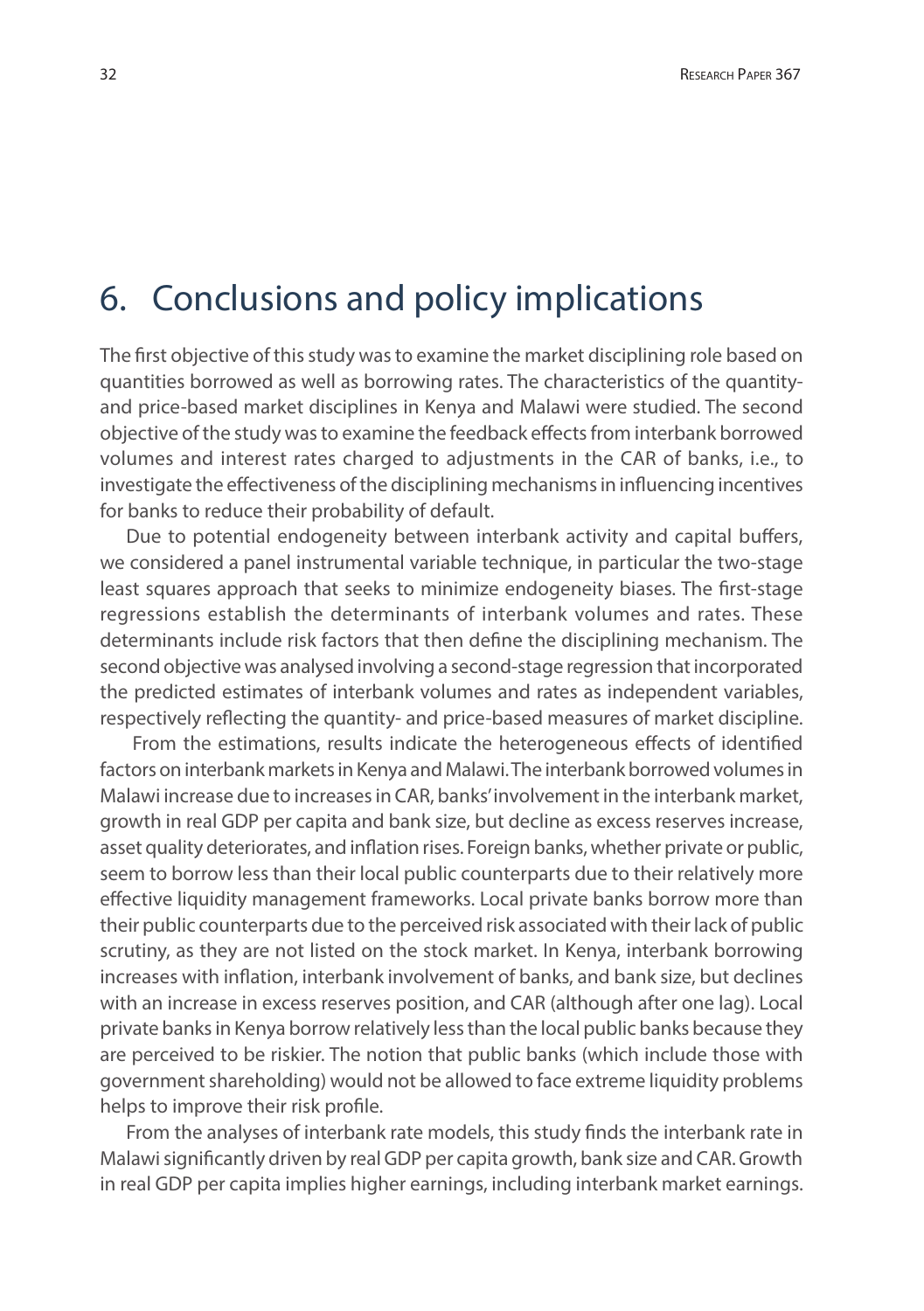Large banks as measured by total assets are perceived as less risky and thus pay lower rates when they borrow from the interbank market. Banks with high CAR pay less for interbank funds due to their perceived better risk profile compared to banks with low CAR. In terms of ownership structures, it appears that foreign banks pay less than their local counterparts, due perhaps to perceptions that the former's management structures, including liquidity management frameworks, are more developed. Local private banks pay more than their local public counterparts due to the perceived risk associated with being out of the purview of public scrutiny.

For the interbank borrowing rate model in Kenya, there are fewer significant determinants. One of them is bank size. Increase in bank size reduces interbank borrowing costs. As discussed earlier, this is attributed to the low risk associated with large banks. Bank ownership also matters. We find that of the four categories of banks, only local private banks significantly pay more than their local public counterparts. We find a similar result for local private banks in Malawi.

In terms of effectiveness of market disciplining mechanisms in incentivizing banks to build up their CARs, the results indicate that it is only the price-based market disciplining mechanism that is effective in Malawi. This implies that the factors which determine the interbank borrowing rate in Malawi become very critical in enhancing the role of price in increasing banks' CAR. This confirms support for prudential regulation that recommends the adequate capitalization of banks. This would effectively improve banks' CAR, their risk profile and, consequently, eventually reduce borrowing costs. The lack of an effective quantity-based disciplining mechanism could be associated with the behaviour of large banks that participate predominantly in the borrowing side of the market. These banks are perceived to be "too-big-tofail" and thus can manipulate the market while taking advantage of any arising arbitrage opportunities. Policy makers in Malawi could therefore consider reviewing the structure of the market to enhance competition for funds and possibly offer an opportunity for effective disciplining mechanisms. This follows an understanding that banks desperately in need of funds to meet genuine liquidity needs would react more significantly to a disciplining measure (as is the case in Kenya) than those who engage in borrowing to take advantage of arbitrage opportunities.

In Kenya, the study finds both quantity- and price-based disciplining mechanisms to be effective. It implies that denial of or restricting access to funds, and/or access to funds at relatively higher rates than market rates, effectively incentivizes banks to increase their CARs. Comparing the Kenyan and Malawian interbank markets, the former market displays more competitive features. For example, there are 42 participants in this market compared with 12 in Malawi. The Kenyan market is relatively more linked to other global markets compared to the Malawian market. This implies that obtaining access to market information is easier in Kenya than in Malawi. Because of these competitive features, changes in banks' risk profiles should lead to market responses that are costly for the banks. In addition, banks in Kenya do not enjoy the same certainty of assurance that the government would support them in the event of a failure, as is the case in Malawi. That means that excessive risk-taking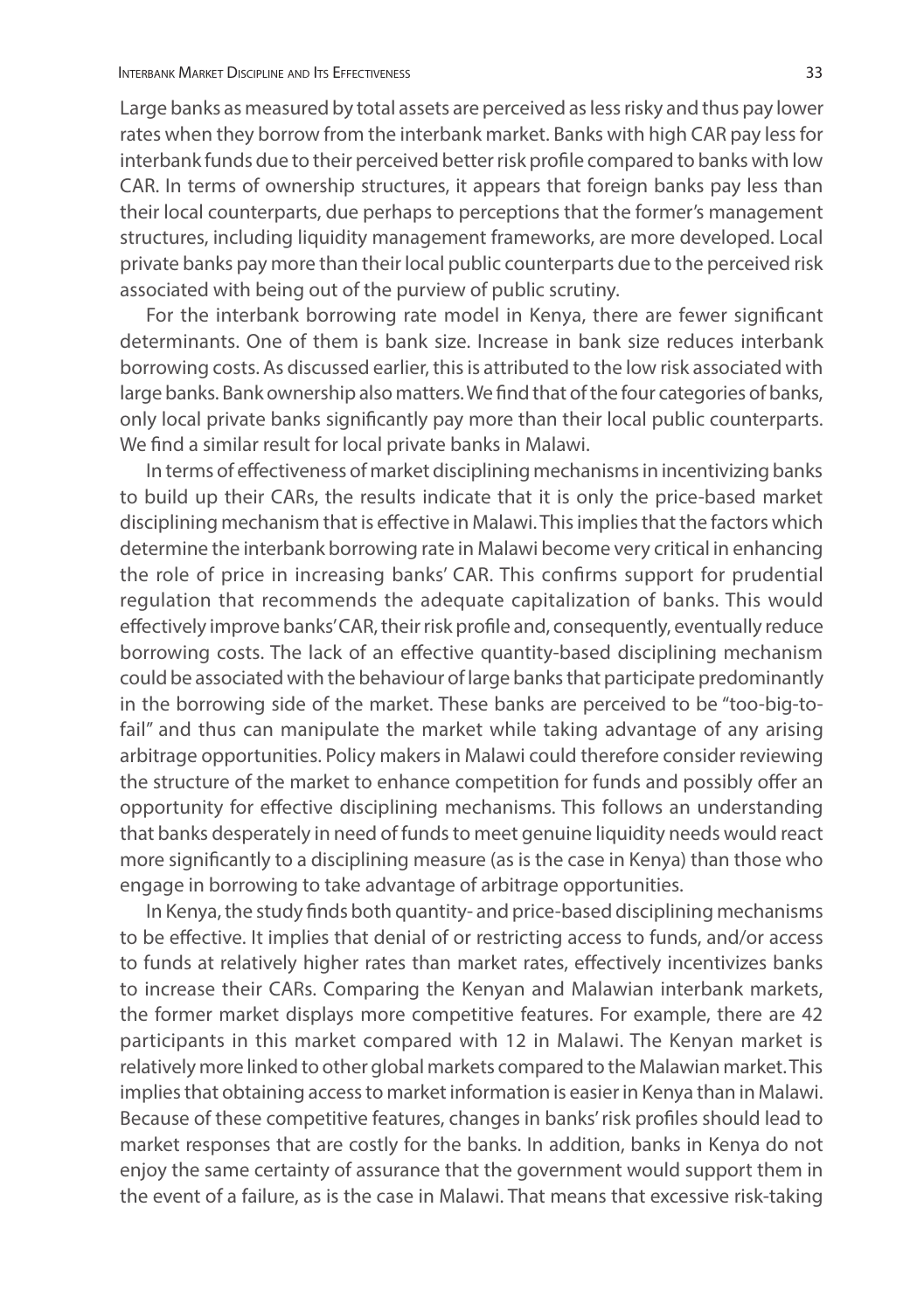is minimized in Kenya and elevated in Malawi. This explains the differences in results between the two markets. In this regard, policy makers in Kenya could consider investing more in enhancing competition in the market.

While we identify the differences in the structures of the two interbank markets, we recognize the role of structural and institutional arrangements in the markets. In this regard, policy prescriptions must be tailored to suit specific market settings. From the study findings, we recommend that policy makers in Kenya may take advantage of the established market disciplining mechanism and possibly enhance it to complement prudential regulation. As was established, this may support the emergence of stronger banks characterized by adequate capitalization that improves their risk profiles with direct benefits for the cost of accessing funds in the interbank market.

For Malawi, the quantity-based market disciplining mechanism may not offer support to prudential regulation at present. There is therefore scope for research to identify the structural opportunities for enhancing market discipline, and especially the potential contribution of interbank borrowing volumes in increasing CAR. The apparent role of large banks in the borrowing side of the market could be reviewed to ensure that banks only use the market to resolve genuine liquidity problems. The study recommends a review of the rules of engagement in the interbank market targeted at reducing the influence of large banks in Malawi. This may enhance the role of risk in reducing access to funds by risky borrowers and in so doing, make quantity-based market discipline more effective. In addition, more enhanced liquidity management by banks could help reduce the incentives for large banks in Malawi to engage in arbitrage opportunities, as small banks would rely less on the interbank market as a source of funds. In both countries, policy makers could tighten rules for banks' liquidity management so that banks that deviate from the rules are heavily penalized with more restricted access to credit or higher rates, and would therefore be highly incentivized to build up capital buffers. Higher CARs reduce future borrowing costs by reducing the probability of default. In general, this would lend stronger support to the objectives of prudential regulation.

A notable limitation of this study that could be further explored in future research is establishing whether the adjustments in CAR that are triggered by the disciplining mechanism are driven by changes in regulatory capital or risk-weighted assets, or both.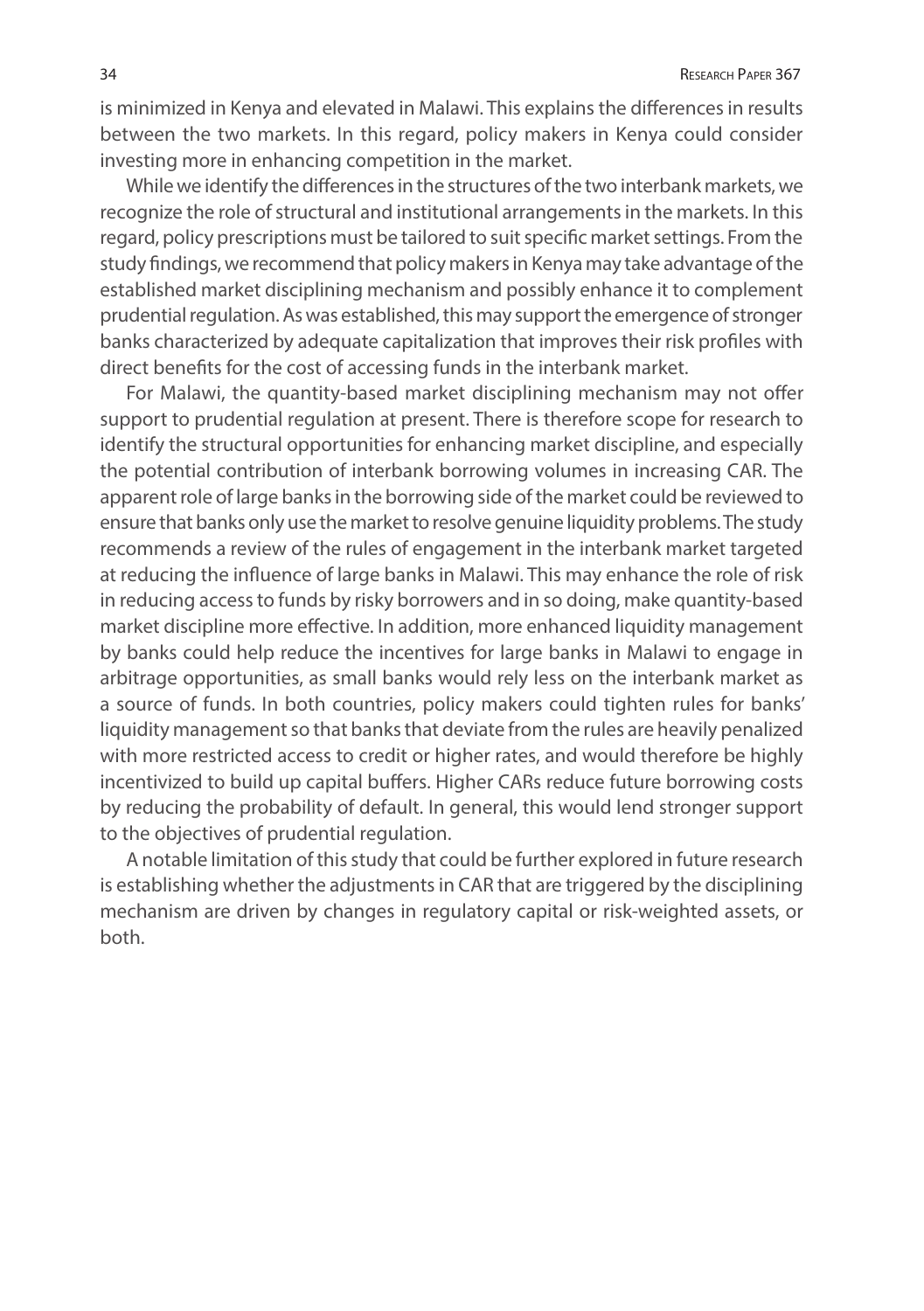## **Notes**

- 1. The other channel for distributing liquidity is through central banks' open market operations via repurchase agreements (repo) that mop up funds from banks with surpluses, and reverse repos that inject funds to banks with deficits.
- 2. Liquidity shocks in the form of surpluses or shortfalls in a commercial bank's reserves arise from stochastic withdrawals and deposits by customers that create inter-temporal liquidity shocks in banks (Bruche and Suarez, 2010). The other channel for distributing liquidity is through the central bank's open market operations via repos that mop up funds from banks with surpluses and reverse repos that inject funds to banks with deficits.
- 3. This includes securitization, market size, trading framework, the operational target for monetary policy, maturity profile of trades as well as exposures to global markets.
- 4. However, unsecured trades in Malawi are more than 98% of total trades.
- 5. While there are 42 participants (all commercial banks) in Kenya's interbank market, there are 12 commercial banks, including one discount house, participating in the Malawian interbank market. However, the participation of the discount house is minimal.
- 6. Figure 3 demonstrates interbank exposures across different sizes of banks over a sixmonth period (June–December 2009).
- 7. The collapse of two small Kenyan banks in 2015 was attributed to, among other operational irregularities, liquidity and capital deficiencies that arose from poor liquidity management practices. Such practices rendered the banks too risky to borrow from the interbank market. The resultant failure to meet maturing financial obligations (including interbank obligations) triggered their placement in receivership, as CBK moved to safeguard the soundness of the financial system.
- 8. The CBK introduced averaging of reserves over 30 days in 2011 to minimize excessive volatility in the interbank interest rate and central bank intervention rates. This argument is consistent with literature (see, for example, Gray, 2011).
- 9. Gray (2011) argues that central bank intervention to inject or drain reserves can typically be carried out relatively smoothly over the maintenance period, as the interaction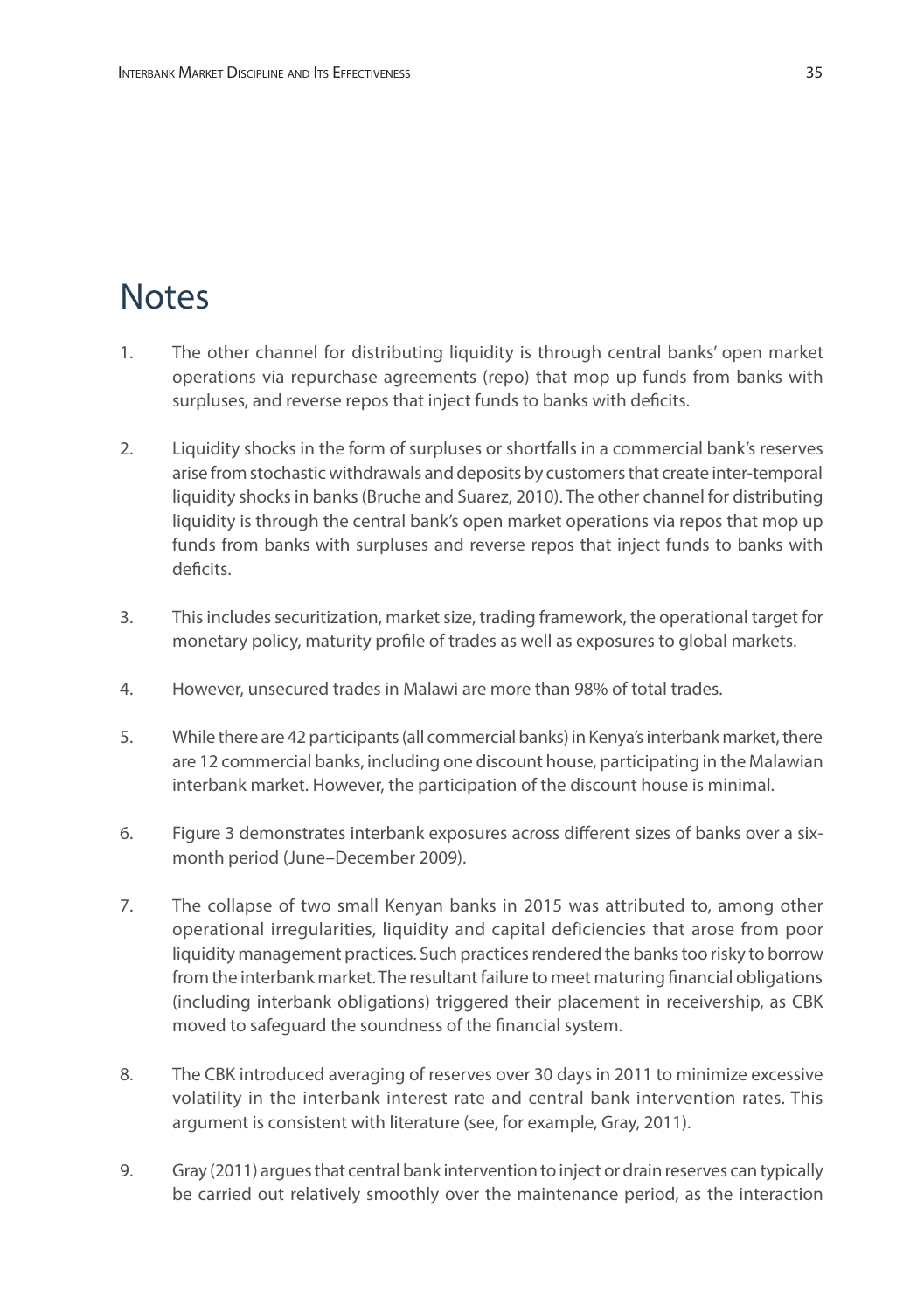of reserve averaging and commercial bank operations accommodate the shocks in payments flows. Hamilton (1996) also argues that while demand for reserves may vary systematically over the reserve maintenance period, these predictable variations in reserve demand should not necessarily create predictable patterns in the overnight rate; banks should be able to eliminate any predictable patterns through arbitrage during the maintenance period.

- 10. First Community Bank is an exception as it provides Islamic banking products that restrict trading.
- 11. In commercial banks' liquidity management practices, banks engage in developing relations with counterparts with whom they have unrelated risk exposure to ensure smooth settlement of payments should there be unanticipated upsurge in their cash requirements.
- 12. The main objective of the ILF was to ensure all transactions were fully settled and the credibility of the payments system was enhanced. Funds availed to banks through ILF are interest-free but are collateralized using Treasury bills or bonds.
- 13. This is based on the official classification of banks used by the Central Bank of Kenya, which groups banks on the basis of a composite market share index of gross assets, total deposits, total capital, number of deposit accounts, number of loan accounts and total income.
- 14. See Getenga et al, 2010.
- 15. Some of the reforms of particular relevance to this study are provided chronologically in Table A1 in the Appendix.
- 16. The main challenge that has constrained full uptake of the horizontal repo is a legal concern over the realization of collateral in the event that there is a default on the interbank loans, as the security does not shift from borrower to lender.
- 17. Some of the reforms that are particularly relevant to this study are provided chronologically in Table A1 in the Appendix.
- 18. In addition, the Reserve Bank of Malawi also participates in this market on a "lenderof-last-resort" basis.
- 19. This means that the clearing account of the lending bank is debited while the borrowing bank is credited with the amount agreed on bilaterally. Repayments are done reversing the entries on the clearing accounts, which includes the amount borrowed plus the interest that was agreed on. Interest is charged on an annual basis.
- 20. The paper outlines one of the determinants of interbank transactions interest rates as borrower credit risk. Credit risk is measured by several factors: profitability proxied by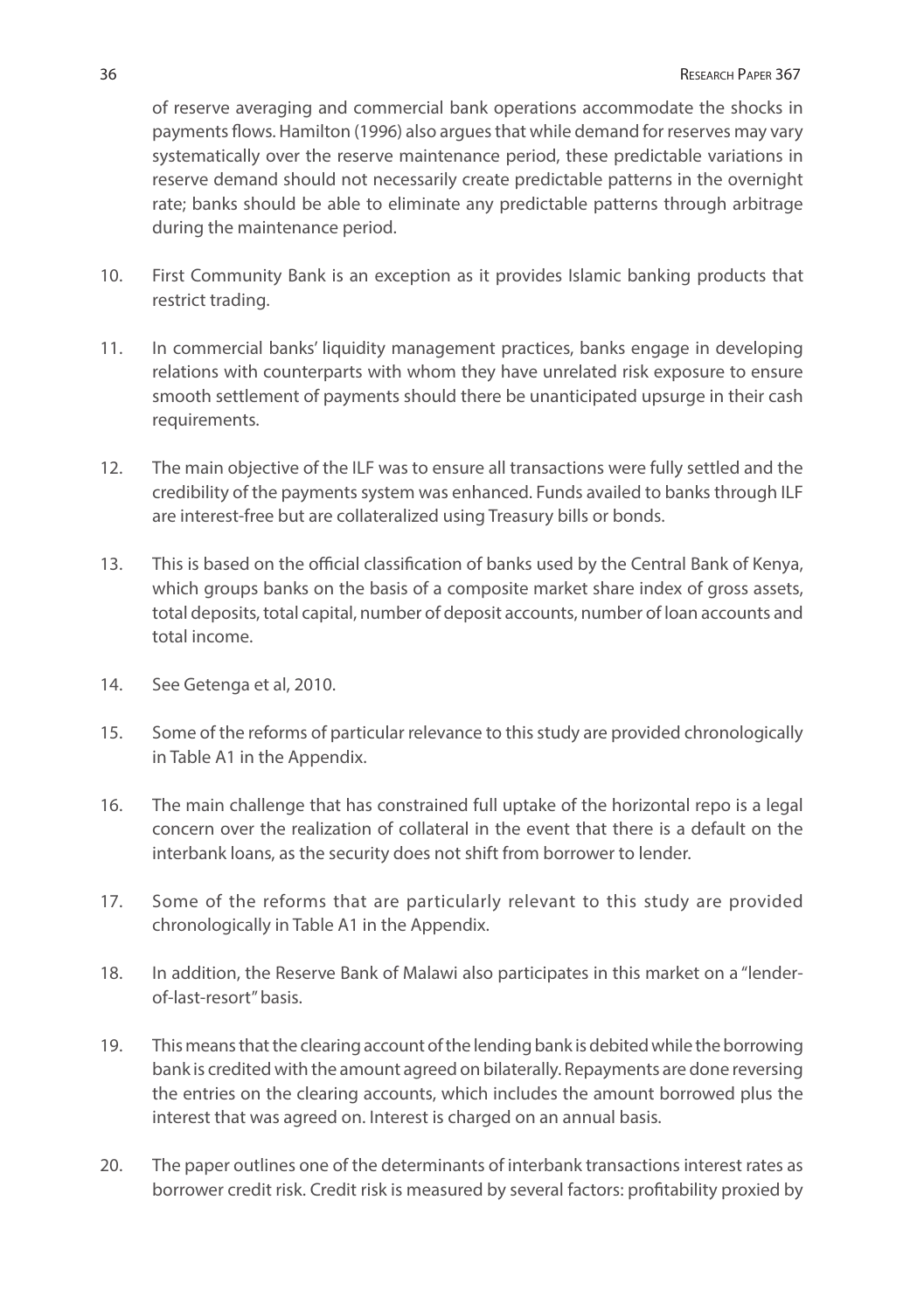return on assets, ratio of non-accruing loans to total loans, level of bank capitalization, ratio of total capital to risk-weighted capitalization, and ratio of interbank transaction size to borrower's capital. Control variables include characteristics of the borrowing bank, lending bank, total market liquidity, and existing paired relationship between lender and borrower.

- 21. They define efficiency specifically as "the degree to which market discipline is effective as an incentive scheme" (Nier and Baumann, 2006: 333).
- 22. Oduor et al (2014) define efficiency of the interbank market as a market with a high degree of depth, with varied instruments spanning different tenors, narrow bid-ask spreads, presence of symmetric information, open credit lines and proper coordination among participants with a clear structure of operations.
- 23. This approach, based on instrumentation, is argued to fit panel data random effects models in which some of the covariates are correlated with the unobserved individual level random effects (Hausman and Taylor, 1981).
- 24. Monetary policy impulses hit the interbank market through adjustments in bank reserves held at CBK, which are the tradable funds in the interbank market.
- 25. Liquidity ratio is calculated as the ratio of assets with short-term maturities (commonly up to 30 days) to liabilities with short-term maturities (up to 30 days). While respective central banks would define the applicable number of days, this measure generally proxies the risk of losing liquidity by a bank during the operational period.
- 26. We assume CAR is an autoregressive process because monetary authorities set out CAR limits that banks have to observe, which compels banks to monitor this variable overtime.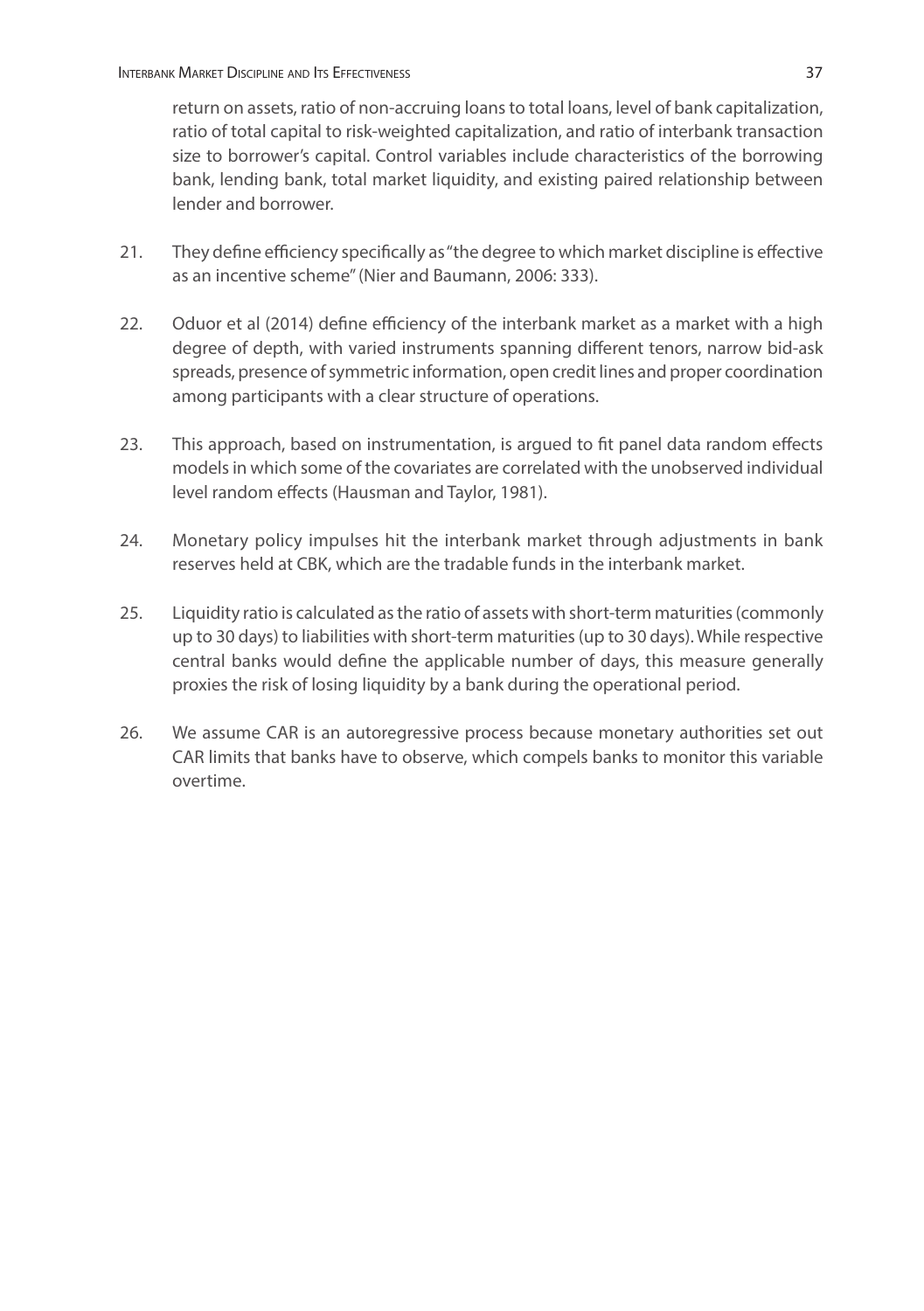## References

- Allen, F. and D. Gale. 2000. "Financial contagion". Journal of Political Economy, 108: 1–33.
- Andrievskaya, I. and M. Semenova. 2013. "Market Discipline and the Russian Interbank Market." Discussion Paper No. 29. Bank of Finland: Institute of Economics in Transition (BOFIT), Helsinki.
- Arellano, M. and S. Bond. 1991. "Some tests of specification for panel data: Monte Carlo evidence and an application to employment equations". The Review of Economic Studies, 58: 277–97.
- Ashcraft, A. 2008. "Does the market discipline banks? New evidence from regulatory capital mix". Journal of Financial Intermediation, 17(4): 543–61.
- Basel Committee on Banking Supervision (BCBS). 2006. Basel II: International Convergence of Capital Measurement and Capital Standards: A Revised Framework. Basel, Switzerland: Bank for International Settlements.
- Bhattacharya, S. and D. Gale. 1987. "Preference shocks, liquidity and central bank policy". In W.A. Barnett and K.J. Singleton, eds., New Approaches to Monetary Economics. Cambridge: Cambridge University Press.
- Billett, M.T., J.A. Garfinkel and E.S. O'Neal. 1998. "The cost of market versus regulatory discipline in banking". Journal of Financial Economics, 48(3): 333–58.
- Bruche, M. and J. Suarez. 2010. "Deposit insurance and money market freezes". Journal of Monetary Economics, 57(1): 45–61.
- Central Bank of Kenya. 2009. Daily interbank money market reports. (June 1- December 31).
- Central Bank of Kenya. 2017. "Interbank market data and central bank rate". Accessed via: https://www.centralbank.go.ke/rates
- Clouse, J.A. and J.P. Jr Dow. 2002. "A computational model of banks' optimal reserve management policy". Journal of Economic Dynamics and Control, 26(1): 1787–1814.
- Cocco, J.F., F.J. Gomes and N.C. Martin. 2009. "Lending relationships in the interbank market". Journal of Financial Intermediation, 18(1): 24–48.
- De Ceuster, M. and N. Masschelein. 2003. "Regulating banks through market discipline: A survey of the issues". Journal of Economic Surveys, 17(5): 749–66.
- Demirgüç-Kunt A. and H. Huizinga. 2004. "Market discipline and deposit insurance". Journal of Monetary Economics, 51(2): 375–99.
- Dinger V. and J. von Hagen. 2009. "Does interbank borrowing reduce bank risk?" Journal of Money, Credit and Banking, 41(2–3): 491–506.
- Distinguin, I., P. Rous and A. Tarazi. 2006. "Market discipline and the use of stock market data to predict bank financial distress". Journal of Financial Services Research, 30(2): 151–76.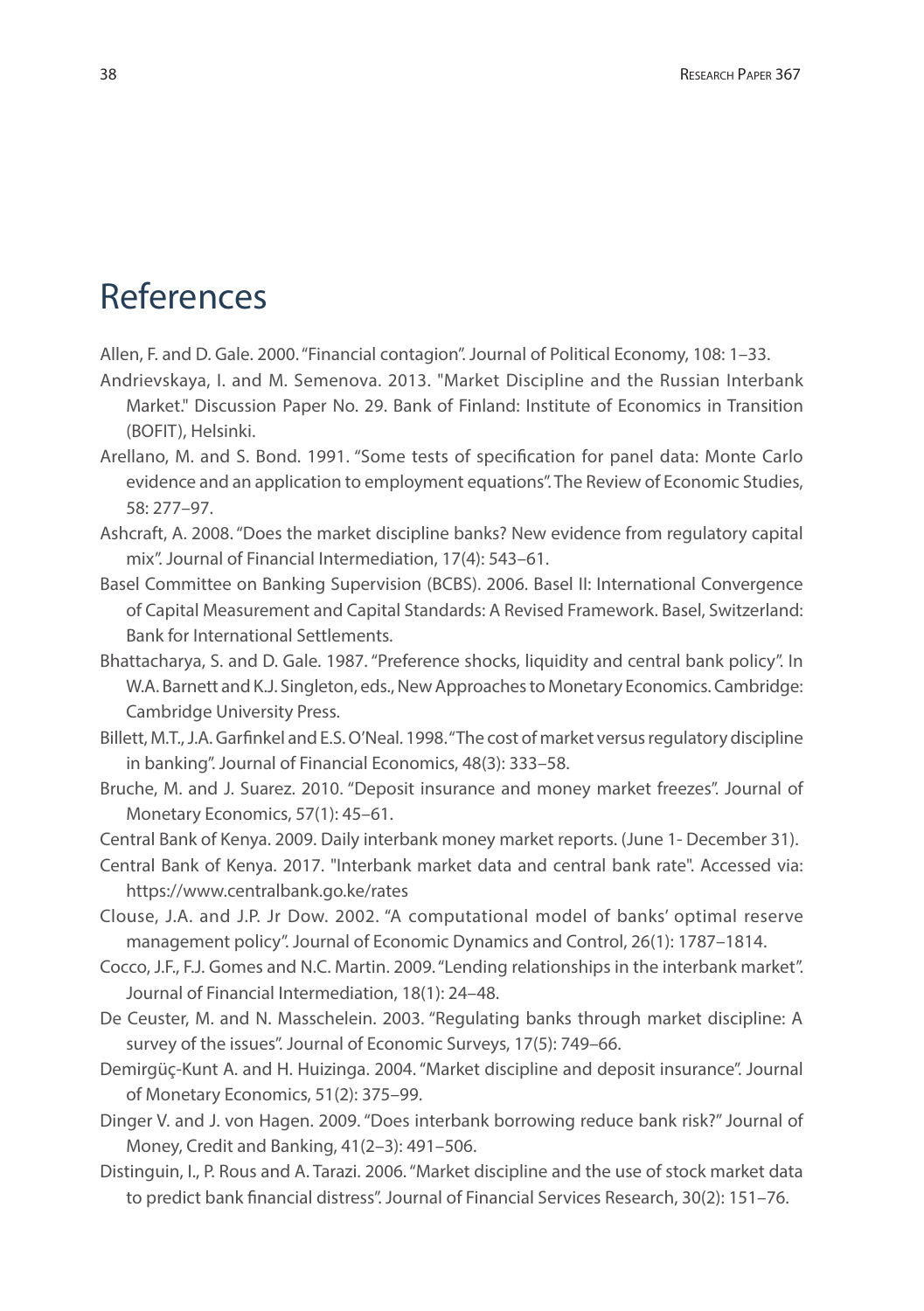- Duffie, D., N. Garleanu and L. Pedersen. 2005. "Over-the-counter markets". Econometrica, 73(6): 1815–47.
- Ellis, D.M. and M.J. Flannery. 1992. "Does the debt market assess large banks' risk? Time series evidence from money centre CDs". Journal of Monetary Economics, 30: 481–502.
- Flannery, M.J. 1998. "Using market information in prudential bank supervision: A review of the U.S. empirical evidence". Journal of Money, Credit, and Banking, 30(3): 273–305.
- Flannery, M. J. 2001. "The faces of 'Market Discipline' ", Journal of Financial Services Research 20: 107–119.
- Freixas, X. and C. Holthausen. 2005. "Interbank market integration under asymmetric information". Review of Financial Studies, 18(2): 459–90.
- Freixas, X., P. Bruno and R. Jean-Charles. 2000. "Systemic risk, interbank relations, and liquidity provision by the central bank". Journal of Money, Credit, and Banking 32(3): 611–38.
- Furfine, C. 1999. "The Microstructure of the Federal Funds Market." Financial Markets, Institutions, and Instruments,8: 24–44.
- Furfine, C. 2001. "Banks as monitors of other banks: Evidence from the overnight federal funds market". The Journal of Business, 74(1): 33–57.
- Galac, T., L. Ivièiæ and M. Dumièiæ. 2007. "A simple model of interest rates in the Croatian money market". Paper Presented at the 13th Dubrovnik Economic Conference, Dubrovnik, 27–30 June.
- Getenga, J., P. Gatere, R. Cull, M. Fuchs, J. Randa and M. Trandafir. 2010. "Banking sector stability, efficiency and outreach in Kenya". In C. Adam, P. Collier and N. Ndung'u, eds., Kenya: Policies for Prosperity. Oxford: Oxford University Press.
- Goyal, V. 2005. "Market discipline of bank risk: Evidence from subordinated debt contracts". Journal of Financial Intermediation, 14(3): 318–50.
- Gray, S. 2011. "Central banks' balances and reserves requirements". IMF Working Paper No. 11/36. Washington, D.C.: International Monetary Fund.
- Hamilton, J.D. 1996. "The daily market for federal funds". Journal of Political Economy, 104(1): 26–56.
- Hannan, T. and G. Hanweck. 1988. "Bank insolvency risk and the market for large certificates of deposit". Journal of Money, Credit and Banking, 20(2): 203–11.
- Hartmann, P., M. Manna and A. Manzanares. 2001. "The microstructure of the Euro money market". Journal of International Money and Finance, 20(6): 895–948.
- Hausman, J.A. and W.E. Taylor. 1981. "A generalized specification test". Economics Letters, 8(3): 239–45.
- Ho, T. and A. Saunders. 1985. "A micro model of the federal funds market". Journal of Finance 40(3): 977–88.
- Jones, D.S. 2000. "Emerging problems with the Basel Capital Accord: Regulatory capital arbitrage and related issues". Journal of Banking and Finance, 24.
- Jordan, J.S. 2000. "Depositor discipline at failing banks". New England Economic Review, March/April: 15–28.
- King, T.B. 2008. "Discipline and liquidity in the interbank market". Journal of Money, Credit and Banking, 40(2–3): 295–317.
- Lane, T.D. 1993. "Market discipline". International Monetary Fund Staff Paper, 40(1): 53–88.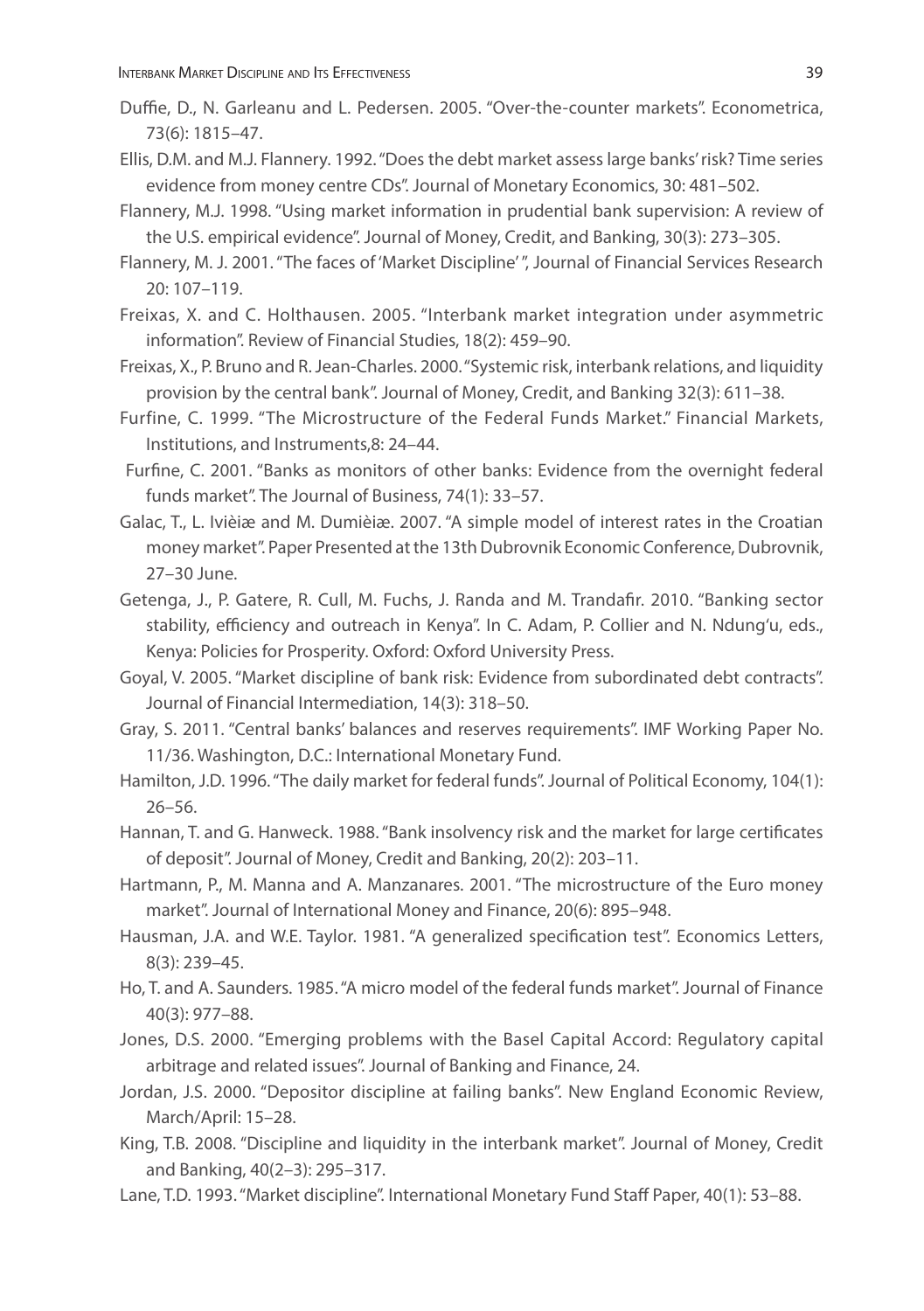- Leitner, Y. 2005. "Financial networks: Contagion, commitment, and private sector bailouts". Journal of Finance, 60(6): 2925–53.
- Liedorp, F.R., L. Medema, M. Koetter, R.H. Koning and I.V. Lelyveld. 2010. "Peer monitoring or contagion? Interbank market exposure and bank risk." Working Paper No. 248. De Nederlandsche Bank, Amsterdam, April.
- Murinde, V. 2010. "Bank regulation in Africa: From Basel I to Basel II, and now at a crossroads". In: C. Bradford and W. Lim, eds., Towards Consolidation of the G20: From Crisis Committee to Global Steering Committee. Seoul and Washington, D.C.: Korea Development Institute and Brookings, Chapter 9: 141–68.
- Murinde, V., M.I. Ye Bai, K.N. Kisinguh, C.J. Green and K.S. Tiriongo. 2015. "The Peer Monitoring Role of the Interbank Market in Kenya and Implications for Bank Regulation". European Financial Management Association (EFMA) Conference Paper 0323. Accessed on: http:// www.efmaefm.org/0EFMAMEETINGS/EFMA%20ANNUAL%20MEETINGS/2015-Amsterdam/ papers/EFMA2015\_0323\_fullpaper.pdf
- Nier, E. and U. Baumann. 2006. "Market discipline, disclosure and moral hazard in banking". Journal of Financial Intermediation, 15(3): 332–61.
- Nieto, M.J. 2012. What Role, if any, can Market Discipline Play in Supporting Macroprudential Policy? Banco de Espana Occasional Paper No. 1202, Banco de Espana, Madrid.
- Oduor, J., M.M. Sichei, S.K. Tiriongo and C. Shimba. 2014. "Segmentation and efficiency of the interbank market and their implication for the conduct of monetary policy". Working Paper No. 202. African Development Bank, Tunis, Tunisia, April.
- Reserve Bank of Malawi. 2016. "Reserve Bank of Malawi Monetary Statement", Accessed via: https://www.rbm.mw/MonetaryPolicy/GetContentFile/?ContentID=7879)
- Reserve Bank of Malawi. 2017. Interbank market and bank rate data retrieved from various Financial Market Development Reports. Accessed via link: https://www.rbm.mw/Statistics/ FinancialMarketOperations
- Rochet, J-C. and J. Tirole. 1996. "Interbank lending and systemic risk". Journal of Money, Credit and Banking, 28(4): 733–62.

Stigum, M. and A. Crescenzi. 2007. Stigum's Money Market, 4th edition. New York: McGraw-Hill.

Upper, C. and A. Worms. 2004. "Estimating bilateral exposures in the German interbank market: Is there a danger of contagion?" European Economic Review, 48(4): 827–49.

Wells, S. 2004. "Financial interlinkages in the United Kingdom's interbank and the risk of contagion". Working Paper No. 230, Bank of England, London.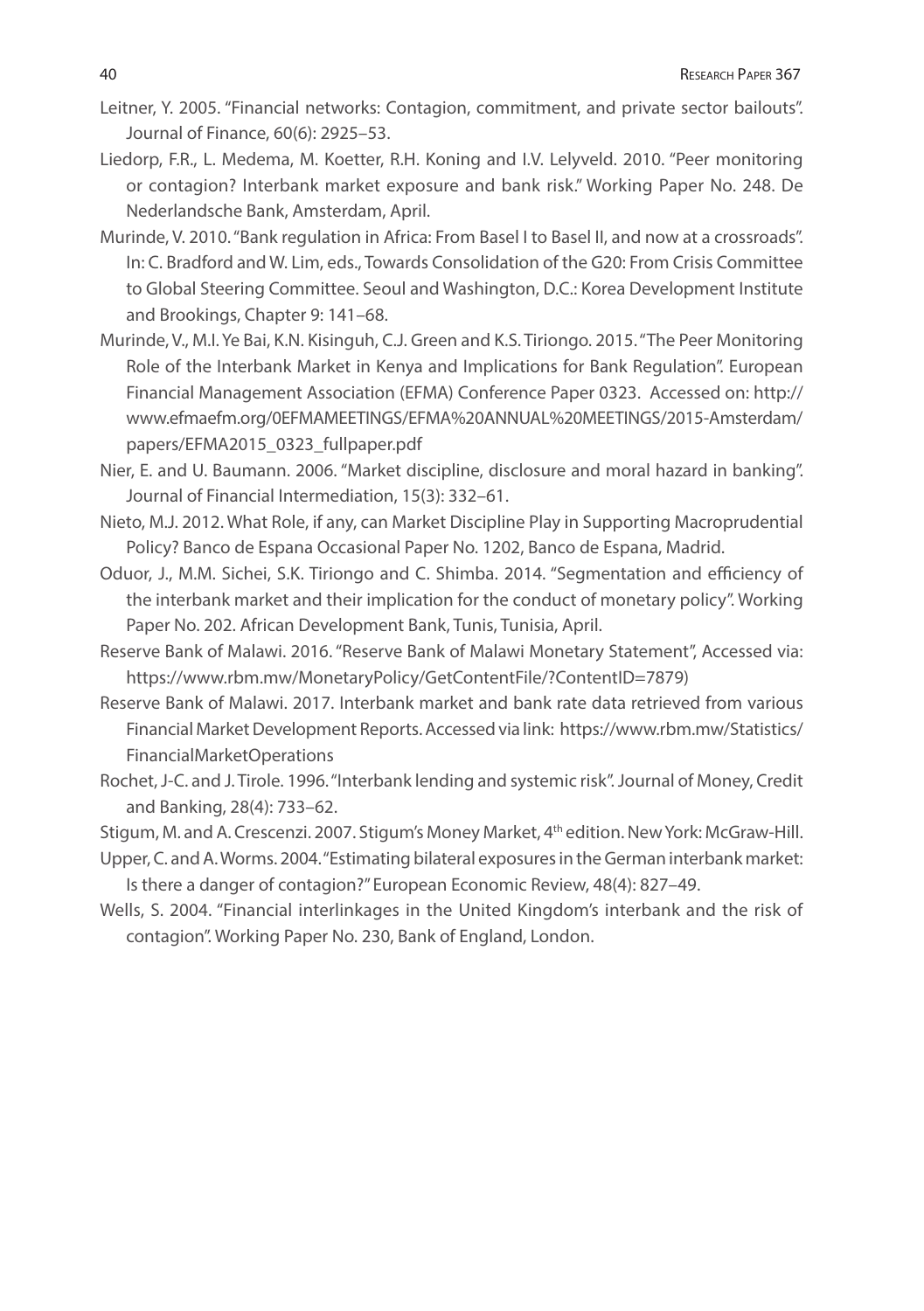## Appendix

#### **Figure A1: Interbank market volume (Kenya Shilling billions), interbank rate and central bank rate (CBR)\* in Kenya (Jan 2003–December 2015)**



Source: Central Bank of Kenya website (2017).

\* Prior to June 2006, the policy rate was equal to the 91-day Treasury bill rate plus 3%.

## **Figure A2: Interbank market volume (Malawi Kwacha billions), interbank rate and**



Source: Reserve Bank of Malawi website (2017).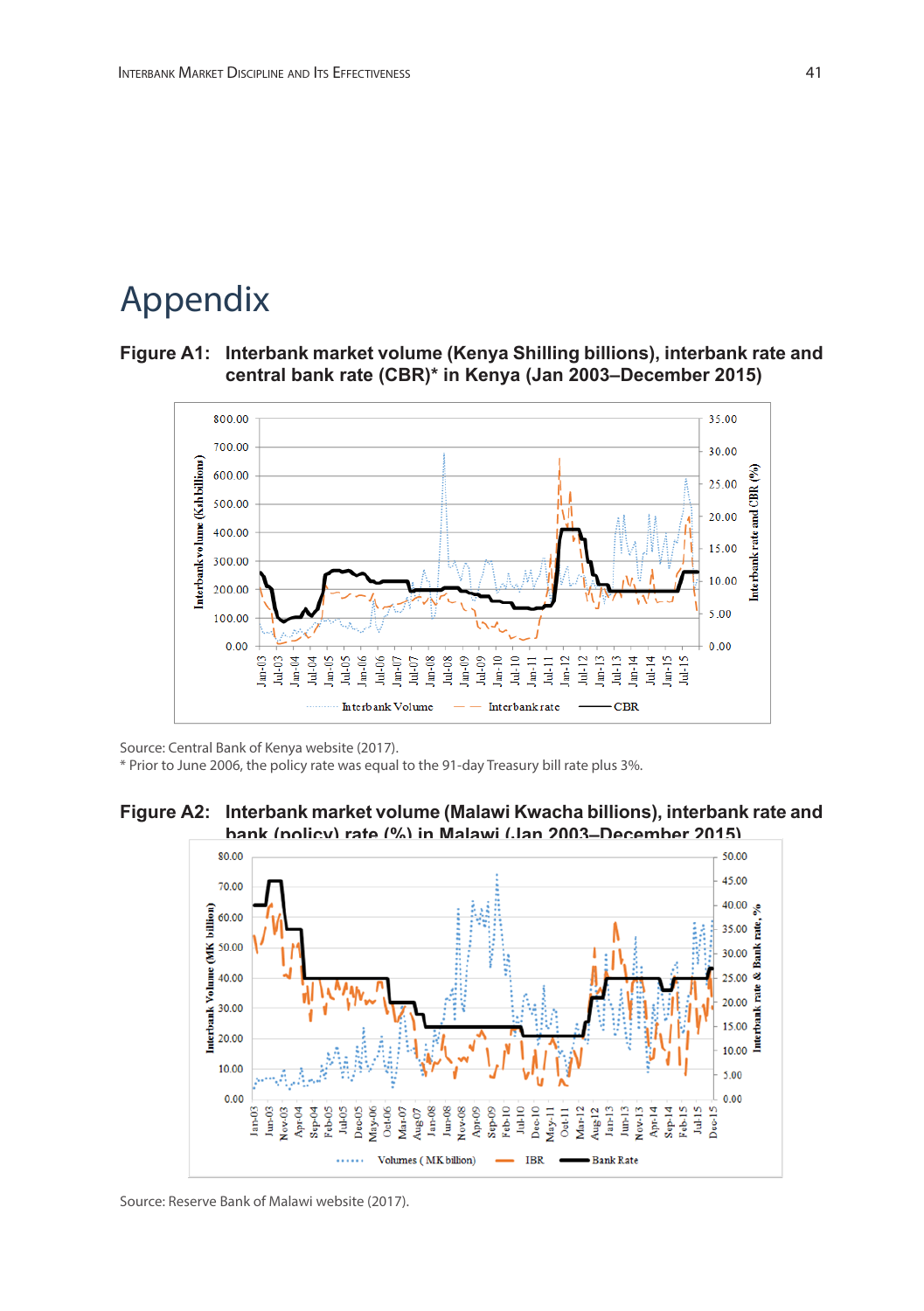| B42<br>B39 B40 B41<br>888 Z68<br>B35 B36<br><b>B33 B34</b><br>B31 B32<br>B29 B30<br>878<br>B27<br><b>B26</b><br>B23 B24 B25<br>Borrower<br>B20 B21 B22<br><b>B18</b> B19<br>B16 B17<br>B11 B12 B13 B14 B15<br>B10 |                             | $\overline{Q3}$<br>Q2<br>J |                                     |  |  |  |  |  |  |                                    |  | $\overline{\mathsf{Q6}}$<br>$\overline{\mathsf{Q}}$ 5<br>$\mathbf{q}$ |  |  |  |  |            | $\overline{\mathbf{R}}$<br>G | $\overline{q}$ |                                                                              |                                      |
|-------------------------------------------------------------------------------------------------------------------------------------------------------------------------------------------------------------------|-----------------------------|----------------------------|-------------------------------------|--|--|--|--|--|--|------------------------------------|--|-----------------------------------------------------------------------|--|--|--|--|------------|------------------------------|----------------|------------------------------------------------------------------------------|--------------------------------------|
| Figure A3:Matrix of interbank exposures (June–December 2009)<br>$\frac{8}{2}$<br>$\frac{8}{6}$<br><b>B6 B7</b><br>B5<br>$\frac{4}{5}$<br>$\frac{3}{2}$<br>$\frac{2}{3}$<br>희                                      | $\frac{1}{2}$ $\frac{1}{2}$ |                            | <u>s assabes as is sesses as as</u> |  |  |  |  |  |  | B23<br>B24<br>B25<br><b>Lender</b> |  |                                                                       |  |  |  |  | <b>B37</b> | B38                          |                | $\begin{array}{r} 839 \\ \hline 340 \\ \hline 942 \\ \hline 942 \end{array}$ | Source: Central Bank of Kenya (2009) |

Notes: The shaded cells (yellow) in the matrix reflect the presence of a trading relationship between the lending bank (row) and the borrowing bank (column). Please note that the cells<br>in the matrix should not be attribute Notes: The shaded cells (yellow) in the matrix reflect the presence of a trading relationship between the lending bank (row) and the borrowing bank (column). Please note that the cells in the matrix should not be attributed to any specific bank.

42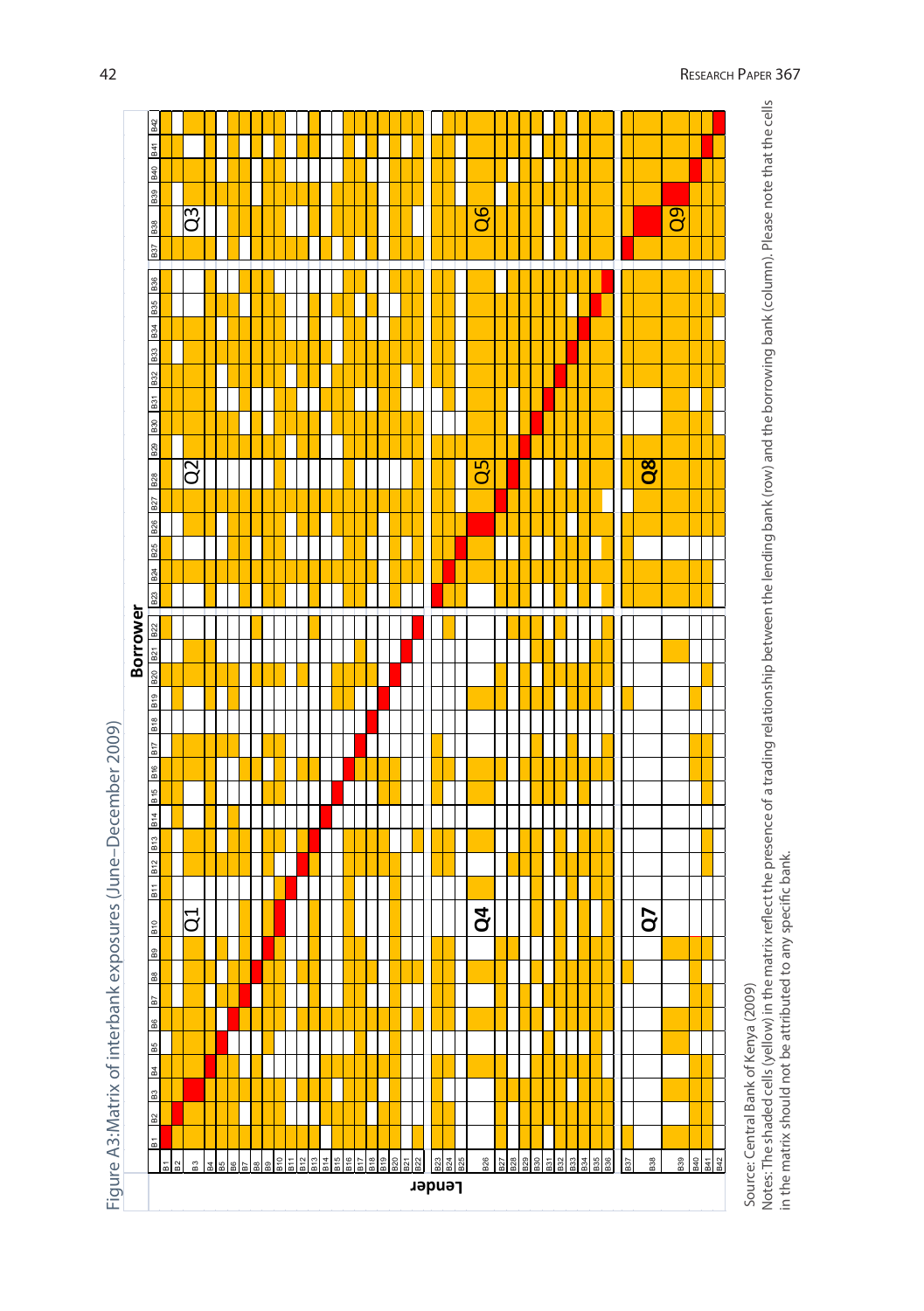| Year                                        | Reform                                                                                                                                                                                                                                                                                                                                                                                                                                                                                                                                                                                                                                                                                    |
|---------------------------------------------|-------------------------------------------------------------------------------------------------------------------------------------------------------------------------------------------------------------------------------------------------------------------------------------------------------------------------------------------------------------------------------------------------------------------------------------------------------------------------------------------------------------------------------------------------------------------------------------------------------------------------------------------------------------------------------------------|
| Kenya                                       |                                                                                                                                                                                                                                                                                                                                                                                                                                                                                                                                                                                                                                                                                           |
| Feb. 2009                                   | The Banking (Credit Reference Bureau) Regulations of 2008 became effective.<br>These regulations require all licensed banks to share information on NPLs<br>through a credit reference bureau (CRB) licensed by the CBK. The role of a<br>licensed CRB is to collect, collate and process data received from approved<br>sources of information, and generate credit reports to be used by lenders. This<br>was aimed at reducing the cost of credit in the market by minimizing information<br>asymmetry.                                                                                                                                                                                |
| 1 Jan. 2011                                 | Introduction of a definition of "significantly undercapitalized" and<br>"undercapitalized bank" in the Banking Act, the Central Bank Act and the<br>Microfinance Act, which would enable the central bank to determine whether an<br>institution has a weak capital base, triggering prompt corrective action by the<br>CBK. In line with this, the central bank was given powers to take swift action when<br>an institution exhibits weakness in its capital base or regulatory obligations.                                                                                                                                                                                            |
| 29 Jun. 2011                                | The CBK revised rules that guide the CBK's window operations. In particular, the<br>CBR was delinked from being the operational interest rate for the CBK discount<br>window and the discount window rate was set at 8%. Also, it was announced that<br>this rate would be reviewed from time to time and posted on the CBK website<br>daily at 09.00am. In addition, stiff penalties were announced for banks using<br>funds from the CBK window to trade in the interbank market.                                                                                                                                                                                                       |
| 11 Jul. 2011<br>(effective 12 July<br>2011) | The CBK further revised guidelines on the use of the CBK discount window by<br>requiring that: banks lending in the interbank market are barred from accessing<br>window funds on the same day; during the week (Monday-Friday), banks were<br>restricted from borrowing from the window a maximum of their statutory cash<br>reserves; the window rate was reviewed downwards to 6.25% from 8.00%; and<br>banks were also required to consider liquidating their Treasury bills, bonds or<br>foreign currency positions prior to resorting to the CBK window.                                                                                                                            |
| 28 Jul. 2011                                | The CBK announced monetary policy committee (MPC) decisions that included:<br>keeping the CBR at 6.25% and the introduction of weekly (five day) averaging<br>of cash reserves instead of daily, and banks were allowed to deviate from the<br>4.75% provided the five-day average of 4.75% was met.                                                                                                                                                                                                                                                                                                                                                                                      |
| 12 Aug.<br>2011(effective 15<br>Aug. 2011)  | The CBK issued further guidelines on the operations of the CBK discount window,<br>including the following: any bank accessing funds from the CBK window were not<br>allowed to lend in the interbank market either on the same day or the following<br>day; computation of the window rate would be: window rate = $CBR + (average$<br>interbank rate for the previous day -CBR) $+$ 3% penalty; eligibility to access<br>funds from the CBK window would be determined by, among other things, the<br>individual bank's foreign exchange trading behaviour over the previous four<br>trading days; and reverse repos were suspended until the stance on monetary<br>policy was changed. |
| 26 Aug. 2011<br>(effective 29 Aug.<br>2011) | The CBK issued guidelines on liquidity management and CRR. The guidelines<br>reviewed the formula for the window rate to reflect market conditions by<br>introducing a weight for the gap between the average interbank rate and CBR,<br>and expanded the period for the average interbank rate component. (Average<br>period was not announced, but was 2 days). CBR was set as the minimum rate<br>(floor) for all CBK lending to commercial banks Further, the new guidelines<br>expanded the averaging of cash reserves from weekly to monthly but limited<br>the deviation to a minimum of 3% failure, on which penalties would be effected.                                         |

Table A1: Events that affected interbank market in Kenya and Malawi

continued next page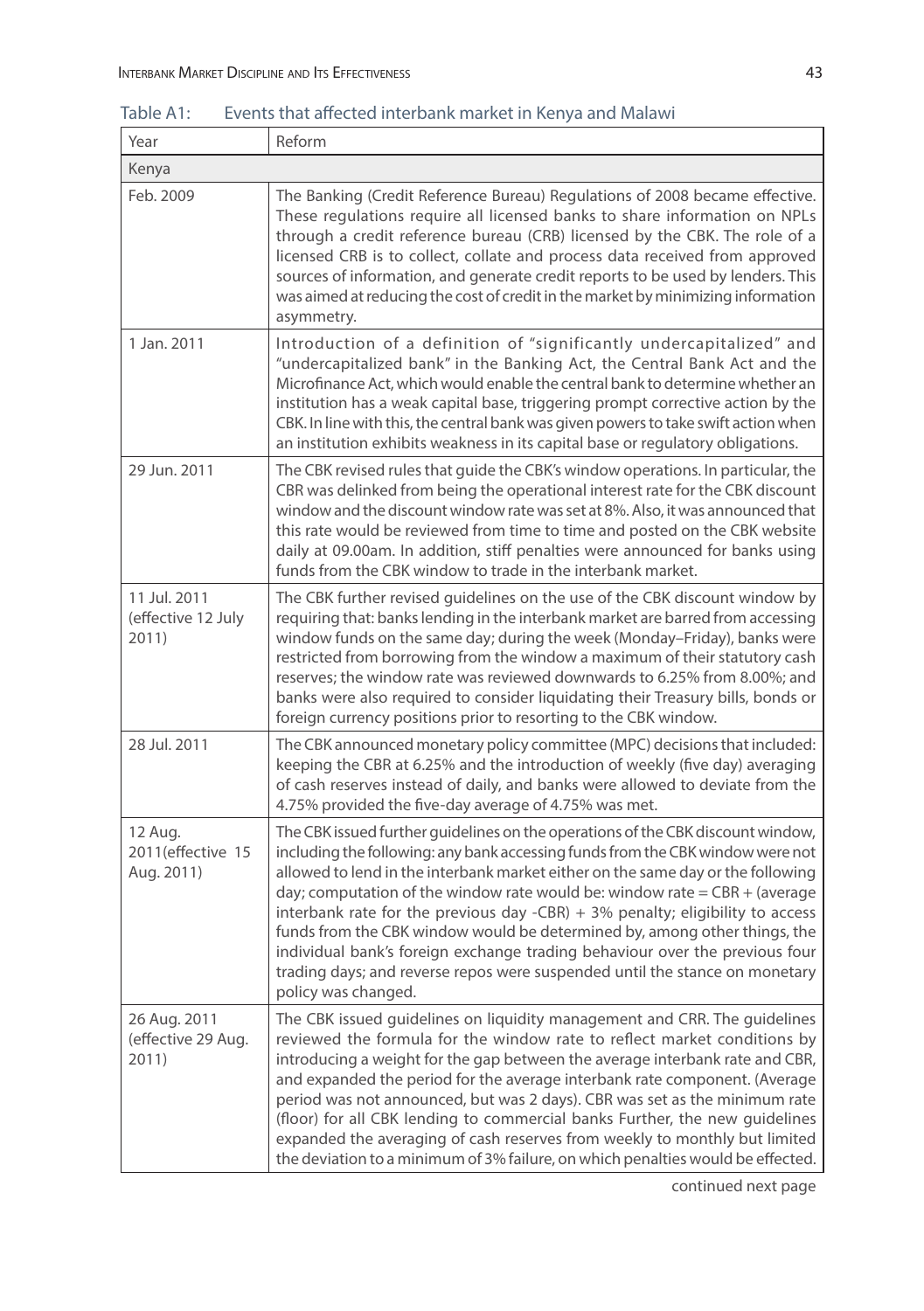#### Year Reform Kenya 15 Sept. 2011 The MPC held a special meeting due to volatilities in the interbank market and the economy at large that impeded the effectiveness of monetary policy. The meeting adjusted the CBR upwards from 6.25% to 7.00% to rein in inflation and exchange rate instability. 27 Sept. 2011 **The CBK** announced direct support to corporate demand for foreign exchange by allowing direct purchase of foreign exchange from major corporate earners and direct sales to major importers in the oil sector. Direct sales were not affected. 6 Oct. 2011 The MPC decision to adjust the CBR upwards from 7.00% to 11.00% to tame inflationary pressure, stabilize the exchange rate and re-establish a strong growth base. The MPC also changed its meeting frequency from bi-monthly to monthly, on the first week of the month. 13 Oct. 2011 The CBK issued further guidelines on foreign exchange transactions by banks. The guidelines stipulated that the reverse carry transactions that had been introduced to the market, which were unrelated to economic activity, and which had not been utilized for domestic purposes, were limited to a minimum tenor of one year; foreign currency swaps involving Kenya Shilling was limited to a minimum tenor of seven days; and the foreign exchange exposure limits were reviewed downwards from 20% to 10% of core capital. Banks were given a week to implement this. 18 Oct. 2011 The CBK clarified the foreign exchange guidelines: foreign currency swaps and forward transactions involving Kenya Shilling for non-resident financial institutions will be limited to a minimum tenor of one year. 2 Nov. 2011 An MPC decision adjusted the CBR upwards from 11.00% to 16.50% to provide an enhanced monetary policy tightening stance, effective immediately. Further, the CRR was adjusted upwards from 4.75% to 5.25%, effective from 15 December 2011. 2 Dec. 2011 An MPC decision adjusted the CBR upwards from 16.50% to 18.00% to ease inflation and contain inflationary expectations that were building. 2 Feb. 2012 An MPC decision maintained the CBR at 18% to allow the full impact of a tight monetary policy stance to filter through the market and deliver lower inflation. 6 June 2012 An MPC decision to maintain the CBR at 18% to allow the full impact of a tight monetary policy stance to filter through the market and deliver lower inflation. The MPC also introduced multiple longer tenors on term auction deposits (TAD) of 14, 21 and 28 days as additional instruments for liquidity management. The price ceiling of the TAD was fixed equal to the prevailing CBR level. All other operational terms on TAD remained unchanged. 6 July 2012 An MPC decision to adjust the CBR downwards from 18.00% to 16.50% following the decline of inflation towards its short-term target of 9.00%. The MPC also announced a resumption of its bi-monthly meetings. 6 Sept. 2012 An MPC decision to further lower the CBR from 16.50% to 13.00% to provide a stronger signal for lower interest rates in the market. 8 Nov. 2012 An MPC decision to adjust the CBR downwards from 13.00% to 11.00% to provide a stronger signal for lower interest rates in the market. 11 Jan. 2013 An MPC decision to adjust the CBR downwards from 11.00% to 9.50% to realign market interest rates and enhance credit uptake for increased economic activity.

#### Table A1 Continued

continued next page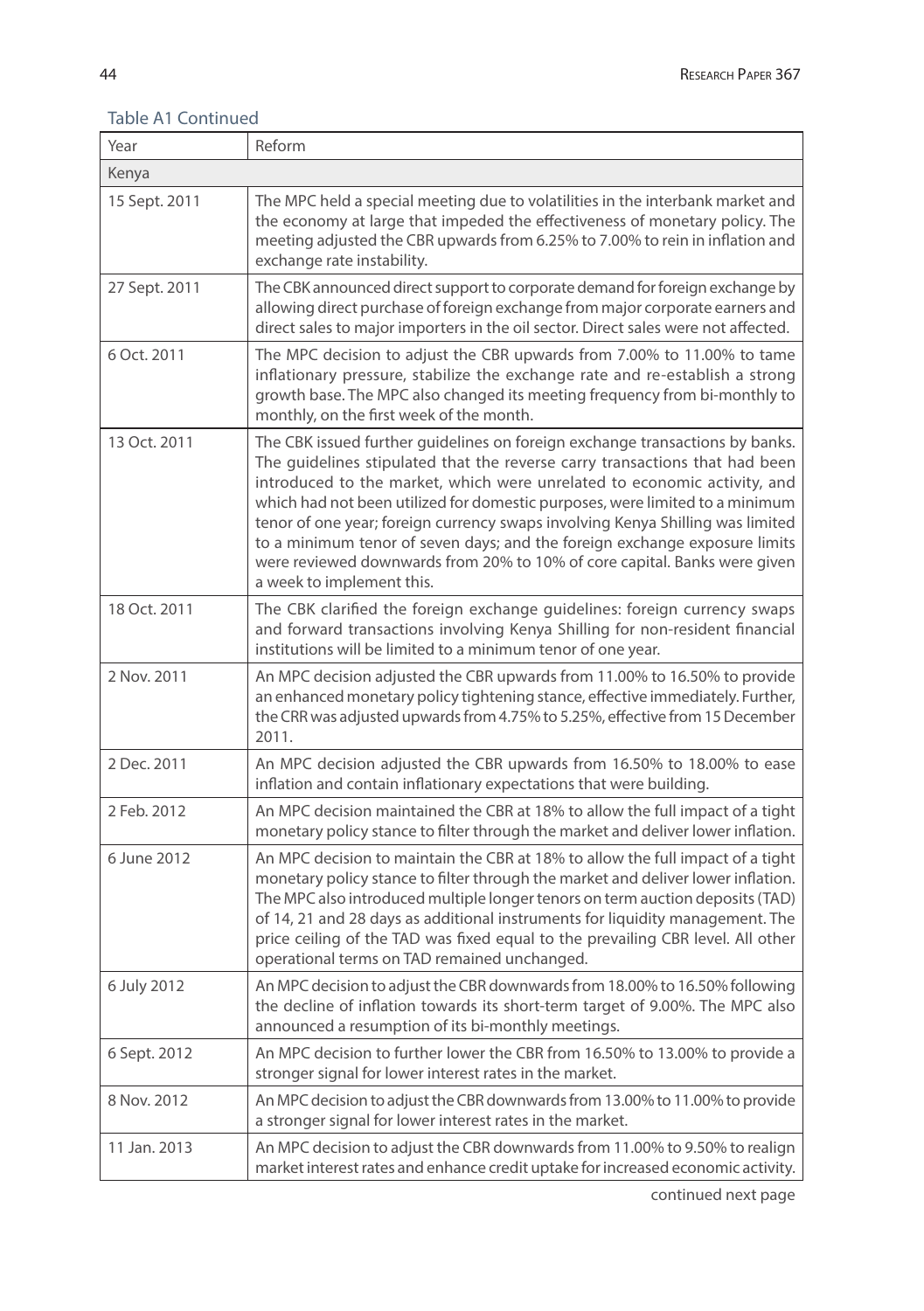#### Table A1 Continued

| Year             | Reform                                                                                                                                                                                                                                                                                                                                                                                                                                                                                                                                                                                                                                                                           |
|------------------|----------------------------------------------------------------------------------------------------------------------------------------------------------------------------------------------------------------------------------------------------------------------------------------------------------------------------------------------------------------------------------------------------------------------------------------------------------------------------------------------------------------------------------------------------------------------------------------------------------------------------------------------------------------------------------|
| Kenya            |                                                                                                                                                                                                                                                                                                                                                                                                                                                                                                                                                                                                                                                                                  |
| 8 May 2013       | An MPC decision to adjust the CBR downwards from 9.5% to 8.5% to provide<br>an additional signal that interest rates should continue declining to encourage<br>the private sector to participate in growth-augmenting activities. In the same<br>month, the CBK purchased net US\$191 million from the market to build its foreign<br>exchange reserves following stability in the exchange rate market.                                                                                                                                                                                                                                                                         |
| May 2014         | CBK sold US\$165.5 million in line with the CBK's exchange rate policy of<br>minimizing exchange rate volatilities. The CBK also announced the introduction<br>of a Kenya Banks Reference Rate (KBRR), which was developed as an outcome<br>of discussions held by the National Treasury, the CBK and commercial banks.<br>This was part of the recommendations to enhance the supply of private sector<br>credit and mortgage finance in Kenya by facilitating a transparent credit pricing<br>framework.                                                                                                                                                                       |
| May 2015         | The maximum acceptable rate on the TAD, an instrument for monetary policy<br>implementation, was raised to 250 basis points above the CBR. This was aimed<br>at enhancing the effectiveness of the instrument.                                                                                                                                                                                                                                                                                                                                                                                                                                                                   |
| June 2015        | The MPC raised the CBR from 8.5% to 10.0% to anchor inflation expectations. A<br>new CBK Governor was appointed.                                                                                                                                                                                                                                                                                                                                                                                                                                                                                                                                                                 |
| <b>July 2015</b> | An MPC decision raised the CBR from 10.0% to 11.5% to provide a stronger<br>signal that the CBK was enhancing its efforts to anchor inflation expectations.<br>Furthermore, the KBRR was revised upwards from 8.54% to 9.87%. In order to<br>enhance the instruments for effective liquidity management, the MPC introduced<br>a 3-day repo.                                                                                                                                                                                                                                                                                                                                     |
| Aug. 2015        | An MPC decision to retain the CBR at 11.50% in order to anchor inflation<br>expectations. During the same month, one bank (Dubai Bank Ltd) was placed<br>under receivership.                                                                                                                                                                                                                                                                                                                                                                                                                                                                                                     |
| Sept. 2015       | An MPC decision to retain the CBR at 11.50% in order to anchor inflation<br>expectations.                                                                                                                                                                                                                                                                                                                                                                                                                                                                                                                                                                                        |
| Oct. 2015        | One small Bank (Imperial Bank Limited) was placed under receivership by the<br>CBK.                                                                                                                                                                                                                                                                                                                                                                                                                                                                                                                                                                                              |
| Nov. 2015        | The CBK placed a moratorium on the licensing of new commercial banks until<br>further notice. This moratorium, however, did not apply to cases relating to<br>resolution, amalgamation and acquisition of banks.                                                                                                                                                                                                                                                                                                                                                                                                                                                                 |
| Dec. 2015        | The CBK signed an agreement with two banks (Kenya Commercial Bank and<br>Diamond Trust Bank) to provide depositors of the collapsed Imperial Bank access<br>to their deposits (capped at KSh1 million).                                                                                                                                                                                                                                                                                                                                                                                                                                                                          |
| <b>MALAWI</b>    |                                                                                                                                                                                                                                                                                                                                                                                                                                                                                                                                                                                                                                                                                  |
| June 2001        | The RBM set the minimum liquidity reserve requirement (LRR) at 30%, and each<br>depository institution (commercial banks and discount houses) were supposed<br>to maintain minimum cash balances in relation to the preceding month's<br>total deposit liabilities (including government deposits). The LLR consisted of<br>balances in the main account with the RBM, call deposit account balances with<br>licensed discount houses, and vault cash. However, balances with discount<br>houses to be considered as part of the LRR were not to exceed 25% of the LRR.<br>The minimum LRR specified above was to be maintained as a simple one-week<br>average (Monday-Sunday). |

continued next page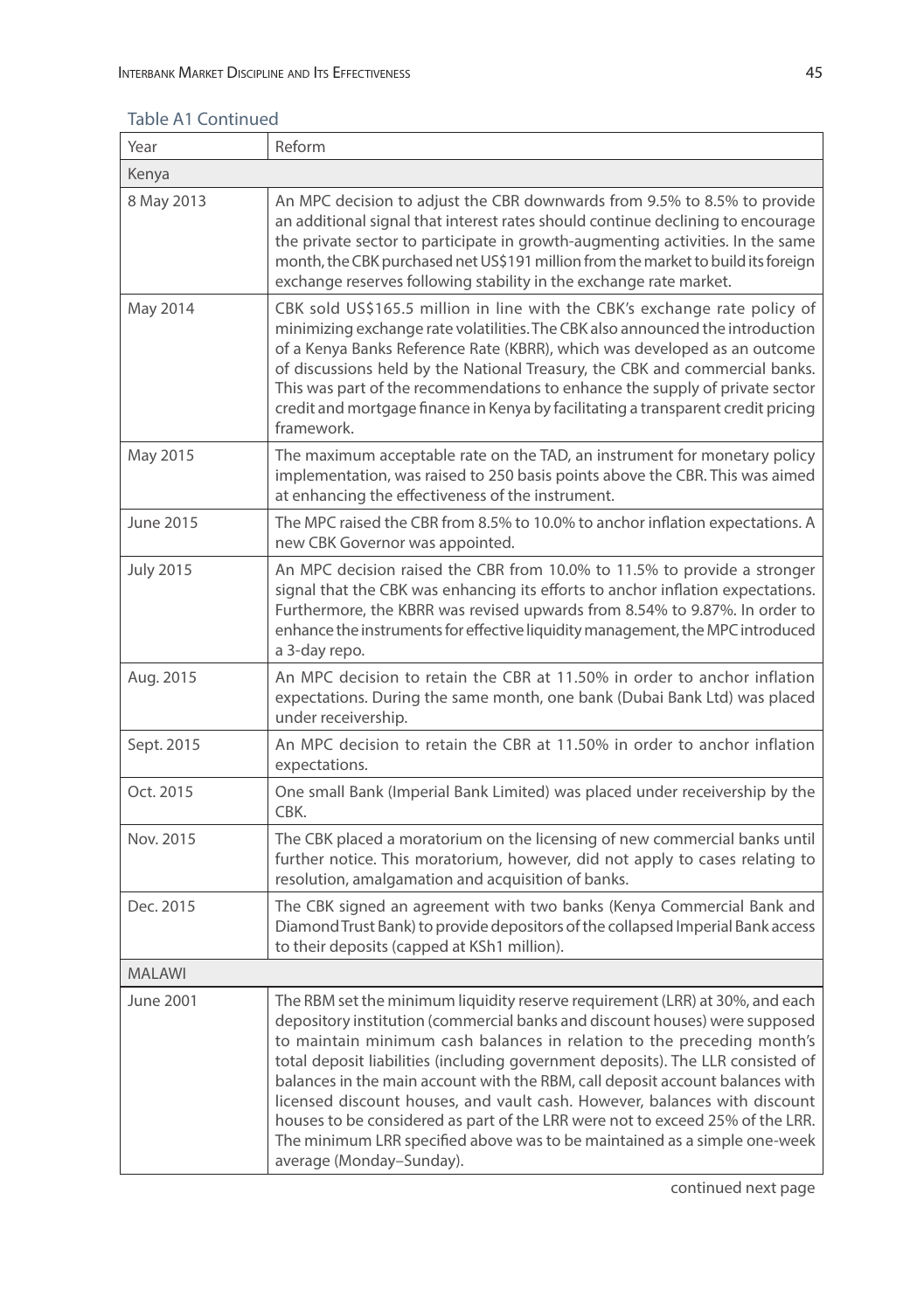#### Table A1 Continued

| Year          | Reform                                                                                                                                                                                                                                                                                                                                                                                                                                                                                                                                                                                                                                                               |
|---------------|----------------------------------------------------------------------------------------------------------------------------------------------------------------------------------------------------------------------------------------------------------------------------------------------------------------------------------------------------------------------------------------------------------------------------------------------------------------------------------------------------------------------------------------------------------------------------------------------------------------------------------------------------------------------|
| Malawi        |                                                                                                                                                                                                                                                                                                                                                                                                                                                                                                                                                                                                                                                                      |
| Feb. 2006     | The RBM set the minimum LRR at 25%, and each depository institution was<br>to maintain minimum cash balances in relation to the preceding week's total<br>local currency deposit liabilities, including government deposits. In the case of<br>discount houses, the LRR was to apply to non-collateralized deposits from the<br>corporate sector. Non-collateralized deposits with discount houses considered<br>part of the LRR was not to exceed 10% of the LRR. The minimum LRR specified<br>above was to be maintained as a simple one-week average (Monday-Sunday).<br>Monitoring of compliance was to be effective from the first business day of the<br>week. |
| Feb. 2008     | The LRR ratio was set at 15.5% and had to be observed as a simple one-week<br>average (Monday-Sunday).                                                                                                                                                                                                                                                                                                                                                                                                                                                                                                                                                               |
| June 2010     | Each depository institution was supposed to maintain required reserves<br>in relation to the preceding fortnight's total deposit liabilities, including<br>government deposits, repurchase agreements, foreign currency deposits and<br>any other liabilities, as stipulated by the RBM from time to time. LRR observance<br>of foreign currency deposits was set at a minimum of US\$200,000 equivalent<br>and the LRR ratio was set at 15.5%. The LRR was set to be observed as a simple<br>two-week average (Monday of the first week to Sunday of the second week of<br>the observance period).                                                                  |
| January 2014  | The RBM introduced a Lombard facility to its discount window. The Lombard<br>rate was set at 2% above the monetary policy rate. In addition, the RBM revised<br>the guidelines on the rediscount facility and introduced a foreign exchange<br>swap facility to provide banks with alternative avenues (other than the Lombard<br>facility) for managing their Malawi Kwacha liquidity. The LRR ratio was set<br>twofold: at 15.5% to be observed fortnightly, and 12.0% to be observed daily.                                                                                                                                                                       |
| November 2015 | The RBM set the LRR at 7.5%. Each depository institution is supposed to<br>maintain the required reserves in relation to the preceding fortnight's total<br>deposit liabilities, including government deposits, repurchase agreements,<br>foreign currency deposits and any other liabilities as the RBM may define from<br>time to time. The LRR observance for foreign currency was set at a minimum of<br>US\$200,000 equivalent in Malawi Kwacha. The 7.5% LRR is to be maintained as<br>a minimum on a daily basis during a two-week period, which is from Monday of<br>the first week to Sunday of the second week of the observance period.                   |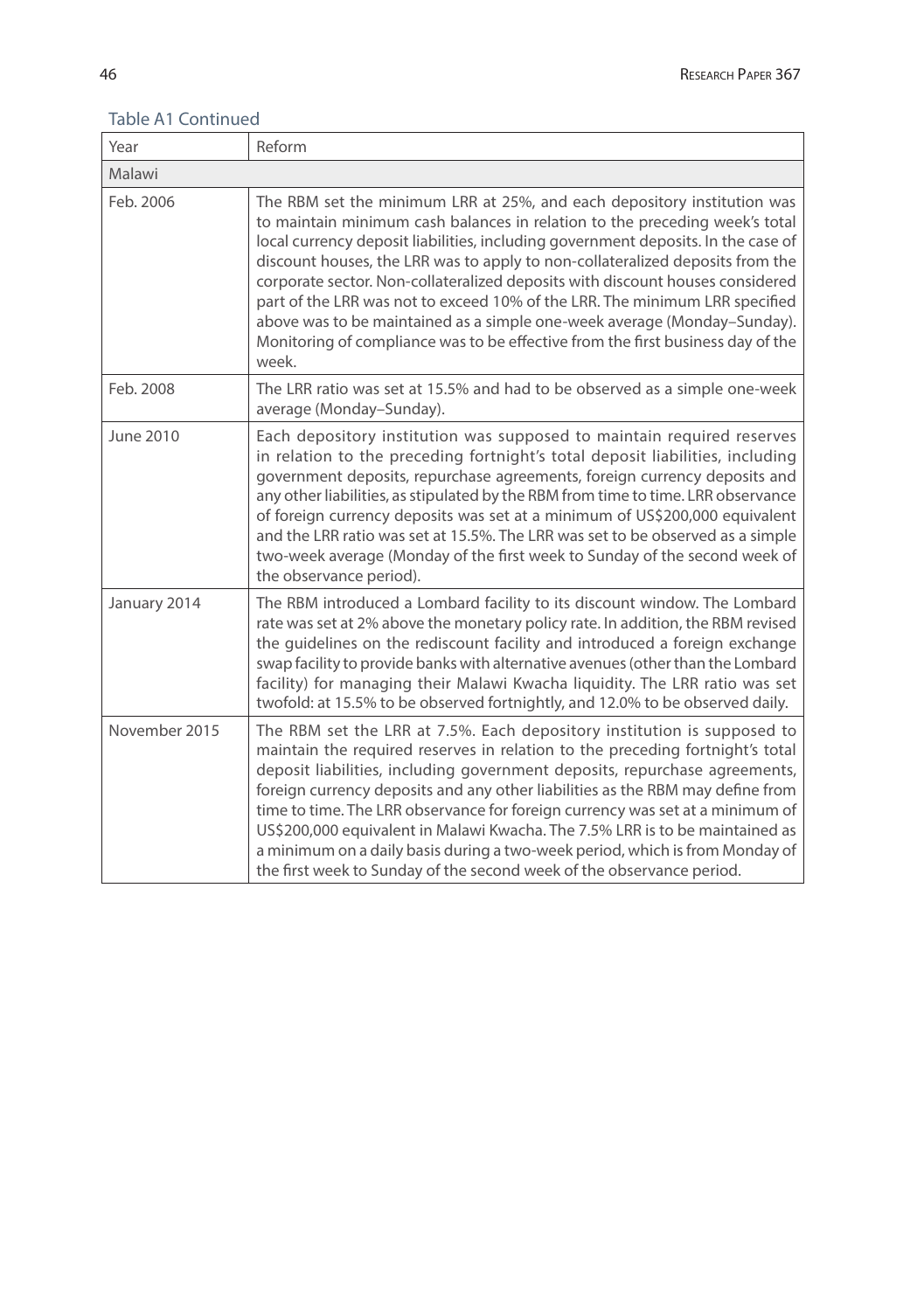| <b>Empirical variables</b>                                                     |                                                        | Measurement of variables                                                                                                                        | Observed counterparts                                                                           |
|--------------------------------------------------------------------------------|--------------------------------------------------------|-------------------------------------------------------------------------------------------------------------------------------------------------|-------------------------------------------------------------------------------------------------|
| $MD = an$<br>indicator<br>of market<br>discipline that                         | MD1                                                    | Rate of growth of interbank<br>borrowing (measured by the<br>natural logarithm of interbank<br>borrowed volume)                                 | Interbank volume                                                                                |
| exists in two<br>types                                                         | MD <sub>2</sub>                                        | Average interbank rate                                                                                                                          | Interbank rate                                                                                  |
| $BANK = a vector$                                                              | $SIZE = bank size$                                     | The logarithm of total assets                                                                                                                   | Total assets                                                                                    |
| of control<br>variables at the<br>individual bank<br>level                     | $CAR = capital$<br>adequacy ratio                      | Ratio of total regulatory capital<br>to risk weighted assets of the<br>bank                                                                     | (a) Total regulatory<br>capital<br>(b) Risk-weighted<br>assets                                  |
|                                                                                | Reserves<br>Assets ratio                               | Ratio of bank reserves to total<br>assets                                                                                                       | (a) Bank reserves<br>(b) Total assets                                                           |
|                                                                                | Asset_Quality                                          | Ratio of non-performing loans to<br>total loans                                                                                                 | (a) Non-performing loans<br>(b) Total loans                                                     |
|                                                                                | ASSETS_Growth<br>$=$ total bank<br>assets              | Growth rate of total bank assets                                                                                                                | Total bank assets                                                                               |
|                                                                                | $LQTY_Risk =$<br>liquidity risk                        | Measured by liquidity ratio;<br>computed as ratio of assets<br>of maturity x to liabilities of<br>maturity x (x is usually 30 or fewer<br>days) | (a) Total assets with<br>maturity of x days<br>(b) Total liabilities with<br>maturity of x days |
|                                                                                | MGT_Quality =<br>management<br>quality                 | Ratio of personnel expenses to<br>total revenues                                                                                                | (a) Personnel expenses<br>(b) Total revenues                                                    |
|                                                                                | $EARNING =$<br>return on assets<br>(ROA)               | Net income as a ratio of average<br>total assets                                                                                                | <b>ROA</b>                                                                                      |
|                                                                                | LIQUIDITY=<br>liquidity ratio                          | Ratio of assets of maturity x<br>to liabilities of maturity x (x is<br>usually 30 days)                                                         | (a) Assets of x maturity<br>(b) Liabilities of x<br>maturity                                    |
| $MACRO =$<br>a vector of<br>macroeconomic                                      | $GDPY = real GDP$<br>per capita                        | The ratio of real GDP to<br>population                                                                                                          | (a) Nominal GDPz<br>(b) GDP deflator<br>(c) Population                                          |
| fundamentals<br>which serve as<br>control variables<br>at the country<br>level | $GROWTH =$<br>growth rate of<br>real GDP per<br>capita | Percentage change in real GDP<br>per capita                                                                                                     | (a) Nominal GDP<br>(b) GDP deflator<br>(c) Population                                           |
| Indicator<br>of bank's<br>involvement in<br>the interbank<br>market            | Involvement                                            | Ratio of bank's interbank<br>borrowing to other total bank<br>liabilities                                                                       | (a) Interbank borrowing<br>(b) Other bank liabilities                                           |

Table A2: Definition and measurement of variables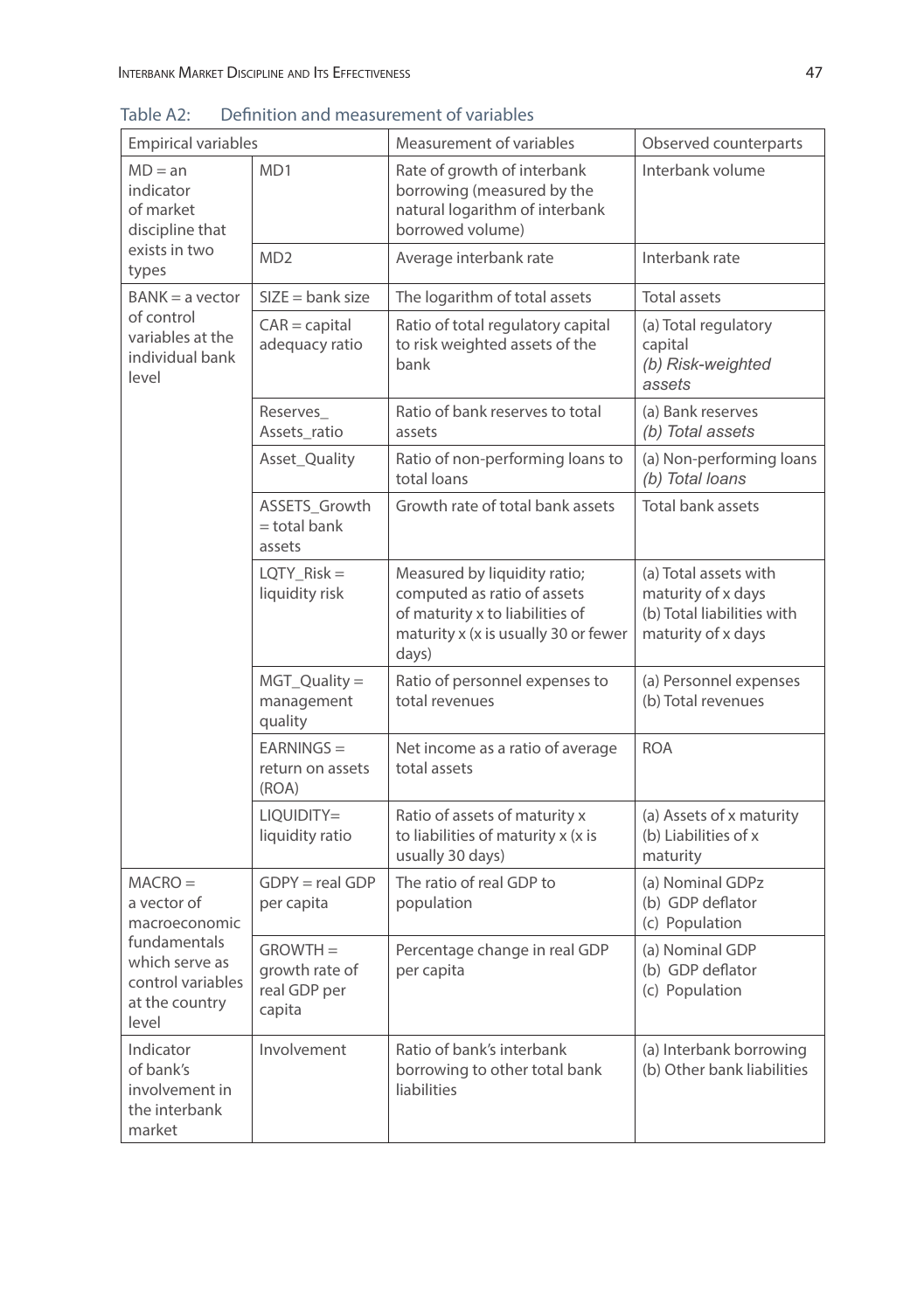| Descriptive statistics, Kenya and Malawi<br>Table A3:                        |      |        |       |         |           |          |          |       |
|------------------------------------------------------------------------------|------|--------|-------|---------|-----------|----------|----------|-------|
| Variable (Label)                                                             | Mean | Median | Max   | Min     | Std. Dev. | Skewness | Kurtosis | Obs.  |
| Kenya                                                                        |      |        |       |         |           |          |          |       |
| Average interbank borrowing rate (IB_BOR_RATE)                               | 0.08 | 0.07   | 0.29  | 0.01    | 0.05      | 1.07     | 3.88     | 1,030 |
| Interbank borrowed value (LN_IB_BOR_VALUE)                                   | 3.95 | 4.36   | 8.32  | $-3.62$ | 2.28      | $-0.62$  | 2.73     | 1,030 |
| BOR_VOL)<br>Interbank borrowing frequency (LN_IB_                            | 3.84 | 4.08   | 6.97  | 0.69    | 1.50      | $-0.44$  | 2.30     | 968   |
| Capital adequacy ratio (CAR)                                                 | 0.25 | 0.19   | 2.70  | 0.06    | 0.18      | 4.62     | 44.36    | 1,159 |
| Reserve assets ratio (excess reserves/total assets) (RES_<br>ASSETS_RATIO)   | 0.07 | 0.07   | 0.27  | 0.00    | 0.03      | 1.03     | 7.30     | 1,159 |
| Liquidity ratio (short-term assets/short-term liabilities)<br>(LIQ RATIO)    | 0.46 | 0.42   | 1.49  | 0.05    | 0.17      | 1.44     | 6.06     | 1,159 |
| QUALITY)<br>Asset quality (NPLs/total loans) (ASSET                          | 0.11 | 0.06   | 1.92  | 0.00    | 0.17      | 5.35     | 41.50    | 1,157 |
| Management quality (total overheads/total revenue)<br>(MNGT_QUALITY)         | 0.34 | 0.24   | 9.07  | $-0.30$ | 0.73      | 9.88     | 106.43   | 1,159 |
| Bank size (log( total assets))(SIZE)                                         | 5.80 | 5.64   | 8.43  | 1.71    | 1.39      | 0.02     | 1.92     | 1,159 |
| Return on assets (ROA)                                                       | 0.03 | 0.03   | 0.18  | $-0.18$ | 0.03      | $-0.74$  | 8.38     | 1,175 |
| (interbank borrowing ratio of other liabilities)<br>Involvement<br>(INVOLVE) | 0.50 | 0.22   | 13.31 | 0.00    | 0.84      | 5.40     | 59.01    | 1,147 |
| Log (consumer price index) (LN_CPI)                                          | 4.86 | 4.89   | 5.10  | 4.61    | 0.16      | $-0.23$  | 1.67     | 1,176 |
| log (real GDP per cap)                                                       |      |        |       |         |           |          |          |       |
| (LN_RGDP_PERCAP)                                                             | 5.50 | 5.50   | 5.60  | 5.40    | 0.06      | $-0.03$  | 2.55     | 1,176 |
| $CAP_GR)$<br>Real GDP per capita growth (RGDP_PER                            | 0.00 | 0.00   | 0.15  | $-0.14$ | 0.07      | 0.36     | 3.43     | 1,176 |
| Malawi                                                                       |      |        |       |         |           |          |          |       |
| OR_RATE)<br>Average interbank borrowing rate (IB_B                           | 0.14 | 0.13   | 0.40  | 0.03    | 0.08      | 0.51     | 2.40     | 300   |
| Interbank borrowed value (LN_IB_BOR_VALUE)                                   | 3.15 | 3.34   | 6.05  | $-1.47$ | 1.56      | $-0.62$  | 3.14     | 301   |

48

continued next page

continued next page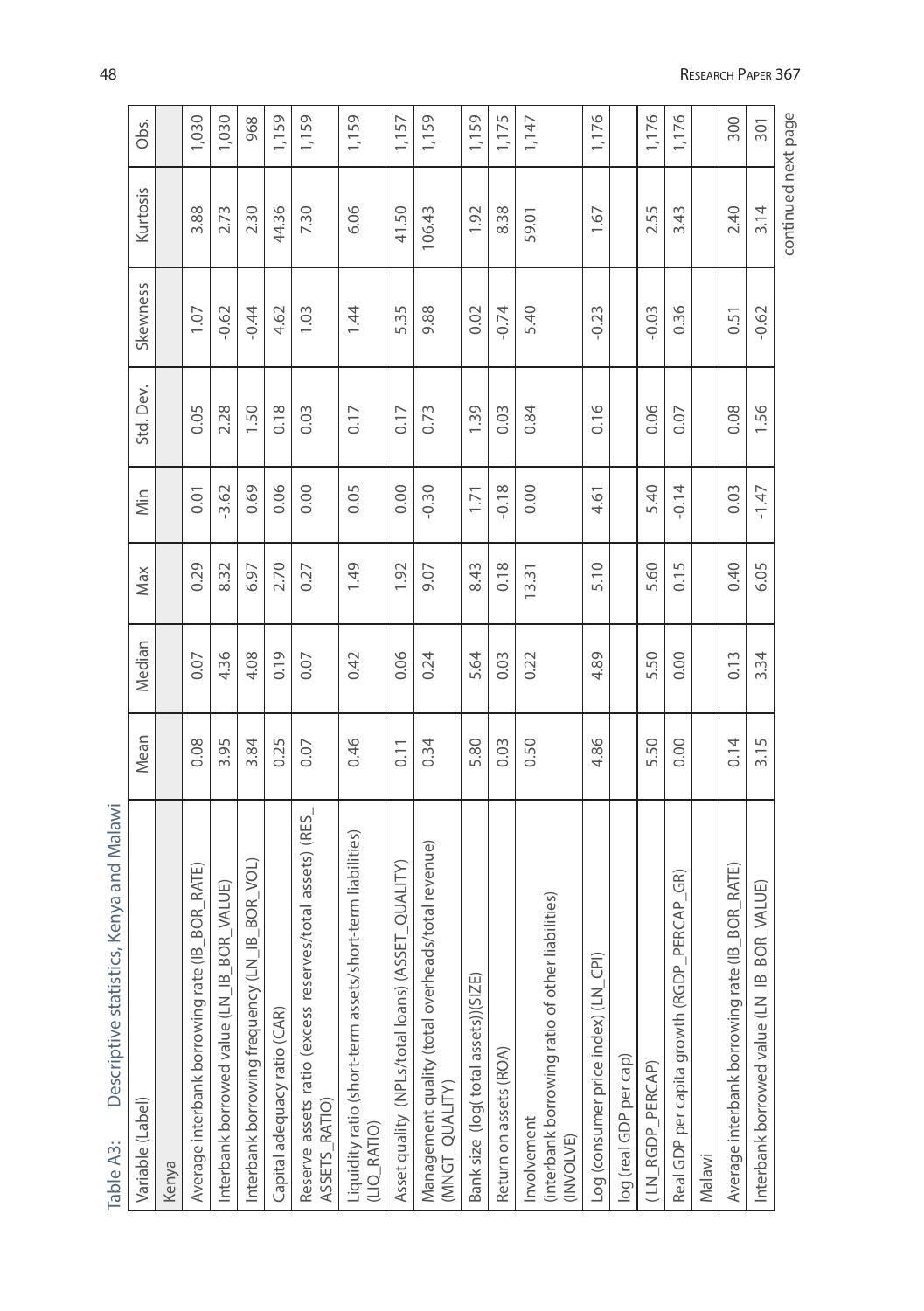| Table A3 Continued                                                           |      |        |      |         |           |          |          |      |
|------------------------------------------------------------------------------|------|--------|------|---------|-----------|----------|----------|------|
| Variable (Label)                                                             | Mean | Median | Max  | Min     | Std. Dev. | Skewness | Kurtosis | Obs. |
| Kenya                                                                        |      |        |      |         |           |          |          |      |
| BOR VOL)<br>Interbank borrowing frequency (LN_IB_                            | 3.19 | 3.33   | 5.53 | 0.69    | 1.13      | $-0.32$  | 2.41     | 286  |
| Capital adequacy ratio (CAR)                                                 | 0.25 | 0.11   | 2.05 | 0.03    | 0.42      | 2.89     | 10.33    | 108  |
| Reserve assets ratio (excess reserves/total assets) (RES_<br>ASSETS_RATIO)   | 0.13 | 0.07   | 1.91 | 0.01    | 0.24      | 4.39     | 24.72    | 229  |
| short-term assets/<br>short-term liabilities) (LIQ_RATIO)<br>Liquidity ratio | 0.23 | 0.20   | 1.49 | 0.01    | 0.18      | 2.83     | 17.38    | 305  |
| QUALITY<br>Asset quality (NPLs/total loans) (ASSET                           | 0.15 | 0.07   | 2.67 | 0.00    | 0.32      | 5.66     | 38.96    | 253  |
| Management quality (total overheads/total revenue)<br>(MNGT_QUALITY)         | 0.29 | 0.45   | 0.64 | 0.11    | 9.84      | 4.71     | 25.15    | 277  |
| Bank size (log( total assets))(SIZE)                                         | 4.23 | 4.20   | 6.65 | $-0.15$ | 1.43      | $-0.70$  | 3.26     | 299  |
| Return on assets (ROA)                                                       | 0.07 | 0.06   | 0.26 | 0.00    | 0.05      | 0.91     | 4.00     | 277  |
| of other liabilities)<br>Involvement (interbank borrowing ratio<br>(INVOLVE) | 0.59 | 0.32   | 5.76 | 0.00    | 0.82      | 2.98     | 14.85    | 305  |
| Log (consumer price index) (LN_CPI)                                          | 5.88 | 5.76   | 6.54 | 5.46    | 0.32      | 0.60     | 2.04     | 336  |
| log(real GDP per capita)                                                     |      |        |      |         |           |          |          |      |
| (LN_RGDP_PERCAP)                                                             | 4.79 | 4.80   | 4.80 | 4.70    | 0.04      | $-2.04$  | 5.17     | 336  |
| Real GDP per capita growth (RGDP_PERCAP_GR)                                  | 0.02 | 0.02   | 0.04 | $-0.01$ | 0.02      | $-0.59$  | 2.03     | 336  |